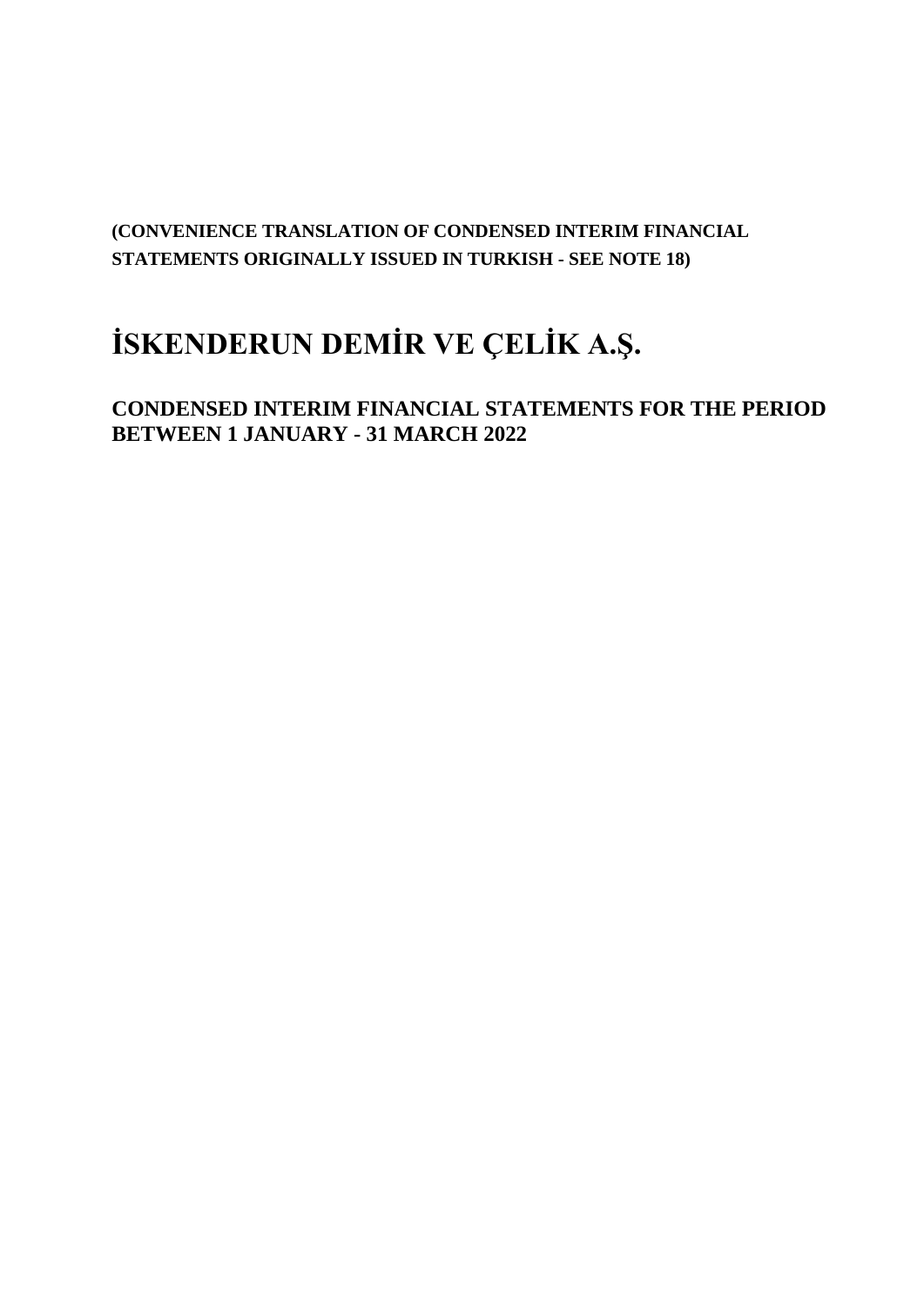| <b>TABLE OF CONTENTS</b> | <b>PAGE</b>             |
|--------------------------|-------------------------|
|                          | $1 - 2$                 |
|                          | 3                       |
|                          | $\overline{\mathbf{4}}$ |
|                          | 5                       |
|                          | 6                       |
|                          | 7-40                    |

| NOTE <sub>1</sub>  |                                                                   | $\overline{7}$ |
|--------------------|-------------------------------------------------------------------|----------------|
| NOTE <sub>2</sub>  |                                                                   | $7 - 14$       |
| NOTE <sub>3</sub>  |                                                                   | $14 - 17$      |
| NOTE <sub>4</sub>  |                                                                   | -18            |
| NOTE <sub>5</sub>  |                                                                   | 18-19          |
| NOTE 6             |                                                                   | $19-20$        |
| NOTE <sub>7</sub>  |                                                                   | 21-22          |
| NOTE 8             |                                                                   | $22 - 24$      |
| NOTE 9             |                                                                   | $24 - 26$      |
| NOTE 10            |                                                                   | 27             |
| NOTE 11            |                                                                   | 28-30          |
| NOTE <sub>12</sub> | ${\bf EQUITY}\textrm{}\label{thm:main}$                           | 30             |
| NOTE <sub>13</sub> |                                                                   | 31             |
| NOTE <sub>14</sub> | OPERATING EXPENSES ACCORDING TO THEIR NATURE AND OTHER OPERATING  |                |
|                    |                                                                   | 32-33          |
| NOTE 15            |                                                                   | 33             |
| <b>NOTE 16</b>     | NATURE AND LEVEL OF RISKS DERIVED FROM FINANCIAL INSTRUMENTS      | 34-39          |
| NOTE <sub>17</sub> |                                                                   | 39             |
| NOTE <sub>18</sub> | OTHER ISSUES AFFECTING THE CONDENSED INTERIM FINANCIAL STATEMENTS |                |
|                    | MATERIALLY OR THOSE REQUIRED TO BE DISCLOSED FOR A CLEAR,         |                |
|                    | UNDERSTANDABLE AND INTERPRETABLE PRESENTATION                     | 40             |
|                    |                                                                   |                |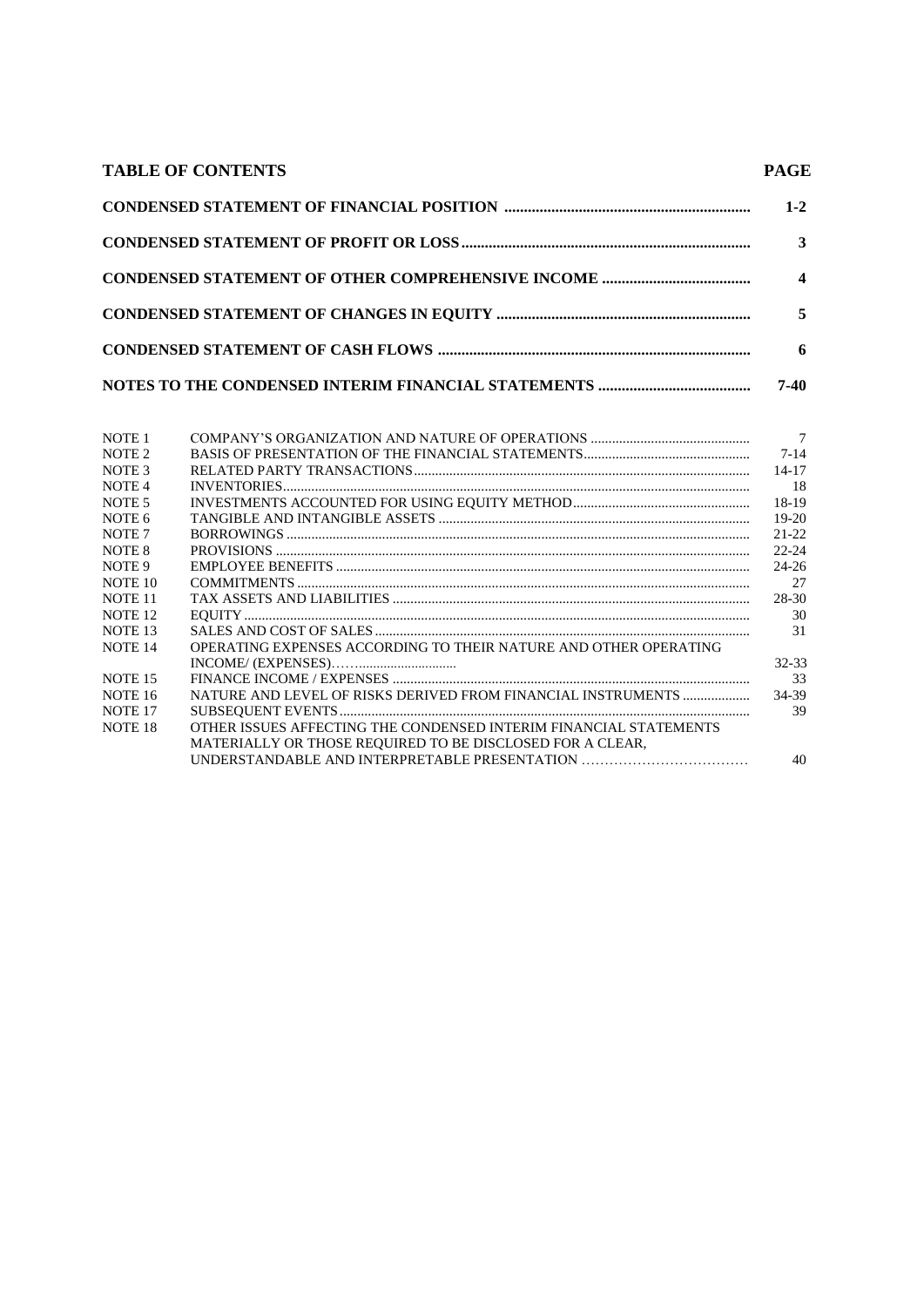CONDENSED STATEMENT OF FINANCIAL POSITION AS OF 31 MARCH 2022

(Amounts are expressed as Turkish Lira ("TRY Thousand") unless otherwise indicated.)

|                                                      |                | (Unaudited)           | (Unaudited)           | (Audited)              | (Audited)              |
|------------------------------------------------------|----------------|-----------------------|-----------------------|------------------------|------------------------|
|                                                      |                | <b>Current Period</b> | <b>Current Period</b> | <b>Previous Period</b> | <b>Previous Period</b> |
|                                                      |                | 31 March              | 31 March              | 31 December            | 31 December            |
|                                                      |                | 2022                  | 2022                  | 2021                   | 2021                   |
| <b>ASSETS</b>                                        | <b>Note</b>    | <b>USD'000</b>        | <b>TRY'000</b>        | <b>USD'000</b>         | <b>TRY'000</b>         |
| <b>Current Assets</b>                                |                | 1.800.247             | 26.350.400            | 1.950.491              | 25.998.080             |
| Cash and Cash Equivalents                            |                | 391.740               | 5.733.934             | 662.058                | 8.824.568              |
| <b>Trade Receivables</b>                             |                | 215.517               | 3.154.553             | 207.529                | 2.766.145              |
| Due From Related Parties                             | $\mathfrak{Z}$ | 159.271               | 2.331.268             | 121.531                | 1.619.882              |
| Other Trade Receivables                              |                | 56.246                | 823.285               | 85.998                 | 1.146.263              |
| Other Receivables                                    |                | 2.775                 | 40.619                | 4.555                  | 60.718                 |
| Due From Related Parties                             | 3              |                       |                       | 1.592                  | 21.225                 |
| Other Receivables                                    |                | 2.775                 | 40.619                | 2.963                  | 39.493                 |
| <b>Financial Derivative Instruments</b>              |                | 251                   | 3.671                 | 4.110                  | 54.786                 |
| Inventories                                          | 4              | 1.163.761             | 17.034.088            | 1.044.265              | 13.919.002             |
| Prepaid Expenses                                     |                | 17.261                | 252.657               | 20.362                 | 271.402                |
| <b>Other Current Assets</b>                          |                | 8.942                 | 130.878               | 7.612                  | 101.459                |
| <b>Non Current Assets</b>                            |                | 2.263.192             | 33.126.569            | 2.232.514              | 29.757.191             |
| <b>Financial Investments</b>                         |                | 27                    | 397                   | 27                     | 361                    |
| <b>Other Receivables</b>                             |                | 403                   | 5.900                 | 443                    | 5.900                  |
| <b>Investments Accounted For Using Equity Method</b> | 5              | 27.616                | 404.225               | 27.781                 | 370.292                |
| Property, Plant and Equipment                        | 6              | 2.071.255             | 30.317.161            | 2.053.188              | 27.366.949             |
| Right of Use Assets                                  |                | 43.303                | 633.832               | 43.773                 | 583.444                |
| Intangible Assets                                    | 6              | 40.667                | 595.252               | 41.231                 | 549.570                |
| Prepaid Expenses                                     |                | 79.921                | 1.169.802             | 66.071                 | 880.675                |
| Due From Related Parties                             | 3              | 3.350                 | 49.032                | 3.350                  | 44.650                 |
| <b>Other Prepaid Expenses</b>                        |                | 76.571                | 1.120.770             | 62.721                 | 836.025                |
| <b>TOTAL ASSETS</b>                                  |                | 4.063.439             | 59.476.969            | 4.183.005              | 55.755.271             |

The details of presentation currency translation to TRY explained in Note 2.1.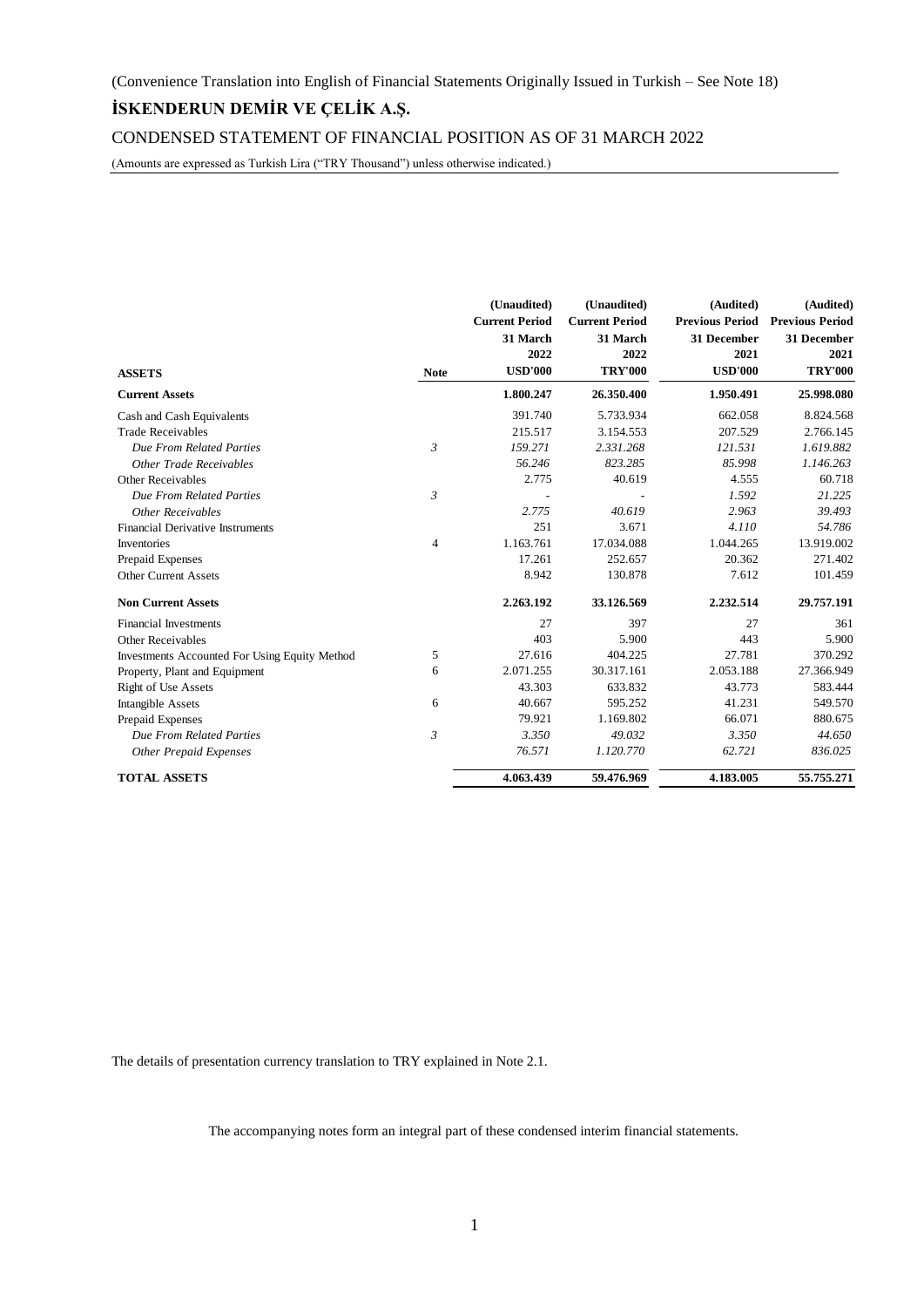CONDENSED STATEMENT OF FINANCIAL POSITION AS OF 31 MARCH 2022

(Amounts are expressed as Turkish Lira ("TRY Thousand") unless otherwise indicated.)

|                                                           |             | (Unaudited)<br><b>Current Period</b><br>31 March<br>2022 | (Unaudited)<br><b>Current Period</b><br>31 March<br>2022 | (Audited)<br><b>Previous Period Previous Period</b><br>31 December<br>2021 | (Audited)<br>31 December<br>2021 |
|-----------------------------------------------------------|-------------|----------------------------------------------------------|----------------------------------------------------------|----------------------------------------------------------------------------|----------------------------------|
| <b>LIABILITIES</b>                                        | <b>Note</b> | <b>USD'000</b>                                           | <b>TRY'000</b>                                           | <b>USD'000</b>                                                             | <b>TRY'000</b>                   |
| <b>Current Liabilities</b>                                |             | 938.469                                                  | 13.761.354                                               | 643.508                                                                    | 8.592.839                        |
| <b>Short Term Borrowings</b>                              | 7           | 426.664                                                  | 6.256.381                                                | 151.482                                                                    | 2.022.735                        |
| Short Term Portion of Long Term Borrowings                | 7           | 30.693                                                   | 450.060                                                  | 58.350                                                                     | 779.150                          |
| <b>Trade Payables</b>                                     |             | 294.338                                                  | 4.316.173                                                | 235.240                                                                    | 3.141.247                        |
| Due to Related Parties                                    | 3           | 51.607                                                   | 756.745                                                  | 32.613                                                                     | 435.475                          |
| <b>Other Trade Payables</b>                               |             | 242.731                                                  | 3.559.428                                                | 202.627                                                                    | 2.705.772                        |
| Payables for Employee Benefits                            | 9           | 5.842                                                    | 85.664                                                   | 7.461                                                                      | 99.622                           |
| Other Payables                                            |             | 8.841                                                    | 129.633                                                  | 5.827                                                                      | 77.807                           |
| Derivative Financial Instruments                          |             | 694                                                      | 10.180                                                   | 232                                                                        | 3.093                            |
| Deferred Revenue                                          |             | 55.582                                                   | 815.021                                                  | 38.655                                                                     | 516.163                          |
| <b>Current Tax Liabilities</b>                            | 11          | 102.035                                                  | 1.496.186                                                | 139.903                                                                    | 1.868.124                        |
| <b>Short Term Provisions</b>                              | 8           | 6.432                                                    | 94.309                                                   | 6.125                                                                      | 81.784                           |
| <b>Other Current Liabilities</b>                          |             | 7.348                                                    | 107.747                                                  | 233                                                                        | 3.114                            |
| <b>Non Current Liabilities</b>                            |             | 587.540                                                  | 8.615.432                                                | 599.510                                                                    | 8.005.263                        |
| Long Term Borrowings                                      | 7           | 168.305                                                  | 2.467.941                                                | 168.572                                                                    | 2.250.936                        |
| Long Term Provisions                                      | 9           | 46.834                                                   | 686.755                                                  | 48.513                                                                     | 647.797                          |
| Long Term Provisions for Employee Benefits                |             | 46.834                                                   | 686.755                                                  | 48.513                                                                     | 647.797                          |
| Deferred Tax Liabilities                                  | 11          | 372.401                                                  | 5.460.736                                                | 382.425                                                                    | 5.106.530                        |
| <b>EQUITY</b>                                             |             | 2.537.430                                                | 37.100.183                                               | 2.939.987                                                                  | 39.157.169                       |
| Share Capital                                             | 12          | 1.474.105                                                | 2.900.000                                                | 1.474.105                                                                  | 2.900.000                        |
| Inflation Adjustment to Capital                           |             | 85                                                       | 164                                                      | 85                                                                         | 164                              |
| Other Comprehensive Income/Expense Not to be Reclassified |             |                                                          |                                                          |                                                                            |                                  |
| to Profit/ (Loss)                                         |             | (29.794)                                                 | 22.338.703                                               | (29.794)                                                                   | 23.500.964                       |
| Actuarial (Loss)/ Gain Funds                              |             | (29.794)                                                 | (166.482)                                                | (29.794)                                                                   | (166.482)                        |
| Foreign Currency Translation Reserves                     |             |                                                          | 22.505.185                                               |                                                                            | 23.667.446                       |
| Other Comprehensive Income/Expense to be Reclassified     |             |                                                          |                                                          |                                                                            |                                  |
| to Profit/ (Loss)                                         |             | (367)                                                    | (5.388)                                                  | 809                                                                        | 10.809                           |
| Cash Flow Hedging Gain (Loss)                             |             | (367)                                                    | (5.388)                                                  | 809                                                                        | 10.809                           |
| Restricted Reserves Assorted from Profit                  |             | 482.127                                                  | 3.049.060                                                | 423.834                                                                    | 2.193.560                        |
| <b>Retained Earnings</b>                                  |             | 419.842                                                  | 6.156.362                                                | 305.797                                                                    | 4.083.318                        |
| Net Profit for the Period                                 |             | 191.432                                                  | 2.661.282                                                | 765.151                                                                    | 6.468.354                        |
| <b>TOTAL LIABILITIES AND EQUITY</b>                       |             | 4.063.439                                                | 59.476.969                                               | 4.183.005                                                                  | 55.755.271                       |

The details of presentation currency translation to TRY explained in Note 2.1.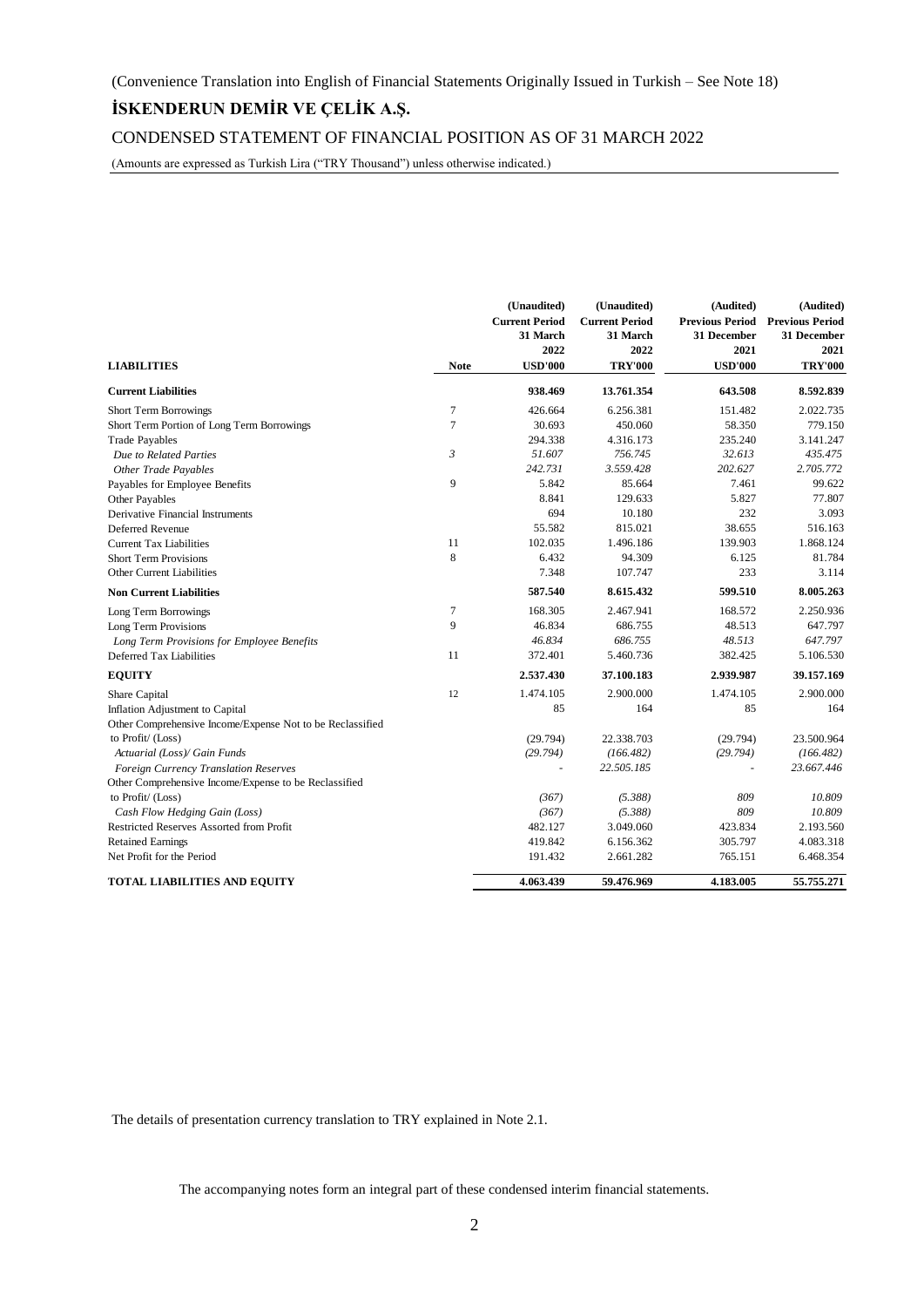# CONDENSED STATEMENT OF PROFIT OR LOSS FOR THE THREE MONTHS PERIOD ENDED 31 MARCH 2022

(Amounts are expressed as Turkish Lira ("TRY Thousand") unless otherwise indicated.)

|                                                                   |             | (Unaudited)<br><b>Current Period</b><br>1 January - | (Unaudited)<br><b>Current Period</b><br>1 January - | (Unaudited)<br><b>Previous Period</b><br>1 January - | (Unaudited)<br><b>Previous Period</b><br>1 January - |
|-------------------------------------------------------------------|-------------|-----------------------------------------------------|-----------------------------------------------------|------------------------------------------------------|------------------------------------------------------|
|                                                                   |             | 31 March 2022                                       | 31 March 2022                                       | 31 March 2021                                        | 31 March 2021                                        |
|                                                                   | <b>Note</b> | <b>USD'000</b>                                      | <b>TRY'000</b>                                      | <b>USD'000</b>                                       | <b>TRY'000</b>                                       |
| Revenue                                                           | 13          | 1.121.508                                           | 15.591.204                                          | 755.289                                              | 5.562.625                                            |
| Cost of Sales                                                     | 13          | (800.976)                                           | (11.135.167)                                        | (491.801)                                            | (3.622.064)                                          |
| <b>GROSS PROFIT</b>                                               |             | 320.532                                             | 4.456.037                                           | 263.488                                              | 1.940.561                                            |
| Marketing, Sales and Distribution Expenses                        | 14          | (4.694)                                             | (65.251)                                            | (4.463)                                              | (32.870)                                             |
| General Administrative Expenses                                   | 14          | (6.216)                                             | (86.421)                                            | (5.508)                                              | (40.564)                                             |
| Research and Development Expenses                                 |             | (26)                                                | (357)                                               | (6)                                                  | (46)                                                 |
| Other Operating Income                                            | 14          | 1.683                                               | 23.402                                              | 1.762                                                | 12.976                                               |
| <b>Other Operating Expenses</b>                                   | 14          | (3.687)                                             | (51.293)                                            | (5.764)                                              | (42.449)                                             |
| <b>OPERATING PROFIT</b>                                           |             | 307.592                                             | 4.276.117                                           | 249.509                                              | 1.837.608                                            |
| Income from Investing Activities                                  |             | 10                                                  | 142                                                 |                                                      |                                                      |
| <b>Expenses from Investing Activities</b>                         |             | (18)                                                | (245)                                               | (194)                                                | (1.423)                                              |
| Share of Investments' Profit Accounted by Using The Equity Method | 5           | (165)                                               | (2.287)                                             | (573)                                                | (4.223)                                              |
| <b>OPERATING PROFIT BEFORE FINANCE INCOME / (EXPENSES)</b>        |             | 307.419                                             | 4.273.727                                           | 248.742                                              | 1.831.962                                            |
| Finance Income                                                    | 15          | 24.531                                              | 341.036                                             | 17.334                                               | 127.662                                              |
| Finance Expense                                                   | 15          | (48.171)                                            | (669.671)                                           | (43.296)                                             | (265.570)                                            |
| <b>PROFIT BEFORE TAX</b>                                          |             | 283.779                                             | 3.945.092                                           | 222.780                                              | 1.694.054                                            |
| Tax (Expense)/ Income                                             | 11          | (92.347)                                            | (1.283.810)                                         | (79.332)                                             | (637.572)                                            |
| Current Corporate Tax (Expense)/ Income                           |             | (102.038)                                           | (1.418.528)                                         | (55.460)                                             | (461.759)                                            |
| Deferred Tax (Expense)/ Income                                    |             | 9.691                                               | 134.718                                             | (23.872)                                             | (175.813)                                            |
| NET PROFIT FOR THE PERIOD                                         |             | 191.432                                             | 2.661.282                                           | 143.448                                              | 1.056.482                                            |
| <b>EARNINGS PER SHARE</b>                                         |             |                                                     | 0,9177                                              |                                                      | 0,3643                                               |
| $(TDV1$ Mominal value per share)                                  |             |                                                     |                                                     |                                                      |                                                      |

(TRY 1 Nominal value per share)

The details of presentation currency translation to TRY explained in Note 2.1.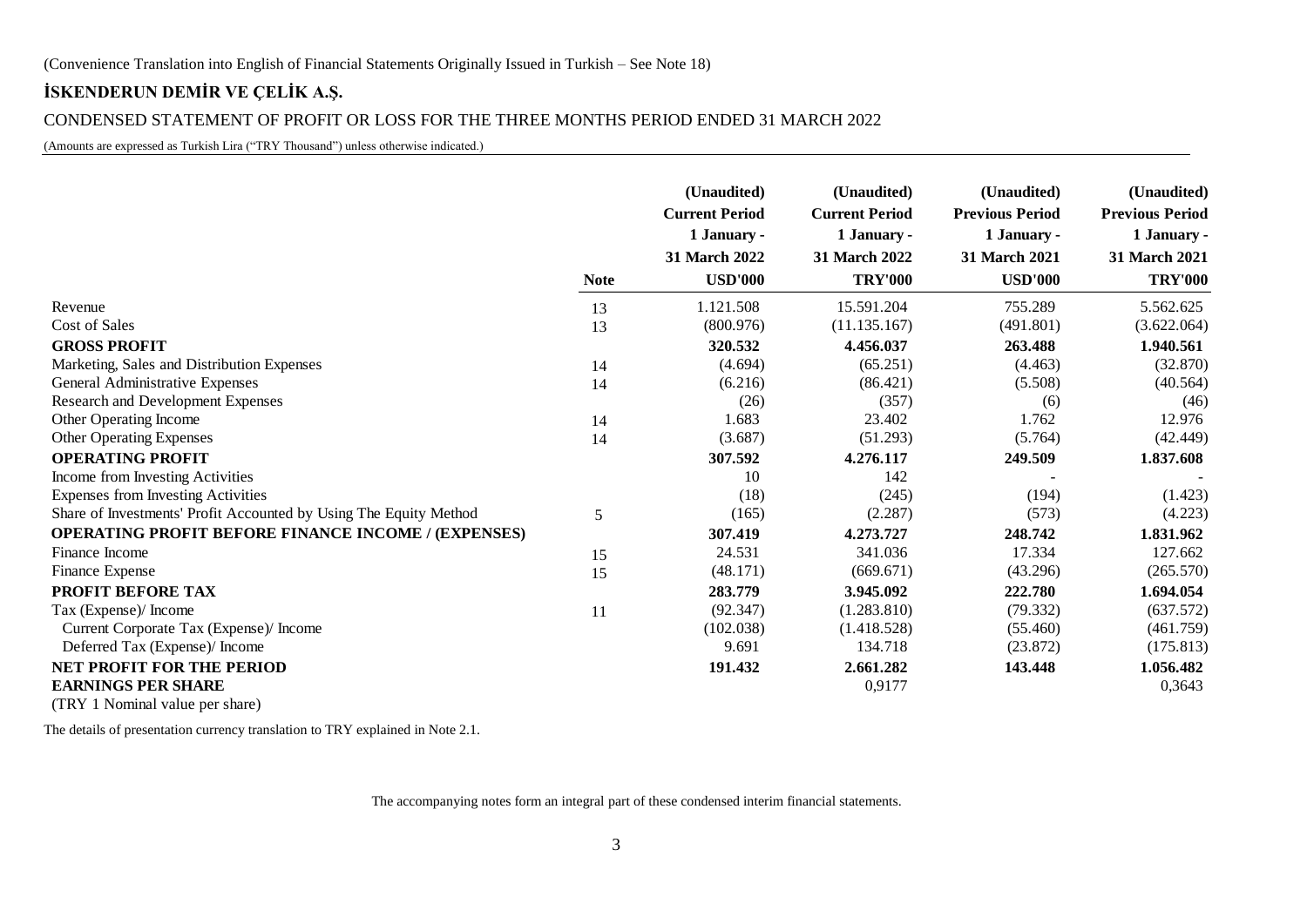# CONDENSED STATEMENT OF OTHER COMPREHENSIVE INCOME FOR THE THREE MONTHS PERIOD ENDED 31 MARCH 2022

(Amounts are expressed as of Turkish Lira ("TRY Thousand") unless otherwise indicated.)

|                                                         | <b>Note</b> | (Unaudited)<br><b>Current Period</b><br>1 January -<br><b>31 March 2022</b><br><b>USD'000</b> | (Unaudited)<br><b>Current Period</b><br>1 January -<br><b>31 March 2022</b><br><b>TRY'000</b> | (Unaudited)<br><b>Previous Period</b><br>1 January -<br><b>31 March 2021</b><br><b>USD'000</b> | (Unaudited)<br><b>Previous Period</b><br>1 January -<br><b>31 March 2021</b><br><b>TRY'000</b> |
|---------------------------------------------------------|-------------|-----------------------------------------------------------------------------------------------|-----------------------------------------------------------------------------------------------|------------------------------------------------------------------------------------------------|------------------------------------------------------------------------------------------------|
| PROFIT FOR THE PERIOD                                   |             | 191.432                                                                                       | 2.661.282                                                                                     | 143.448                                                                                        | 1.056.482                                                                                      |
| OTHER COMPREHENSIVE INCOME                              |             |                                                                                               |                                                                                               |                                                                                                |                                                                                                |
| Not to be reclassified subsequently to profit or loss   |             |                                                                                               |                                                                                               |                                                                                                |                                                                                                |
| Foreign Currency Translation Gain (Loss)                |             | $\overline{\phantom{a}}$                                                                      | 3.997.929                                                                                     |                                                                                                | 2.700.539                                                                                      |
| To be reclassified subsequently to profit or loss       |             |                                                                                               |                                                                                               |                                                                                                |                                                                                                |
| Gain (Loss) in Cash Flow Hedging Reserves               |             | (1.508)                                                                                       | (20.765)                                                                                      |                                                                                                |                                                                                                |
| Tax Effect of Gain (Loss) in Cash Flow Hedging Reserves | 11          | 332                                                                                           | 4.568                                                                                         |                                                                                                |                                                                                                |
| OTHER COMPREHENSIVE INCOME (EXPENSE) FOR THE PERIOD     |             | (1.176)                                                                                       | 3.981.732                                                                                     |                                                                                                | 2.700.539                                                                                      |
| TOTAL COMPREHENSIVE INCOME FOR THE PERIOD               |             | 190.256                                                                                       | 6.643.014                                                                                     | 143.448                                                                                        | 3.757.021                                                                                      |

The details of presentation currency translation to TRY explained in Note 2.1.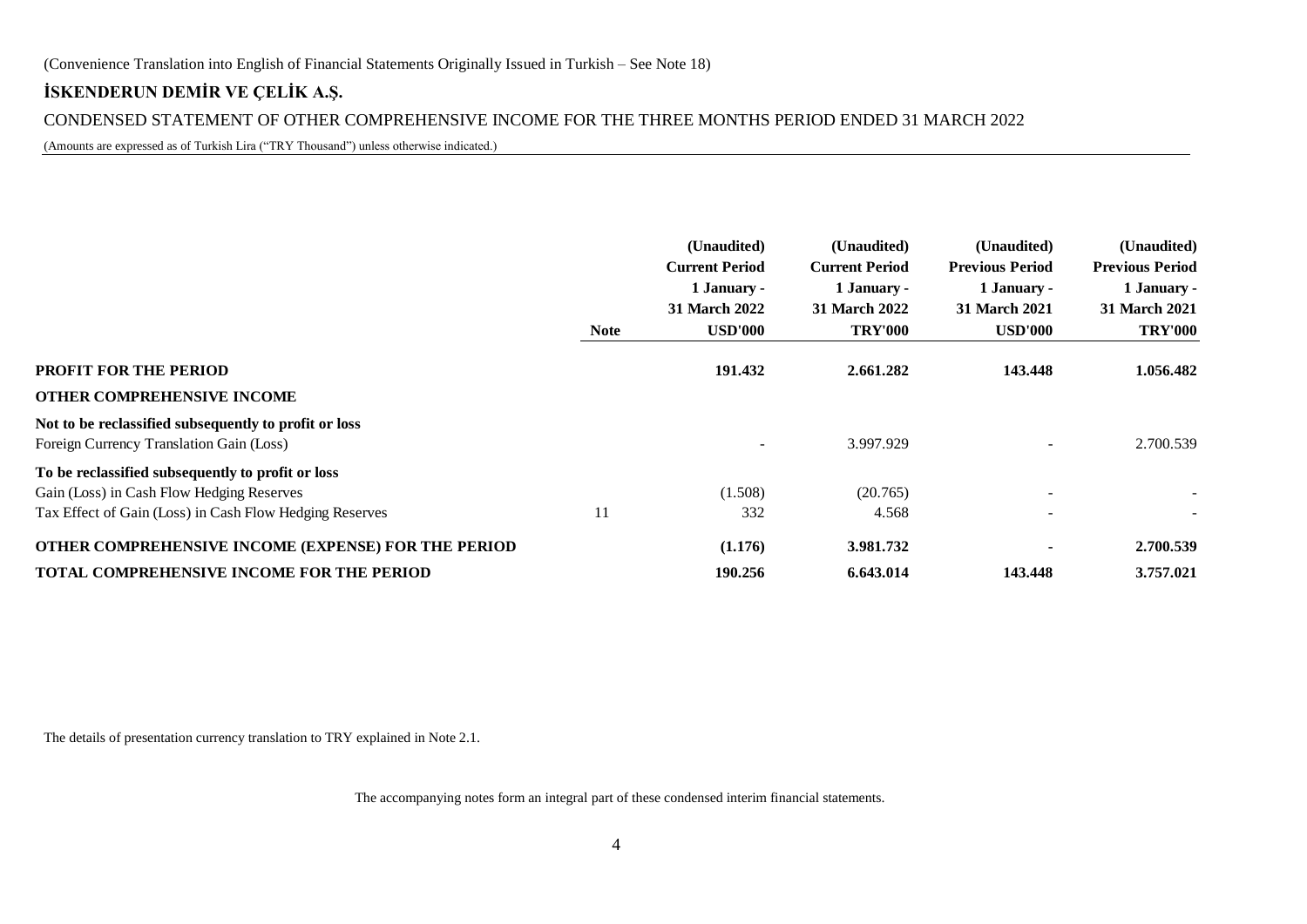# CONDENSED STATEMENT OF CHANGES IN EQUITY FOR THE THREE MONTHS PERIOD ENDED 31 MARCH 2022

(Amounts are expressed as Turkish Lira ("TRY Thousand") unless otherwise indicated.)

|                                                                                                                                                                                                                                                                                                                                                                                                                                                                                                                                                                                                                                                                                                                                                                |      |               |                                       |                                                 | Other Comprehensive Income (Expense) Not to be<br>Reclassified to Profit/ (Loss) | Other comprehensive mcome<br>(expense) to be reclassified<br>subsequently to profit or loss   |                                                   | <b>Retained Earnings</b> |                              |                                                |
|----------------------------------------------------------------------------------------------------------------------------------------------------------------------------------------------------------------------------------------------------------------------------------------------------------------------------------------------------------------------------------------------------------------------------------------------------------------------------------------------------------------------------------------------------------------------------------------------------------------------------------------------------------------------------------------------------------------------------------------------------------------|------|---------------|---------------------------------------|-------------------------------------------------|----------------------------------------------------------------------------------|-----------------------------------------------------------------------------------------------|---------------------------------------------------|--------------------------|------------------------------|------------------------------------------------|
| (Unaudited)                                                                                                                                                                                                                                                                                                                                                                                                                                                                                                                                                                                                                                                                                                                                                    | Note | Share Capital | Inflation<br>Adjustment to<br>Capital | Foreign Currency<br><b>Translation Reserves</b> | Actuarial (Loss)/ Gain<br>Funds                                                  | Cash Flow Hedging Gain<br>(Loss)                                                              | Restricted<br>Reserves<br>Assorted from<br>Profit | <b>Retained Earnings</b> | Net Profit for the<br>Period | <b>Total</b><br>Shareholders'<br><b>Equity</b> |
| 1 January 2022                                                                                                                                                                                                                                                                                                                                                                                                                                                                                                                                                                                                                                                                                                                                                 |      | 2.900.000     | 164                                   | 23.667.446                                      | (166.482)                                                                        | 10.809                                                                                        | 2.193.560                                         | 4.083.318                | 6.468.354                    | 39.157.169                                     |
| Net profit for the period                                                                                                                                                                                                                                                                                                                                                                                                                                                                                                                                                                                                                                                                                                                                      |      |               |                                       |                                                 |                                                                                  |                                                                                               |                                                   |                          | 2.661.282                    | 2.661.282                                      |
| Other comprehensive income/(loss)                                                                                                                                                                                                                                                                                                                                                                                                                                                                                                                                                                                                                                                                                                                              |      |               |                                       | 3.997.929                                       |                                                                                  | (16.197)                                                                                      |                                                   |                          |                              | 3.981.732                                      |
| Total comprehensive income/(loss)                                                                                                                                                                                                                                                                                                                                                                                                                                                                                                                                                                                                                                                                                                                              |      |               | $\sim$                                | 3.997.929                                       |                                                                                  | (16.197)                                                                                      |                                                   |                          | 2.661.282                    | 6.643.014                                      |
| Increase (decrease) due to other changes                                                                                                                                                                                                                                                                                                                                                                                                                                                                                                                                                                                                                                                                                                                       | 2.1  |               | $\overline{\phantom{a}}$              | (5.160.190)                                     |                                                                                  |                                                                                               |                                                   | 5.160.190                |                              |                                                |
| Dividends $(*)$                                                                                                                                                                                                                                                                                                                                                                                                                                                                                                                                                                                                                                                                                                                                                |      |               |                                       |                                                 |                                                                                  |                                                                                               |                                                   | (8.700.000)              |                              | (8.700.000)                                    |
| Transfers                                                                                                                                                                                                                                                                                                                                                                                                                                                                                                                                                                                                                                                                                                                                                      |      |               |                                       |                                                 |                                                                                  |                                                                                               | 855.500                                           | 5.612.854                | (6.468.354)                  |                                                |
| 31 March 2022                                                                                                                                                                                                                                                                                                                                                                                                                                                                                                                                                                                                                                                                                                                                                  |      | 2.900.000     | 164                                   | 22.505.185                                      | (166.482)                                                                        | (5.388)                                                                                       | 3.049.060                                         | 6.156.362                | 2.661.282                    | 37.100.183                                     |
| (Unaudited)                                                                                                                                                                                                                                                                                                                                                                                                                                                                                                                                                                                                                                                                                                                                                    |      |               |                                       |                                                 |                                                                                  |                                                                                               |                                                   |                          |                              |                                                |
| 1 January 2021 (Previously reported)                                                                                                                                                                                                                                                                                                                                                                                                                                                                                                                                                                                                                                                                                                                           |      | 2.900.000     | 164                                   | 13.629.734                                      | (54.295)                                                                         |                                                                                               | 1.401.860                                         | 1.680.005                | 2.423.349                    | 21.980.817                                     |
| Effect of change in accounting principle                                                                                                                                                                                                                                                                                                                                                                                                                                                                                                                                                                                                                                                                                                                       | 2.5  |               |                                       | (4.555.432)                                     |                                                                                  |                                                                                               |                                                   | 4.555.432                |                              |                                                |
| 1 January 2021                                                                                                                                                                                                                                                                                                                                                                                                                                                                                                                                                                                                                                                                                                                                                 |      | 2.900.000     | 164                                   | 9.074.302                                       | (54.295)                                                                         |                                                                                               | 1.401.860                                         | 6.235.437                | 2.423.349                    | 21.980.817                                     |
| Net profit for the period                                                                                                                                                                                                                                                                                                                                                                                                                                                                                                                                                                                                                                                                                                                                      |      |               |                                       |                                                 |                                                                                  |                                                                                               |                                                   |                          | 1.056.482                    | 1.056.482                                      |
| Other comprehensive income/(loss)                                                                                                                                                                                                                                                                                                                                                                                                                                                                                                                                                                                                                                                                                                                              |      |               | $\overline{\phantom{a}}$              | 2.700.539                                       |                                                                                  |                                                                                               |                                                   |                          |                              | 2.700.539                                      |
| Total comprehensive income/(loss)                                                                                                                                                                                                                                                                                                                                                                                                                                                                                                                                                                                                                                                                                                                              |      |               |                                       | 2.700.539                                       |                                                                                  | $\sim$                                                                                        |                                                   |                          | 1.056.482                    | 3.757.021                                      |
| Increase (decrease) due to other changes                                                                                                                                                                                                                                                                                                                                                                                                                                                                                                                                                                                                                                                                                                                       | 2.1  |               |                                       | (868.238)                                       |                                                                                  |                                                                                               |                                                   | 868.238                  |                              |                                                |
| Dividends (*)                                                                                                                                                                                                                                                                                                                                                                                                                                                                                                                                                                                                                                                                                                                                                  |      |               |                                       |                                                 |                                                                                  |                                                                                               |                                                   | (3.712.000)              |                              | (3.712.000)                                    |
| Transfers                                                                                                                                                                                                                                                                                                                                                                                                                                                                                                                                                                                                                                                                                                                                                      |      |               |                                       |                                                 |                                                                                  |                                                                                               | 356.700                                           | 2.066.649                | (2.423.349)                  |                                                |
| 31 March 2021                                                                                                                                                                                                                                                                                                                                                                                                                                                                                                                                                                                                                                                                                                                                                  |      | 2.900.000     | 164                                   | 10.906.603                                      | (54.295)                                                                         |                                                                                               | 1.758.560                                         | 5.458.324                | 1.056.482                    | 22.025.838                                     |
| (*) At the Ordinary General Assembly Meeting of the Company held on March 17, 2022, dividend per share: 3,00 TRY (2021: 1,28 TRY) from the profits of 2021 and<br>previous years. The decision to distribute a cash dividend of 8.700.000 thousand TRY (March 16, 2021: 3.712.000 thousand TRY) was unanimously approved. Dividend<br>distribution started on 22 March 2022.<br>Retained earnings or losses; condensed interim financial statements, in accordance with TAS 21, they are converted to US Dollars at historical rates and followed as US \$.<br>The details of the conversion of retained earnings or losses in the condensed interim statement of financial position to the presentation currency, Turkish Lira, are explained<br>in Note 2.1. |      |               |                                       |                                                 |                                                                                  |                                                                                               |                                                   |                          |                              |                                                |
|                                                                                                                                                                                                                                                                                                                                                                                                                                                                                                                                                                                                                                                                                                                                                                |      |               |                                       |                                                 |                                                                                  | The accompanying notes form an integral part of these condensed interim financial statements. |                                                   |                          |                              |                                                |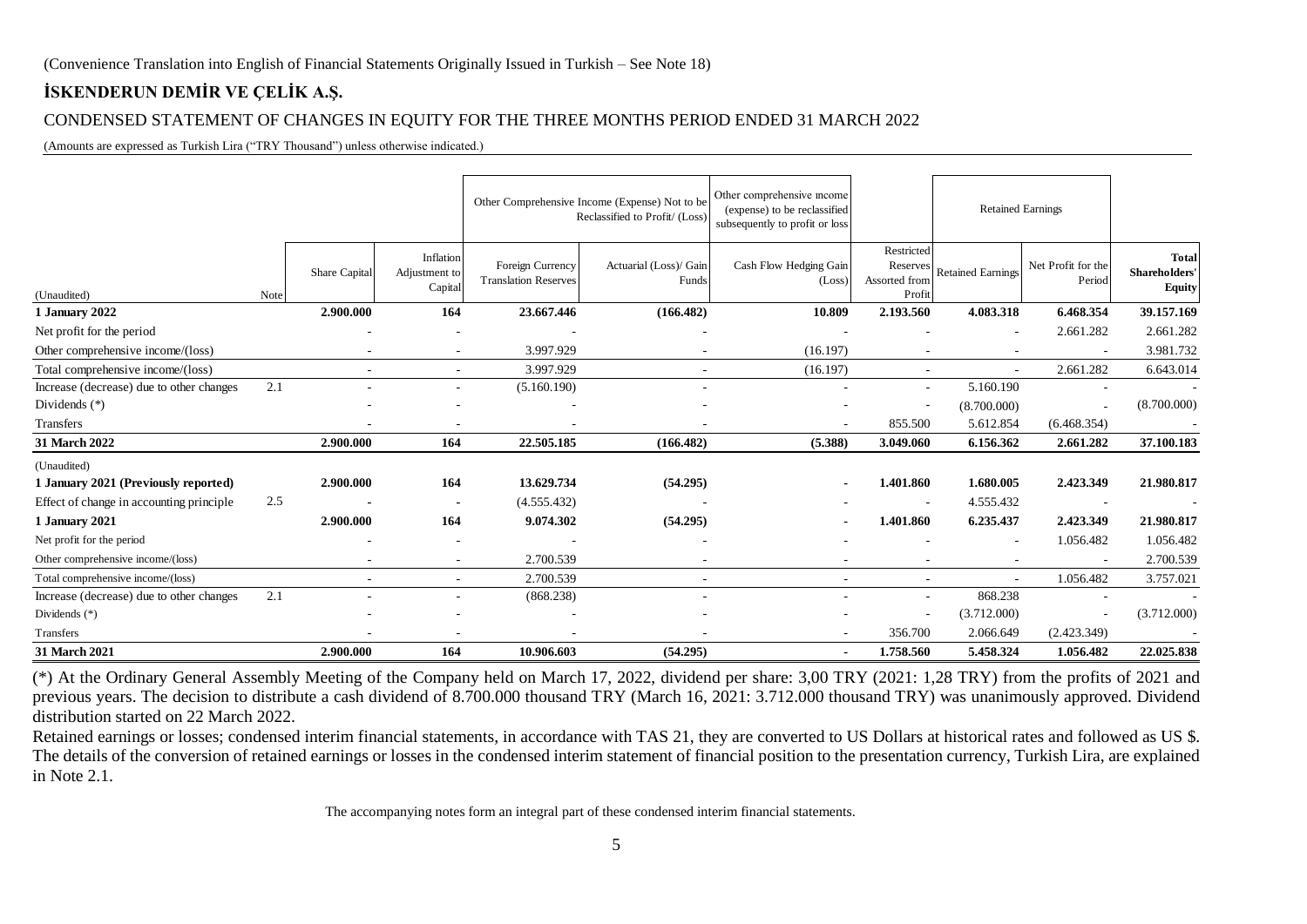# CONDENSED STATEMENT OF CASH FLOWS FOR THE THREE MONTHS PERIOD ENDED 31 MARCH 2022

(Amounts are expressed as Turkish Lira ("TRY Thousand") unless otherwise indicated.)

|                                                                                                               |                | (Unaudited)       | (Unaudited)          | (Unaudited)       | (Unaudited)         |
|---------------------------------------------------------------------------------------------------------------|----------------|-------------------|----------------------|-------------------|---------------------|
|                                                                                                               |                | 1 January -       | 1 January -          | 1 January -       | 1 January -         |
|                                                                                                               |                | 31 March 2022     | 31 March 2022        | 31 March 2021     | 31 March 2021       |
|                                                                                                               |                | <b>USD'000</b>    | <b>TRY'000</b>       | <b>USD'000</b>    | <b>TRY'000</b>      |
| <b>CASHFLOWS FROM OPERATING ACTIVITIES</b>                                                                    | <b>Note</b>    | 107.599           | 1.457.089            | 139.982           | 1.219.739           |
| Profit (Loss) for The Period                                                                                  |                | 191.432           | 2.661.282            | 143.448           | 1.056.482           |
| <b>Adjustments to Reconcile Profit (Loss)</b>                                                                 |                | 93.367            | 1.209.417            | 70.595            | 730.899             |
| Adjustments for Depreciation and Amortisation Expenses                                                        | 13/14          | 27.401            | 380.910              | 25.821            | 190.170             |
| Adjustments for Impairment Loss (Reversal of Impairment Loss)                                                 |                | (23)              | (318)                | (71)              | (559)               |
| Adjustments for Provision (Reversal of Provision) for Receivables                                             |                |                   |                      | 11                | 47                  |
| Adjustments for Provision (Reversal of Provision) for Inventories                                             | $\overline{4}$ | (23)              | (318)                | (82)              | (606)               |
| Adjustments for Provisions                                                                                    |                | 4.134             | 57.477               | 3.549             | 26.156              |
| Adjustments for Provision (Reversal of Provision) for Employee Termination                                    | 9              | 3.361             | 46.730               | 2.305             | 16.988              |
| Adjustments for Provision (Reversal of Provision) for Pending Claims and/or                                   | 8              | 773               | 10.747               | 1.244             | 9.168               |
| Adjustments for Interest (Income) and Expenses                                                                |                | (15.777)          | (219.343)            | (13.607)          | (100.212)           |
| Adjustments for Interest Income                                                                               | 15<br>15       | (23.094)<br>9.586 | (321.052)<br>133.258 | (14.824)<br>2.127 | (109.180)<br>15.669 |
| Adjustments for Interest Expense<br>Unearned Financial Income from Credit Sales                               |                | (2.269)           | (31.549)             | (910)             | (6.701)             |
| Adjustments for Unrealised Foreign Exchange Differences                                                       |                | (13.419)          | (275.525)            | (7.640)           | (27.874)            |
| Adjustments for Fair Value (Gains) Losses                                                                     |                | (1.437)           | (19.984)             |                   |                     |
|                                                                                                               |                |                   |                      |                   |                     |
| Adjustments for Fair Value (Gains) Losses on Derivative Financial Instruments                                 | 5              | (1.437)<br>165    | (19.984)<br>2.287    | 573               | 4.223               |
| Adjustments for Undistributed Profits of Investments Accounted for Using Equity                               | 11             | 92.347            | 1.283.810            | 79.332            | 637.572             |
| Adjustments for Tax (Income) Expenses<br>Adjustments for Losses (Gains) on Disposal of Non-Current Assets     |                | 8                 | 103                  | 194               | 1.423               |
| Adjustments for Losses (Gains) on Disposal of Property, Plant and Equipment                                   |                | 8                 | 103                  | 194               | 1.423               |
| Other adjustments for Losses (Gains) Reconciliation                                                           |                | (32)              |                      | (17.556)          |                     |
| <b>Changes in Working Capital</b>                                                                             |                | (36.706)          | (537.269)            | (24.309)          | (202.404)           |
| Adjustments for Decrease (Increase) in Trade Receivables                                                      |                | (6.367)           | (93.194)             | 16.604            | 138.245             |
| Decrease (Increase) in Trade Receivables from Related Parties                                                 |                | (37.740)          | (552.404)            | 48.200            | 401.313             |
| Decrease (Increase) in Trade Receivables from Third Parties                                                   |                | 31.373            | 459.210              | (31.596)          | (263.068)           |
| Adjustments for Decrease (Increase) in Other Receivables Related from Operations                              |                | 228               | 3.337                | 532               | 4.430               |
| Decrease (Increase) in Other Receivables from Operations from Third Parties                                   |                | 228               | 3.337                | 532               | 4.430               |
| Decrease (Increase) in Derivative Financial Instruments                                                       |                | 3.859             | 56.485               |                   |                     |
| Adjustments for Decrease (Increase) in Inventories                                                            |                | (118.207)         | (1.730.204)          | (43.450)          | (361.769)           |
| Decrease (Increase) in Prepaid Expenses                                                                       |                | 3.070             | 44.932               | (2.591)           | (21.575)            |
| Adjustments for Increase (Decrease) in Trade Payables                                                         |                | 59.098            | 865.023              | (21.029)          | (175.088)           |
| Increase (Decrease) in Trade Payable to Related Parties                                                       |                | 18.994            | 278.017              | 27.231            | 226.725             |
| Increase (Decrease) in Trade Payable to Third Parties                                                         |                | 40.104            | 587.006              | (48.260)          | (401.813)           |
| Adjustments for Increase (Decrease) in Other Payables Related from Operations                                 |                | 1.213<br>1.213    | 17.755<br>17.755     | 5.202<br>5.202    | 43.312<br>43.312    |
| Increase (Decrease) in Other Payables to Third Parties Related from Operations                                |                | 391               | 5.723                |                   |                     |
| Increase (Decrease) in Derivative Liabilities<br>Adjustments for Other Increase (Decrease) in Working Capital |                | 20.009            | 292.874              | 20.423            | 170.041             |
| Decrease (Increase) in Other Assets Related from Operations                                                   |                | (1.330)           | (19.467)             | (556)             | (4.629)             |
| Increase (Decrease) in Other Payables Related from Operations                                                 |                | 21.339            | 312.341              | 20.979            | 174.670             |
| <b>Cash Flows Provided by Operating Activities</b>                                                            |                | 248.093           | 3.333.430            | 189.734           | 1.584.977           |
| Payments Related to Provisions for Employee Termination Benefits                                              | 9              | (567)             | (7.883)              | (1.102)           | (8.119)             |
| Payments Related to Other Provisions                                                                          | 8              | (21)              | (290)                | (40)              | (296)               |
| Income Taxes Refund (Paid)                                                                                    | 11             | (139.906)         | (1.868.168)          | (48.610)          | (356.823)           |
| <b>CASH FLOWS FROM INVESTING ACTIVITIES</b>                                                                   |                | (60.151)          | (922.342)            | (35.449)          | (318.992)           |
| Cash Inflow from Sales of Property, Plant, Equipment and Intangible Assets                                    |                | 25                | 364                  | (1)               | 2                   |
| Cash Inflow from Sales of Property, Plant and Equipment                                                       |                | 25                | 364                  | (1)               | 2                   |
| Cash Outflow from Purchase of Property, Plant, Equipment and Intangible Assets                                |                | (46.328)          | (644.052)            | (55.050)          | (405.445)           |
| Cash Outflow from Purchase of Property, Plant and Equipment                                                   | 6              | (46.307)          | (643.755)            | (54.791)          | (403.531)           |
| Cash Outflow from Purchase of Intangible Assets                                                               | 6              | (21)              | (297)                | (259)             | (1.914)             |
| Cash Advances and Debts Given                                                                                 |                | (13.848)          | (278.654)            | 18.743<br>859     | 80.059<br>6.392     |
| Dividends Received<br>CASH FLOWS FROM FINANCING ACTIVITIES                                                    |                | (307.432)         | (4.646.992)          | (23.180)          | (935.274)           |
| Cash Inflow from Borrowings                                                                                   |                | 305.695           | 4.249.766            | 51.854            | 379.211             |
| Cash Inflow from Loans                                                                                        |                | 305.695           | 4.249.766            | 51.854            | 379.211             |
| Cash Outflow from Repayments of Borrowings                                                                    |                | (50.244)          | (609.527)            | (6.028)           | (42.504)            |
| Cash Outflow from Loan Repayments                                                                             |                | (50.244)          | (609.527)            | (6.028)           | (42.504)            |
| Decrease in Other Payables to Related Parties                                                                 |                | 1.592             | 21.225               | 391.889           | 2.338.902           |
| Cash Outflow from Debt Payments for Leasing Contracts                                                         |                | (88)              | (1.227)              | (82)              | (608)               |
| Dividends Paid                                                                                                |                | (589.689)         | (8.656.991)          | (474.990)         | (3.710.391)         |
| <b>Interest Paid</b>                                                                                          |                | (1.755)           | (24.396)             | (710)             | (9.527)             |
| <b>Interest Received</b>                                                                                      |                | 27.057            | 374.158              | 14.887            | 109.643             |
| NET INCREASE (DECREASE) IN CASH AND CASH EQUIVALENTS BEFORE EFFECT<br>OF EXCHANGE RATE CHANGES                |                | (259.984)         | (4.112.245)          | 81.353            | (34.527)            |
| Effect of Exchange Rate Changes on Cash and Cash Equivalents                                                  |                | (7.021)           | 1.065.661            | (8.422)           | 646.938             |
| NET INCREASE (DECREASE) IN CASH AND CASH EQUIVALENTS                                                          |                | (267.005)         | (3.046.584)          | 72.931            | 612.411             |
| CASH AND CASH EQUIVALENTS AT THE BEGINNING OF THE PERIOD                                                      |                | 658.673           | 8.779.460            | 5.259             | 38.603              |
| CASH AND CASH EQUIVALENTS AT THE END OF THE PERIOD                                                            |                | 391.668           | 5.732.876            | 78.190            | 651.014             |
|                                                                                                               |                |                   |                      |                   |                     |

• As of March 31, 2022, the total accrual of interest on time deposits is TRY 1.058 thousand (USD 72 thousand) (March 31, 2021: None).

• In the statement of financial position, since the functional currency of the Company is USD, exchange differences between the accrued and payment dates of the dividend payables to the shareholders whose original currency is Turkish Lira are reported in "Other Adjustments to reconcile Profit (Loss)".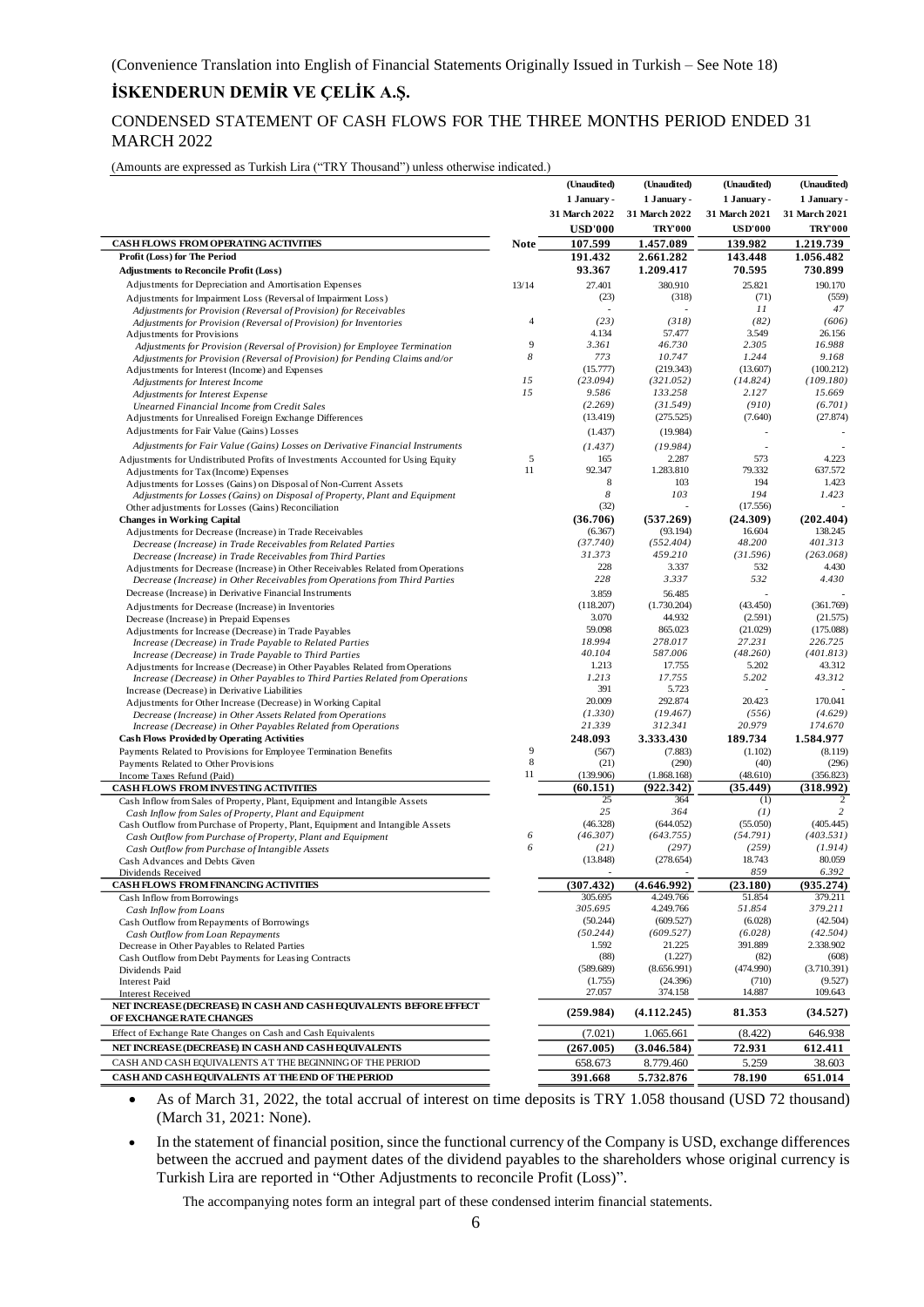# **İSKENDERUN DEMİR VE ÇELİK A.Ş.**

NOTES TO THE CONDENSED INTERIM FINANCIAL STATEMENTS FOR THE THREE MONTHS PERIOD ENDED 31 MARCH 2022

(Amounts are expressed as Turkish Lira ("TRY Thousand") unless otherwise indicated.)

# **NOTE 1 – COMPANY'S ORGANIZATION AND NATURE OF OPERATIONS**

İskenderun Demir ve Çelik A.Ş. ("the Company") registered in 12 November 1968 and published at 19 November 1968 in the trade registry gazette. The Company established in 3 October 1970 in the southern of Turkey on the Mediterranean coast in the distance of 17 km from İskenderun in Payas region. The principal activities of the Company are production and sale of iron products, flat and long steel products and their byproducts. The Company's main products are billet,slab,coil,plate,wire rod and by-products are coke,benzol,ammonium sulphate and slag.

The Company had become an affiliated company of the Turkish Iron and Steel Administration with the decision no 93/T-85 dated 10 September 1993 of Supreme Planning Committee.Then with the decision no 98/20 of Privatization Committee dated 2 March 1998, the Company was transferred to Turkish Privatization Administration.Ultimately, shares of the Company were transferred to Ereğli Demir ve Çelik Fabrikaları T.A.Ş. ("Erdemir") in 31 January 2002 by the Turkish Privatization Administration with the decision no 2001/08 which dated 8 February 2001. The immediate parent of Ereğli Demir ve Çelik Fabrikaları T.A.Ş is Ataer Holding A.Ş. The ultimate controlling party is Ordu Yardımlaşma Kurumu (OYAK).

The main operations of the subsidiaries of the Company and the share percentages of İsdemir for these companies are as follows:

|                                  |                      |            |      | 2022 Share 2021 Share |
|----------------------------------|----------------------|------------|------|-----------------------|
| Name Of Company                  | Country of Operation | Operation  | $\%$ | $\%$                  |
| Teknopark Hatay A.S.             | Turkey               | R&D Centre |      |                       |
| Isdemir Linde Gaz Ortaklığı A.Ş. | Turkey               | Energy     | 50   | 50                    |

The registered address of the Company is Karayılan Beldesi, 31319 İskenderun/HATAY.

The number of the personnel employed by the Company as of reported period 31 March 2022 are as follows:

|                               | 31 March 2022 | 31 December 2021 |
|-------------------------------|---------------|------------------|
|                               | Personnel     | Personnel        |
| Paid Hourly Personnel         | 3.101         | 3.124            |
| <b>Paid Monthly Personnel</b> | 1.666         | 1.675            |
|                               | 4.767         | 4.799            |

# **NOTE 2 – BASIS OF PRESENTATION OF THE FINANCIAL STATEMENTS**

# **2.1 Basis of Presentation**

The Company and all its subsidiaries in Turkey maintain their legal books of account and prepare their statutory financial statements ("Statutory Financial Statements") in accordance with accounting principles issued by the Turkish Commercial Code ("TCC") and tax legislation.

The accompanying condensed financial statements are prepared in accordance with the requirements of Capital Markets Board ("CMB") Communiqué Serial II, No: 14.1 "Basis of Financial Reporting in Capital Markets", which was published in the Official Gazette No:28676 on 13 June 2013. The accompanying financial statements are prepared based on the Turkish Accounting Standards and interpretations ("TAS") that have been put into effect by the Public Oversight Accounting and Auditing Standards Authority ("POA") under Article 5 of the Communiqué.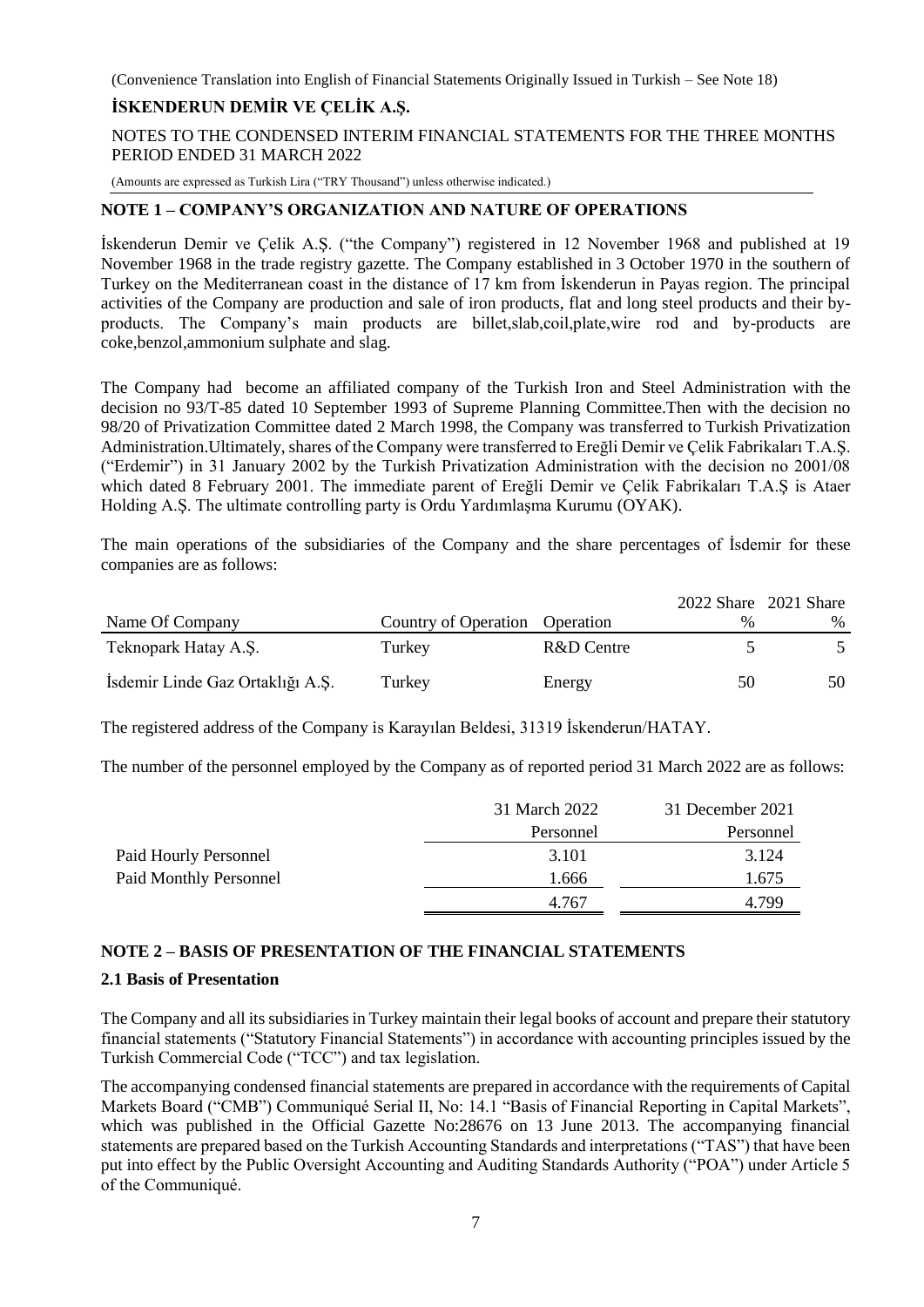# **İSKENDERUN DEMİR VE ÇELİK A.Ş.**

NOTES TO THE CONDENSED INTERIM FINANCIAL STATEMENTS FOR THE THREE MONTHS PERIOD ENDED 31 MARCH 2022

(Amounts are expressed as Turkish Lira ("TRY Thousand") unless otherwise indicated.)

# **NOTE 2 – BASIS OF PRESENTATION OF THE FINANCIAL STATEMENTS (cont'd)**

# **2.1 Basis of Presentation (cont'd)**

In accordance with the Turkish Accounting Standard No: 34 "Interim Financial Reporting", entities are allowed to prepare a complete or condensed set of interim financial statements. In this respect, the Company has preferred to prepare condensed financial statements in the interim period. Accordingly, these condensed financial statements should be read in conjunction with the annual financial statements for the year ended 31 December 2021.

In addition, interim condensed financial statements are prepared in accordance with TFRS Taxonomy Announcement published by the POA on April 15, 2019 and Financial Statement Examples formats specified in the User's Guide published by CMB.

# Functional and Reporting Currency

Although the currency of the country in which is the Company is domiciled is Turkish Lira (TRY), the Company and has a significant impact on the operations of the Company and reflects the economic substance of the underlying events and circumstances relevant to the Company. Therefore, the Company uses the US Dollar in measuring items in its financial statements and as the functional currency.

The accompanying financial statements are prepared in Turkish Lira (TRY) in accordance with the requirements of Capital Markets Board ("CMB") Communiqué Serial II, No: 14.1 "Basis of Financial Reporting in Capital Markets", which was published in the Official Gazette No:28676 on 13 June 2013.

# Functional currency of the joint venture

The functional currency of the Company's joint venture İsdemir Linde Gaz Ortaklığı A.Ş. is US Dollars.

# Presentation currency translation

Company; Pursuant to the Public Oversight, Accounting and Auditing Standards Authority's "POA" announcement dated March 15, 2021, "On the Next Measurement of Foreign Currency Monetary Items According to Turkish Accounting Standards", the assets and liabilities in the summary financial statements are used by using the buying and selling rates valid as of the end of the reporting period. It has been valued and translated into the presentation currency at the same exchange rates.

According to TAS 21 ("The Effects of Changes in Foreign Exchange Rates") financial statements that are prepared in US Dollars for the Company have been translated in TRY as the following method:

- a) The assets on condensed financial position as of 31 March 2022 are translated from US Dollars into TRY using the Central Bank of the Republic of Turkey's buying rate of exchange which is 14,6371  $TRY = 1 US $$  and the liabilities selling rate of exchange which is 14,6635 TRY = 1 US  $$ (31 December)$ 2021 foreign exchange buying rate: 13,3290 TRY = 1 US \$, foreign exchange selling rate: 13,3530  $TRY = 1 US $$ .
- b) For the three months period ended 31 March 2022, using the quarterly (2022 January March period) average of 13,9020 TRY = 1 US  $$$  to TRY translated (31 March 2021: 7,3649 TRY = 1 US  $$$ ).
- c) Retained earnings; In the condensed interim financial statements, in accordance with TAS 21, they are converted to US Dollars at historical rates and followed in US Dollars. Retained earnings in the statement of financial position dated 31 March 2022 are presented by converting them into TRY using the foreign exchange selling rate effective as of 31 March 2022 announced by the Central Bank of the Republic of Turkey, 14.6635 TRY = 1 US \$ (31 December 2021: 13,3530 TRY= 1 US \$)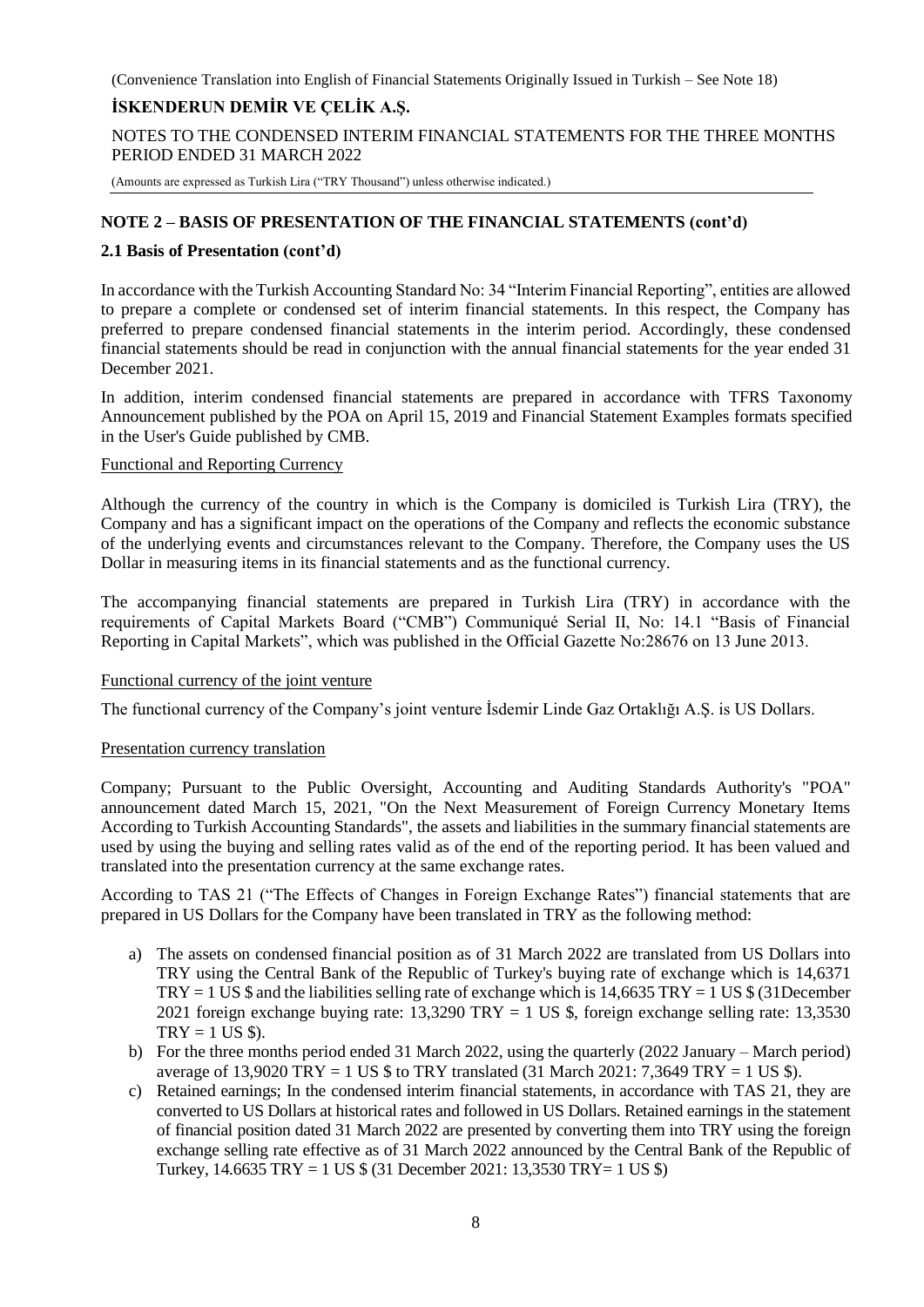# **İSKENDERUN DEMİR VE ÇELİK A.Ş.**

NOTES TO THE CONDENSED INTERIM FINANCIAL STATEMENTS FOR THE THREE MONTHS PERIOD ENDED 31 MARCH 2022

(Amounts are expressed as Turkish Lira ("TRY Thousand") unless otherwise indicated.)

# **NOTE 2 – BASIS OF PRESENTATION OF THE FINANCIAL STATEMENTS (cont'd)**

# **2.1 Basis of Presentation (cont'd)**

#### Presentation currency translation (cont'd)

- d) Exchange differences are shown in other comprehensive income as of foreign currency translation reserve.
- e) The differences between presentation of statutory and historical figures are recognised as translation differences under equity. All capital, capital measures and other measures are represented with their statutory figures, other equity accounts are represented with their historic cost figures in the accompanying financial statements.

#### USD amounts presented in the condensed interim financial statements

The figures in USD amounts presented in the accompanying condensed interim financial statements comprising the statements of financial position as of 31 March 2022 and 31 December 2021, condensed statement of income and other comprehensive income and statement of cash flows for the interim period ended 31 March 2022 and 31 December 2021 represent the financial statements prepared according to USD reporting currency within the frame of functional currency change that the Company has made, which is effective as of July 1, 2013, prepared in accordance with the TAS 21- Effects of Changes in Foreign Exchange Rates.

#### Going concern

The Company prepared its condensed interim financial statements in accordance with the going concern assumption.

# Approval of the financial statements

The condensed interim financial statements have been approved on 27 April 2022 by the Board of Directors. The General Assembly has the authority to revise the financial statements.

# **2.2 Comparative Information and Restatement of Financial Statements with Prior Periods**

The Company's condensed financial statements are presented in accordance with the communiqué numbered II-14,1 "Communiqué on the Principles of Financial Reporting In Capital Markets" ("the Communiqué") announced by the Capital Markets Board ("CMB"). The Company's condensed financial statements are prepared in comparison with the previous period in order to allow for the determination of the financial position and performance trends in accordance with a new illustrative financial statements and guidance that has been effective from the interim periods ended after 30 June 2013. Accordingly, the Company's reclassified summary financial statements are detailed in Note 2.5.

# **2.3 Adoption of New and Revised Financial Reporting Standards**

The accounting policies adopted in preparation of the interim condensed financial statements as at 31 March 2022 are consistent with those of the previous financial year, except for the adoption of new and amended TFRS and TFRIC interpretations effective as of 1 January 2022 summarized below

# **The new standards, amendments and interpretations which are effective from 2022**

| Amendments to TFRS 3 | : Reference to the Conceptual Framework                    |
|----------------------|------------------------------------------------------------|
| Amendments to TAS 16 | : Property, Plant and Equipment – Proceeds before Intended |
|                      | Use.                                                       |
| Amendments to TAS 37 | : Onerous Contracts $-$ Cost of Fulfilling a Contract      |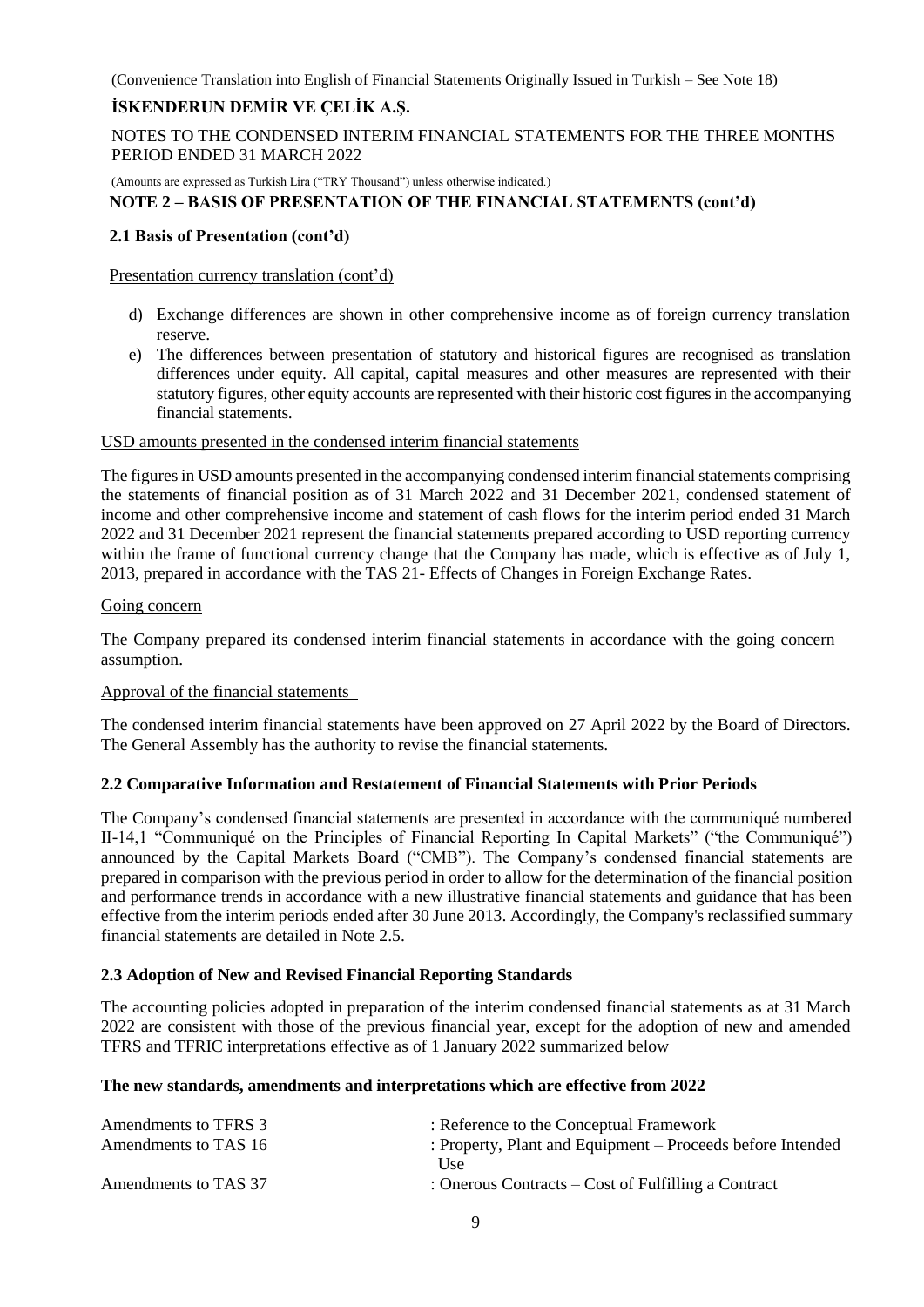# **İSKENDERUN DEMİR VE ÇELİK A.Ş.**

NOTES TO THE CONDENSED INTERIM FINANCIAL STATEMENTS FOR THE THREE MONTHS PERIOD ENDED 31 MARCH 2022

(Amounts are expressed as Turkish Lira ("TRY Thousand") unless otherwise indicated.)

#### **NOTE 2 – BASIS OF PRESENTATION OF THE FINANCIAL STATEMENTS (cont'd)**

#### **2.3 Adoption of New and Revised Financial Reporting Standards (cont'd)**

#### **The new standards, amendments and interpretations which are effective from 2022 (cont'd)**

Annual Improvements to TFRS Standards : Amendments to TFRS 1, TFRS 9 (2018-2020)

Amendments to TFRS 16: COVID-19 Related Rent Concessions beyond 30 June 2021

# **Amendments to TFRS 3 Reference to the Conceptual Framework**

The amendments update an outdated reference to the Conceptual Framework in IFRS 3 without significantly changing the requirements in the standard.

The amendments are effective for annual periods beginning on or after 1 January 2022. Early application is permitted if an entity also applies all other updated references published together with the updated Conceptual Framework at the same time or earlier.

# **Amendments to TAS 16 Proceeds before Intended Use**

The amendments prohibit deducting from the cost of an item of property, plant and equipment any proceeds from selling items produced while bringing that asset to the location and condition necessary for it to be capable of operating in the manner intended by management. Instead, an entity recognizes the proceeds from selling such items, and the cost of producing those items, in profit or loss.

The amendments are effective for annual periods beginning on or after 1 January 2022. Early application is permitted.

# **Amendments to TAS 37 Onerous Contracts – Cost of Fulfilling a Contract**

The amendments to TAS 37 specify that the 'cost of fulfilling' a contract comprises the 'costs that relate directly to the contract'. Costs that relate directly to a contract can either be incremental costs of fulfilling that contract or an allocation of other costs that relate directly to fulfilling contracts.

The amendments published today are effective for annual periods beginning on or after 1 January 2022. Early application is permitted.

# **Annual Improvements to TFRS Standards 2018-2020 Cycle**

*"Amendment to the First Implementation of TFRS 1 Turkish Financial Reporting Standards"* the amendment permits a subsidiary that applies paragraph D16(a) of TFRS 1 to measure cumulative translation differences using the amounts reported by its parent, based on the parent's date of transition to TFRSs.

*"Amendment to TFRS 9 Financial Instruments"* the amendment clarifies which fees an entity includes in assessing whether to derecognize a financial liability. An entity includes only fees paid or received between the entity (the borrower) and the lender, including fees paid or received by either the entity or the lender on the other's behalf.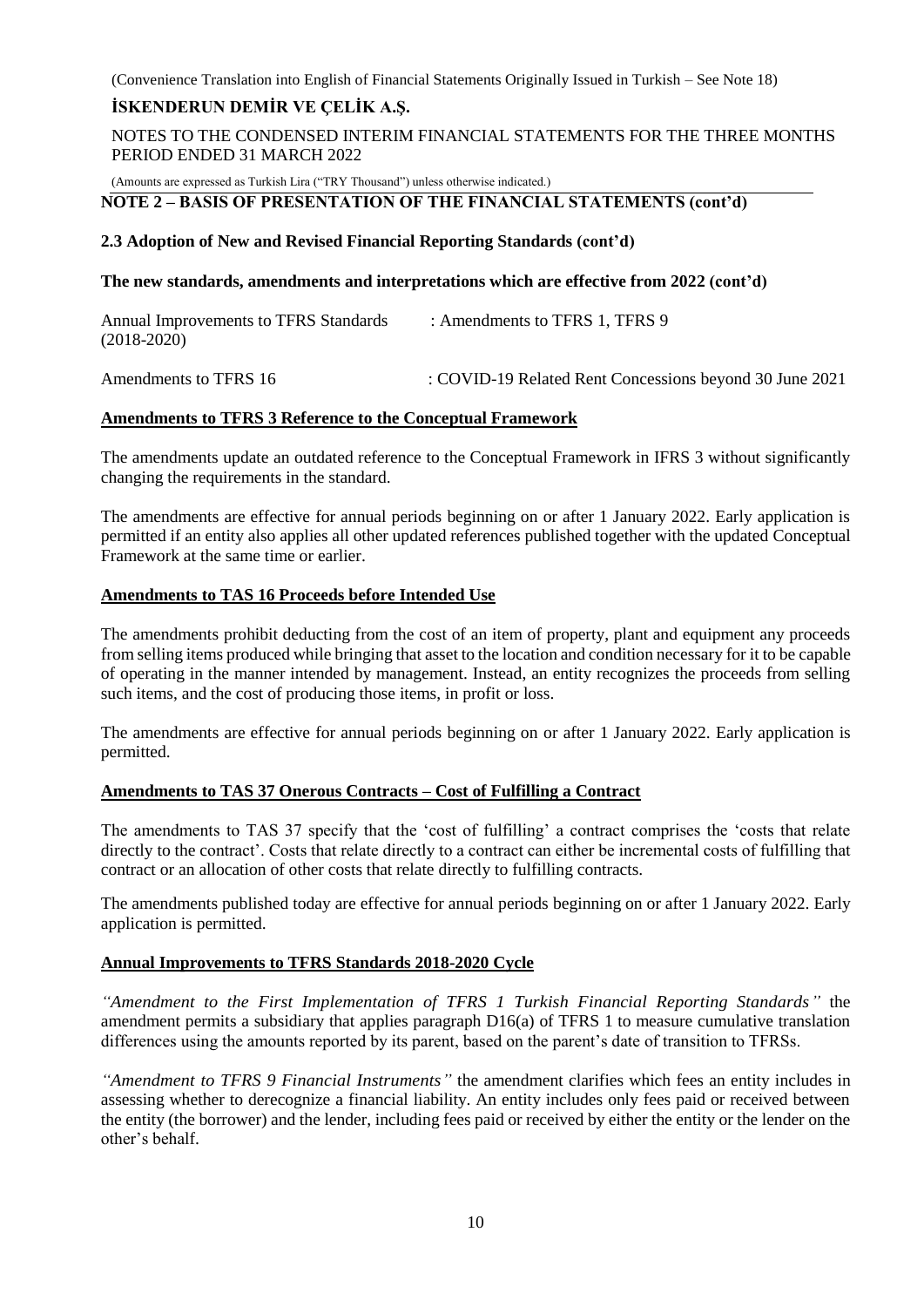# **İSKENDERUN DEMİR VE ÇELİK A.Ş.**

NOTES TO THE CONDENSED INTERIM FINANCIAL STATEMENTS FOR THE THREE MONTHS PERIOD ENDED 31 MARCH 2022

(Amounts are expressed as Turkish Lira ("TRY Thousand") unless otherwise indicated.)

# **NOTE 2 – BASIS OF PRESENTATION OF THE FINANCIAL STATEMENTS (cont'd)**

# **2.3 Adoption of New and Revised Financial Reporting Standards (cont'd)**

# **The new standards, amendments and interpretations which are effective from 2022 (cont'd)**

# **TFRS 16 (Amendments) Date of 30 June 2021 for Rent Payments Related to COVID-19 Continuing Concessions Afterwards**

Public Oversight Accounting and Auditing Standards Authority ("POA") has published Amendments to TFRS 16 COVID-19 Related Rent Concessions beyond 30 June 2021 that extends, by one year, the June 2020 amendment that provides lessees with an exemption from assessing whether a COVID-19 related rent concession is a lease modification.

On issuance, the practical expedient was limited to rent concessions for which any reduction in lease payments affects only payments originally due on or before 30 June 2021. Since lessors continue to grant COVID-19 related rent concessions to lessees and since the effects of the COVID-19 pandemic are ongoing and significant, the POA decided to extend the time period over which the practical expedient is available for use.

The new amendment is effective for lessees for annual reporting periods beginning on or after 1 April 2021. Earlier application is permitted.

The company management is responsible for these changes and comments, which are effective from 2022. It has been evaluated that it has no effect on the tables.

# **Standards that have not yet entered into force and amendments to existing previous standards, and comments**

The company, with the following standards that have not yet entered into force, has not yet implemented the following changes and comments:

| TFRS 17               | : Insurance Contracts                                                                 |
|-----------------------|---------------------------------------------------------------------------------------|
| Amendments to TAS 1   | : Classification of Liabilities as Current or Non-Current                             |
| Amendments to TFRS 4  | : Extension of the Temporary Exemption from Applying<br>TFRS 9                        |
| Amendments to TAS 1   | : Disclosure of Accounting Policies                                                   |
| Amendments to TAS 8   | : Definition of Accounting Estimates                                                  |
| Amendments to TAS 12  | : Deferred Tax related to Assets and Liabilities arising<br>from a Single Transaction |
| Amendments to TFRS 17 | : Initial Application of TFRS 17 and TFRS $9$ —<br>Comparative Information            |

# **TFRS 17 Insurance Contracts**

TFRS 17 requires insurance liabilities to be measured at a current fulfillment value and provides a more uniform measurement and presentation approach for all insurance contracts. These requirements are designed to achieve the goal of a consistent, principle-based accounting for insurance contracts. TFRS 17 supersedes TFRS 4 Insurance Contracts as of 1 January 2023.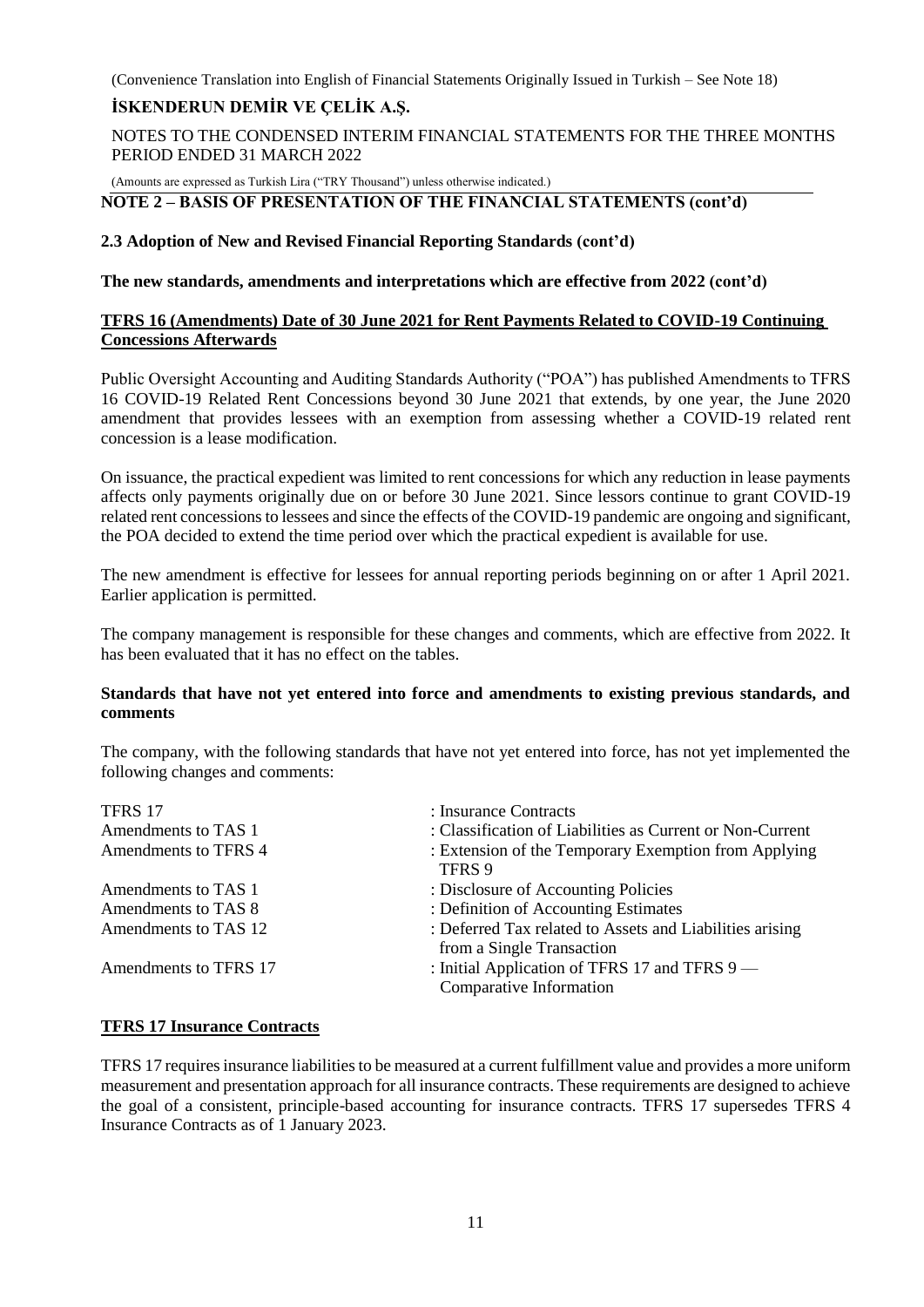# **İSKENDERUN DEMİR VE ÇELİK A.Ş.**

NOTES TO THE CONDENSED INTERIM FINANCIAL STATEMENTS FOR THE THREE MONTHS PERIOD ENDED 31 MARCH 2022

(Amounts are expressed as Turkish Lira ("TRY Thousand") unless otherwise indicated.)

# **NOTE 2 – BASIS OF PRESENTATION OF THE FINANCIAL STATEMENTS (cont'd)**

# **2.3 Adoption of New and Revised Financial Reporting Standards (cont'd)**

# **Standards that have not yet entered into force and amendments to existing previous standards, and comments (cont'd)**

# **Amendments to TAS 1 Classification of Liabilities as Current or Non-Current**

The amendments aim to promote consistency in applying the requirements by helping companies determine whether, in the statement of financial position, debt and other liabilities with an uncertain settlement date should be classified as current (due or potentially due to be settled within one year) or non-current.

Amendments to TAS 1 are effective for annual reporting periods beginning on or after 1 January 2023 and earlier application is permitted.

# **Amendments to TFRS 4 Extension of the Temporary Exemption from Applying TFRS 9**

By postponing the effective date of TFRS 17 to 1 January 2023, TFRS 9 provided to insurance companies expiration of the temporary exemption period in TFRS 4 Insurance Contracts regarding the application of The date has also been revised to 1 January 2023.

# **Amendment to TAS 1 Disclosure of Accounting Policies**

This amendment requires businesses to take materiality as a basis in the disclosure of accounting policies.

Amendments to TAS 1 are effective for annual reporting periods beginning on or after 1 January 2023 and earlier application is permitted.

# **Amendments to TAS 8 Definition of Accounting Estimates**

With this amendment, the definition of "a change in accounting estimates" has been replaced with the definition of "an accounting estimate", sample and explanatory paragraphs regarding estimates have been added, and the differences between application of an estimate prospectively and correction of errors retrospectively have been clarified.

Amendments to TAS 8 are effective for annual reporting periods beginning on or after 1 January 2023 and earlier application is permitted.

# **Amendments to TAS 12 Deferred Tax related to Assets and Liabilities arising from a Single Transaction**

The amendments clarify that the initial recognition exemption does not apply to transactions in which equal amounts of deductible and taxable temporary differences arise on initial recognition.

Amendments to TAS 12 are effective for annual reporting periods beginning on or after 1 January 2023 and earlier application is permitted.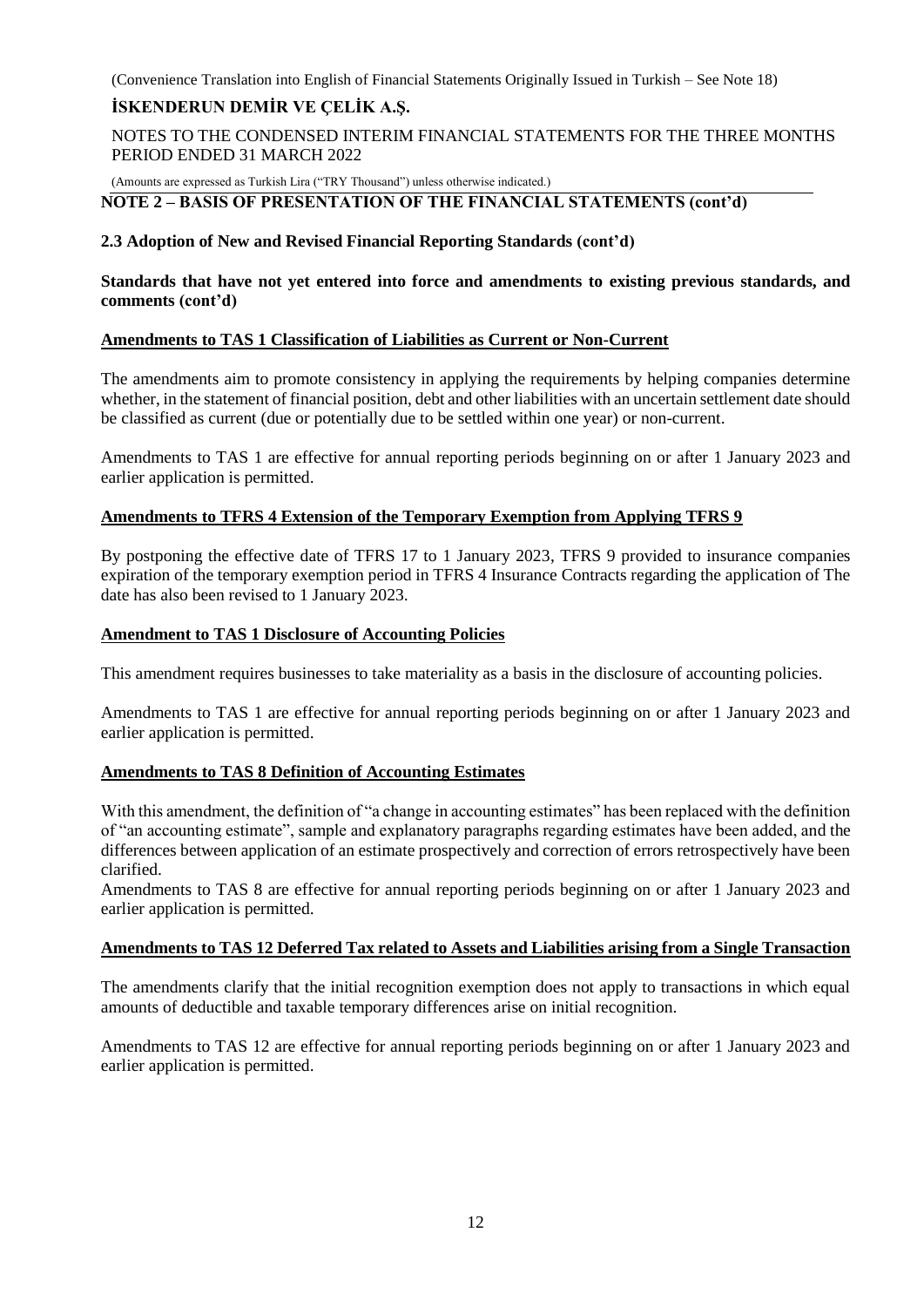# **İSKENDERUN DEMİR VE ÇELİK A.Ş.**

NOTES TO THE CONDENSED INTERIM FINANCIAL STATEMENTS FOR THE THREE MONTHS PERIOD ENDED 31 MARCH 2022

(Amounts are expressed as Turkish Lira ("TRY Thousand") unless otherwise indicated.)

# **NOTE 2 – BASIS OF PRESENTATION OF THE FINANCIAL STATEMENTS (cont'd)**

# **2.3 Adoption of New and Revised Financial Reporting Standards (cont'd)**

**Standards that have not yet entered into force and amendments to existing previous standards, and comments (cont'd)**

# **Amendments to TFRS 17 Insurance Contracts and Initial Application of TFRS 17 and TFRS 9 — Comparative Information**

Amendments have been made in TFRS 17 in order to reduce the implementation costs, to explain the results and to facilitate the initial application.

The amendment permits entities that first apply TFRS 17 and TFRS 9 at the same time to present comparative information about a financial asset as if the classification and measurement requirements of TFRS 9 had been applied to that financial asset before. Amendments are effective with the first application of TFRS 17.

The possible effects of the mentioned standards, amendments and improvements on the financial status and performance of the Company are being evaluated.

# **2.4 Summary of Significant Accounting Policies**

The condensed interim financial statements for the three months period ended 31 March 2022 have been prepared in accordance with TAS 34. The accounting policies used in the preparation of these condensed interim financial statements for the period ended 31 March 2022 are consistent with those used in the preperation of annual financial statements for the year ended 31 December 2021. Accordingly, these condensed interim financial statements should be read in conjunction with the annual financial statements for the year ended 31 December 2021.

There has been no change in total ownership interests and effective interests of the subsidiaries, included in the scope as of 31 March 2022, from the interests reported as of 31 December 2021.

# **2.5 Restatement and errors in the accounting policies and estimates**

Any change in the accounting policies resulted from the first time adoption of a new standards is made either retrospectively or prospectively in accordance with the transition requirements of the standards. Changes without any transition requirement, material changes in accounting policies or material errors are corrected, retrospectively by restating the prior period financial statements. If changes in accounting estimates are related to only one period, they are recognized in the period when changes are applied; if changes in estimates are related to future periods, they are recognized both in the period where the change is applied and future periods prospectively.

"Retained Earnings or Losses" in the condensed statement of financial position is followed as US Dollar by converting from historical exchange rates to US Dollars in accordance with TAS 21. For a meaningful representation of conversion to Turkish Lira, the presentation currency, announced by the Central Bank of the Republic of Turkey valid as of the relevant reporting periods, is used. The differences, arising from the closing rates announced and their translation into Turkish Lira accounted, are followed under the " Translation Differences".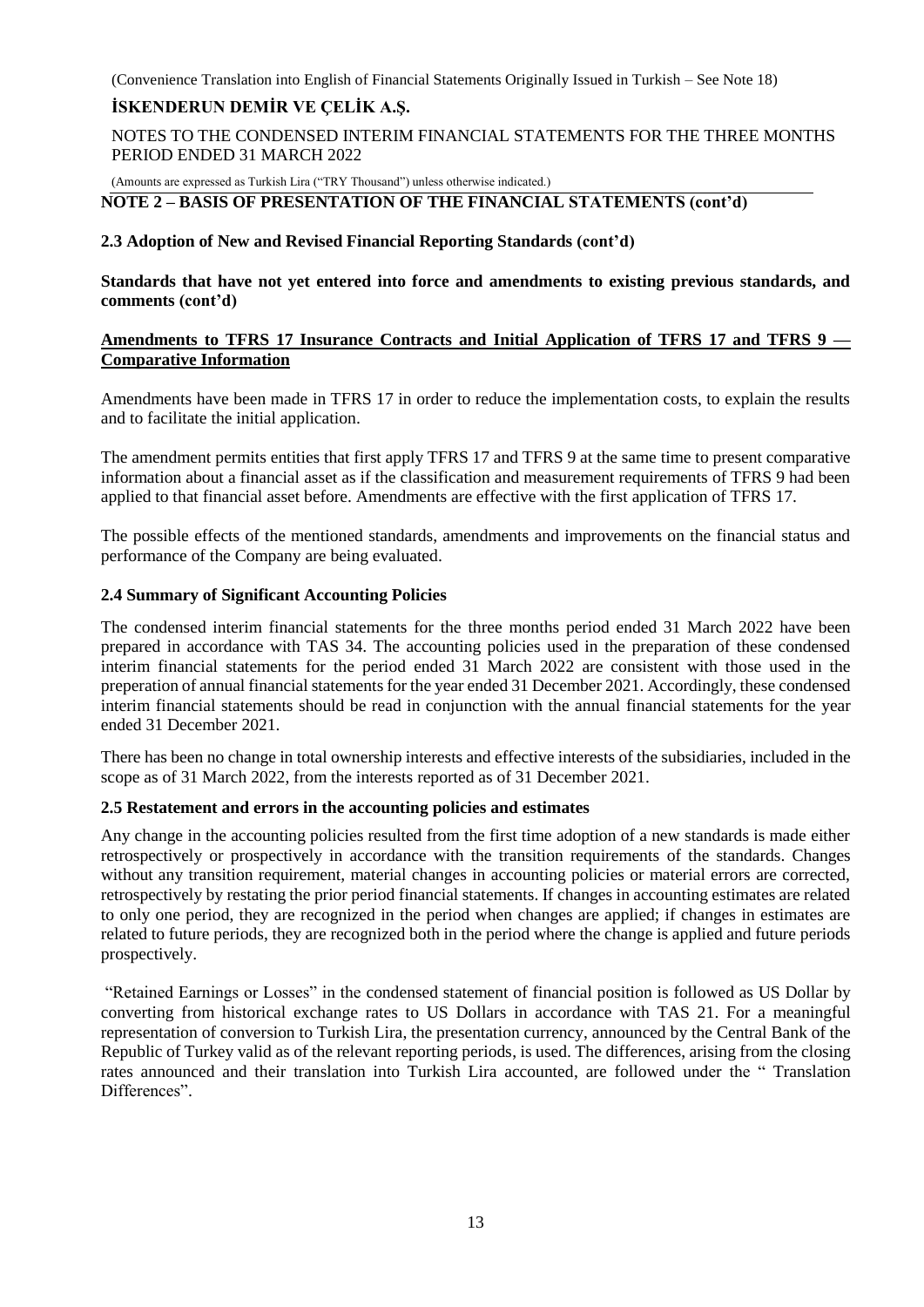# **İSKENDERUN DEMİR VE ÇELİK A.Ş.**

NOTES TO THE CONDENSED INTERIM FINANCIAL STATEMENTS FOR THE THREE MONTHS PERIOD ENDED 31 MARCH 2022

(Amounts are expressed as Turkish Lira ("TRY Thousand") unless otherwise indicated.)

# **NOTE 2 – BASIS OF PRESENTATION OF THE FINANCIAL STATEMENTS (cont'd)**

#### **2.5 Restatement and errors in the accounting policies and estimates (cont'd)**

The classifications made in the summary statement of financial position dated January 1, 2021 are as follows:

|                                              | (Previously)   |                |                |
|----------------------------------------------|----------------|----------------|----------------|
|                                              | Reported)      | (Revised)      | (Change)       |
| Account                                      | 1 January 2021 | ' January 2021 | 1 January 2021 |
| <b>Retained Earnings</b>                     | 1.680.005      | 6.235.437      | 4.555.432      |
| <b>Foreign Currency Translation Reserves</b> | 13.629.734     | 9.074.302      | (4.555.432)    |
|                                              |                |                |                |

#### **2.6. Significant changes in current period**

In response to the military operation launched by the Armed Forces of the Russian Federation against Ukraine, the expanded sanctions with the participation of the G-7 and EU countries under the leadership of the USA and England were implemented as steps aimed at completely isolating Russia from the global system, transportation and communication networks. The imposed sanctions had significant effects on the global economy and financial markets. The developments regarding the effects of the sanctions are followed closely. The Company, which has economic relations with Russia and Ukraine, so the company analyzes the effects on the supply chains, sales channels, supplier and customer portfolio. Emerging uncertainties and risks are identified through necessary risk management and stress tests, and their effects on the Company's profitability, liquidity and operations are continuously measured.

# **2.7 Segment Reporting**

The segments with similar economic characteristics have been combined into a single operating segment considering the nature of the products and the production processes, methods to allocate the products and the type of customers or to provide services.

# **NOTE 3 –RELATED PARTY TRANSACTIONS**

The immediate parent and ultimate controlling parent of the Company are Ereğli Demir ve Çelik Fabrikaları T.A.Ş. and Ordu Yardımlaşma Kurumu respectively (Note 1).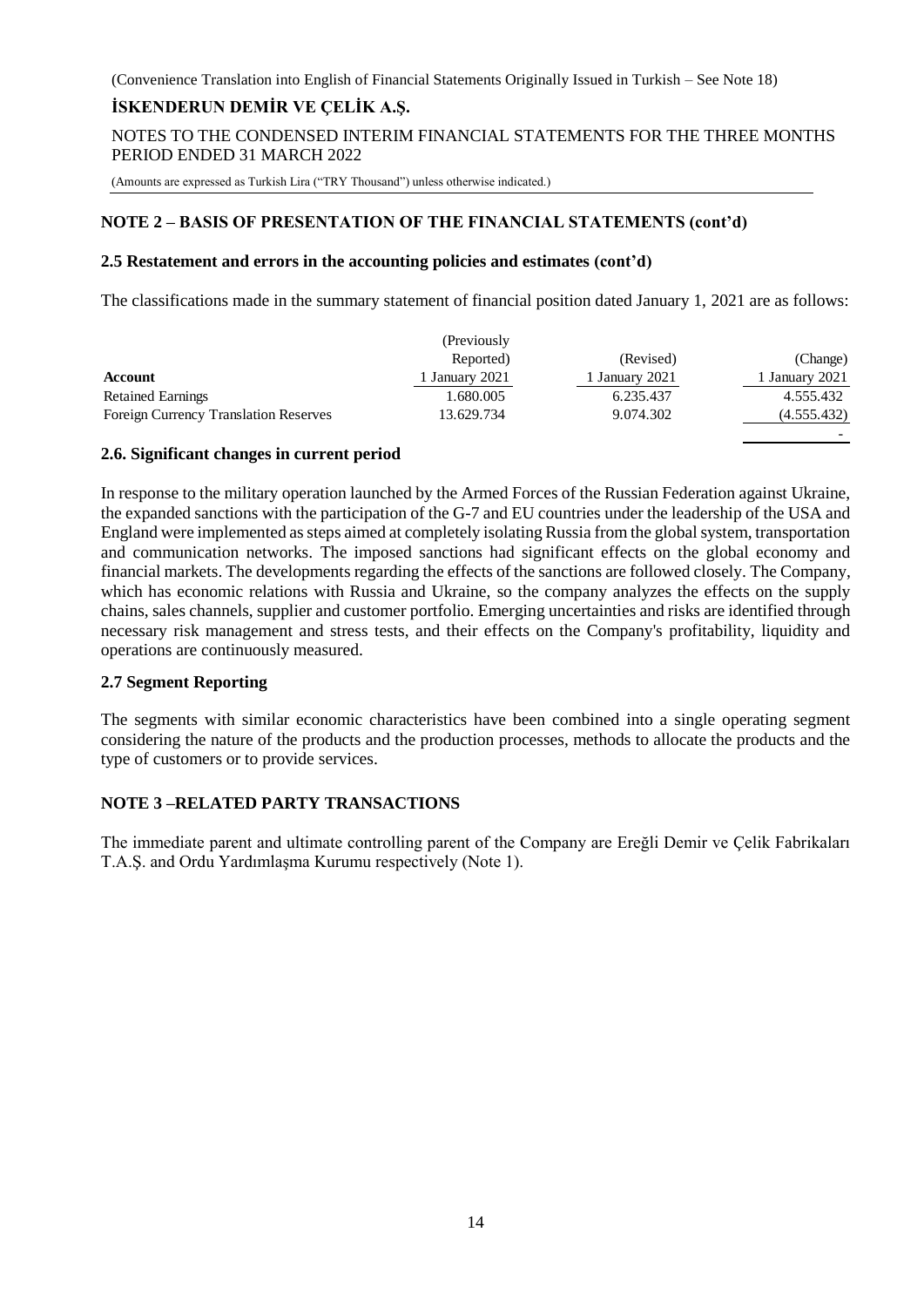# **İSKENDERUN DEMİR VE ÇELİK A.Ş.**

NOTES TO THE CONDENSED INTERIM FINANCIAL STATEMENTS FOR THE THREE MONTHS PERIOD ENDED 31 MARCH 2022

(Amounts are expressed as Turkish Lira ("TRY Thousand") unless otherwise indicated.)

# **NOTE 3 –RELATED PARTY TRANSACTIONS (cont'd)**

The details of receivables between the Company and other related parties are disclosed below:

| Due from related parties (short term)               | 31 March<br>2022 | 31 December<br>2021 |
|-----------------------------------------------------|------------------|---------------------|
| Ereğli Demir ve Çelik Fabrikaları T.A.Ş. (1)        | 2.204.161        | 1.573.663           |
| OYAK Çimento Fabrikaları A.Ş. (3)                   | 29.267           | 33.642              |
| OYAK Insaat A.S. (3)                                | 5                | 5                   |
| OYAK Sentetik Karbon Ürünleri San. Ve Tic. A.Ş. (3) | 12               | 3                   |
| Erdemir Asia Pacific PTE LTD <sup>(2)</sup>         | 37.650           |                     |
| Erdemir Romania SRL <sup>(2)</sup>                  | 41.636           |                     |
| İsdemir Linde Gaz Ortaklığı A.Ş. (4)                | 18.537           | 12.569              |
|                                                     | 2.331.268        | 1.619.882           |

The trade receivables from related parties mainly arise from sales of iron, steel and by- products.

| Other receivables from related parties (short term)     | 31 March<br>2022 | 31 December<br>2021 |
|---------------------------------------------------------|------------------|---------------------|
| Ereğli Demir ve Çelik Fabrikaları T.A.Ş. <sup>(1)</sup> | -                | 21.225<br>21.225    |
|                                                         |                  |                     |

Erdemir's personnel, data system infrastructure and marketing management system are used by The Company for selling flat products to third parties. Flat products which are produced in İsdemir, directly selling over Erdemir and Erdemir takes these inventories as a "Trade goods". Erdemir sells such products through their buying price and date, without adding any profit. Accordingly, in the financial statements, balances of trade receivables and other receivables are arisen from centralized selling.

The details of prepaid expenses between the Company and other related parties are disclosed below:

| Prepaid expenses (long term)                            | 31 March<br>2022 | 31 December<br>2021 |
|---------------------------------------------------------|------------------|---------------------|
| OYAK Savunma ve Güvenlik Sistemleri A.S. <sup>(3)</sup> | 49.032<br>49.032 | 44.650<br>44.650    |

Prepaid expenses to related parties arise from advances given for tangible assets and port services.

- $\frac{1}{2}$  Immediate parent company<br> $\frac{1}{2}$  Subsidiaries of the immedia
- (2) Subsidiaries of the immediate parent company<br>  $(3)$  Subsidiaries of the ultimate company
- Subsidiaries of the ultimate company
- (4) Joint venture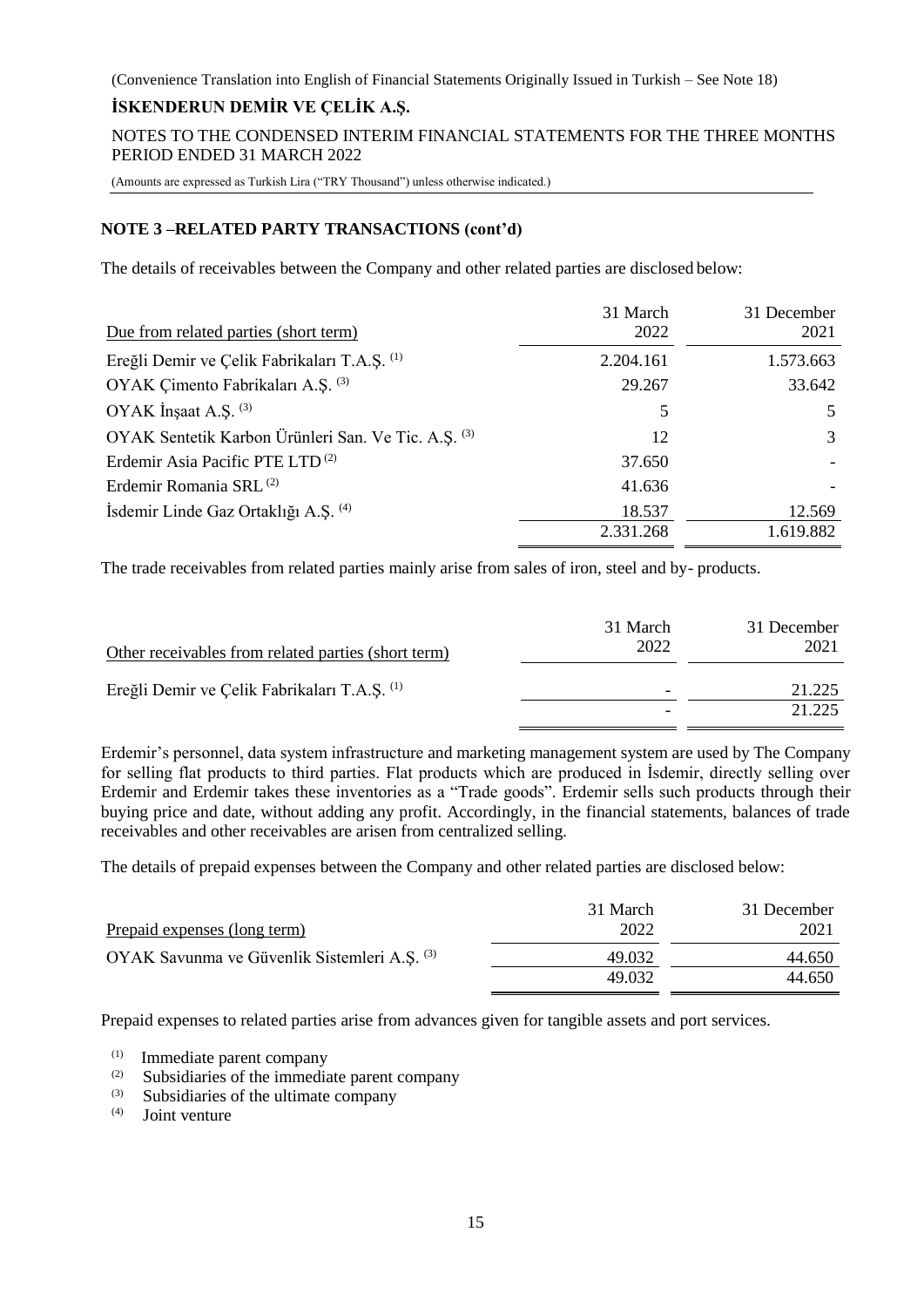# **İSKENDERUN DEMİR VE ÇELİK A.Ş.**

NOTES TO THE CONDENSED INTERIM FINANCIAL STATEMENTS FOR THE THREE MONTHS PERIOD ENDED 31 MARCH 2022

(Amounts are expressed as Turkish Lira ("TRY Thousand") unless otherwise indicated.)

# **NOTE 3 –RELATED PARTY TRANSACTIONS (cont'd)**

| Due to related parties (short term)                | 31 March<br>2022 | 31 December<br>2021 |
|----------------------------------------------------|------------------|---------------------|
| Erdemir Madencilik San. ve Tic. A.Ş. (2)           | 572.326          | 241.994             |
| OYAK Pazarlama Hizmet ve Turizm A.S. (3)           | 13.476           | 10.036              |
| Erdemir Asia Pacific PTE LTD <sup>(2)</sup>        |                  | 96.114              |
| Omsan Lojistik A.S. <sup>(3)</sup>                 | 11.401           | 11.401              |
| OYAK Savunma ve Güvenlik Sistemleri A.Ş. (3)       | 5.389            | 5.260               |
| OYAK Denizcilik ve Liman İşletmeleri A.Ş. (3)      | 17.526           | 14.505              |
| Erdemir Çelik Servis Merkezi San. ve Tic. A.Ş. (2) | 3.333            | 1.777               |
| Erdemir Müh. Yön. ve Dan. Hiz. A.Ş. (2)            | 24.085           | 5.341               |
| Kümaş Manyezit Sanayi A.Ş. <sup>(2)</sup>          | 100.088          | 25.619              |
| Other                                              | 9.121            | 23.428              |
|                                                    | 756.745          | 435.475             |

The trade payables from related parties are generally due to the purchase of raw material and service transactions.

The details of sales between the Company and related parties are disclosed below:

|                                                    | 1 January -   | 1 January -   |
|----------------------------------------------------|---------------|---------------|
| Major sales to related parties                     | 31 March 2022 | 31 March 2021 |
| Ereğli Demir ve Çelik Fabrikaları T.A.Ş. (1)       | 10.555.972    | 4.054.790     |
| Erdemir Çelik Servis Merkezi San. ve Tic. A.Ş. (2) | 1.369         | 597           |
| Erdemir Romania SRL <sup>(2)</sup>                 | 59.306        |               |
| Omsan Lojistik A.S. <sup>(3)</sup>                 | 7             | 28            |
| OYAK Çimento Fabrikaları A.Ş. (3)                  | 11.915        | 11.245        |
| OYAK Elektrik Enerjisi Toptan Satış A.Ş. (3)       | 26.548        | 4.836         |
| OYAK Pazarlama Hizmet ve Turizm A.S. (3)           | 599           | 449           |
| OYAK Denizcilik ve Liman İşletmeleri A.Ş. (3)      | 93            | 64            |
| OYAK Savunma ve Güvenlik Sistemleri A.Ş. (3)       | 258           | 225           |
| İsdemir Linde Gaz Ortaklığı A.Ş. (4)               | 45.522        | 16.461        |
| Other                                              | 202           | 95            |
|                                                    | 10.701.791    | 4.088.790     |

The major sales to related parties are generally due to the sales transactions of iron, steel, service, energy and by- products.

- $\sum_{(2)}$  Immediate parent company<br>(2) Subsidiaries of the immedia
- (2) Subsidiaries of the immediate parent company<br>(3) Subsidiaries of the ultimate company
- Subsidiaries of the ultimate company
- (4) Joint venture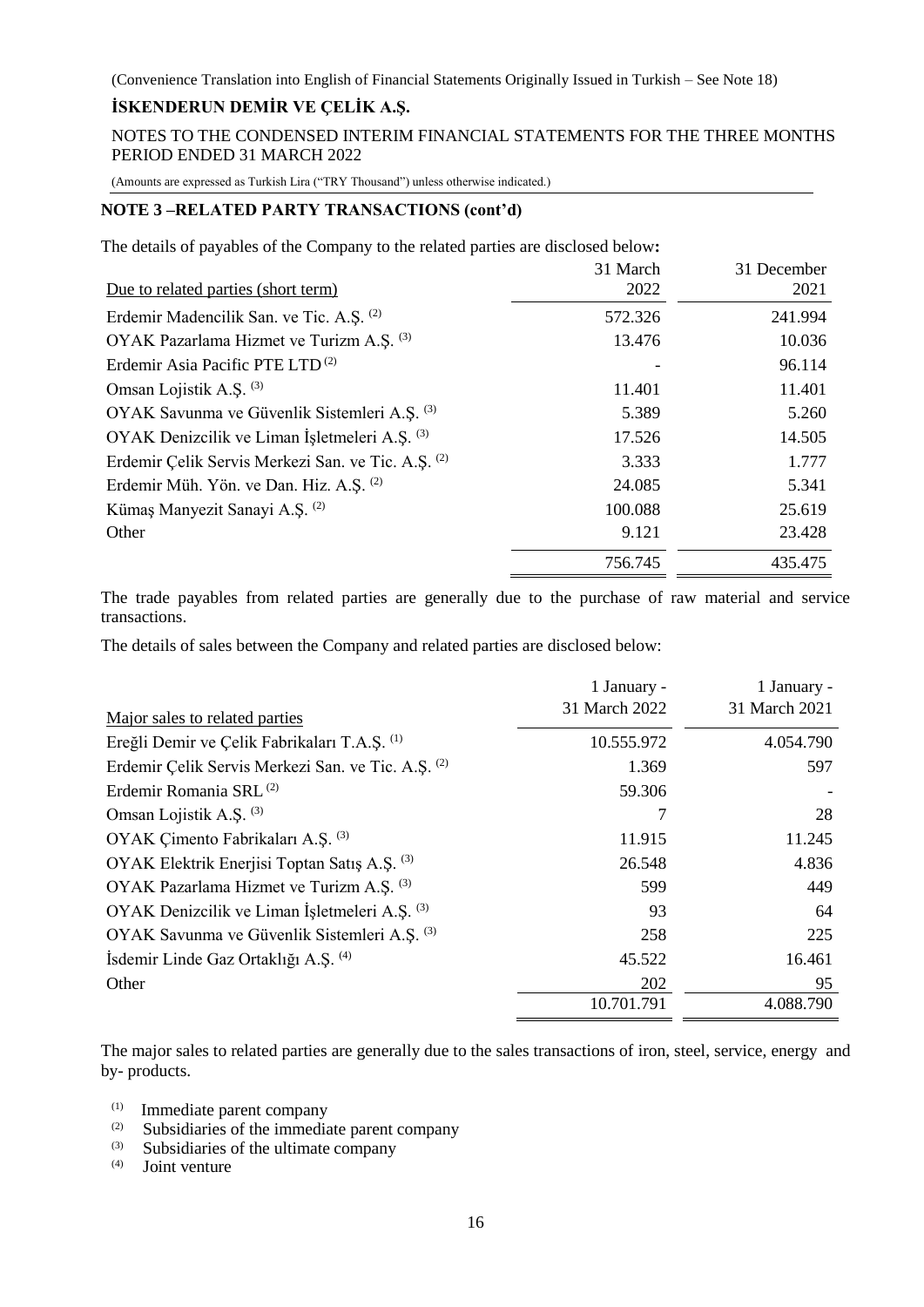NOTES TO THE CONDENSED INTERIM FINANCIAL STATEMENTS FOR THE THREE MONTHS PERIOD ENDED 31 MARCH 2022

(Amounts are expressed as Turkish Lira ("TRY Thousand") unless otherwise indicated.)

# **NOTE 3 –RELATED PARTY TRANSACTIONS (cont'd)**

The details of purchases between the Company and related parties are disclosed below:

|                                                     | 1 January -   | 1 January -   |
|-----------------------------------------------------|---------------|---------------|
| Major purchases from related parties                | 31 March 2022 | 31 March 2021 |
| Doco Petrol ve Danışmanlık A.Ş. (3)                 | 14.973        | 3.119         |
| OYAK Elektrik Enerjisi Toptan Satış A.Ş. (3)        | 15.968        | 4.016         |
| Erdemir Madencilik San. ve Tic. A.Ş. <sup>(2)</sup> | 1.124.123     | 541.013       |
| Erdemir Asia Pacific PTE LTD <sup>(2)</sup>         | 1.614.250     | 365.320       |
| Ereğli Demir ve Çelik Fabrikaları T.A.Ş. (1)        | 127.814       | 15.669        |
| OYAK Pazarlama Hizmet ve Turizm A.S. (3)            | 36.510        | 21.038        |
| Omsan Denizcilik A.S. <sup>(3)</sup>                |               | 10.988        |
| OYAK Savunma ve Güvenlik Sistemleri A.Ş. (3)        | 13.817        | 15.830        |
| Omsan Lojistik A.S. <sup>(3)</sup>                  | 26.727        | 15.521        |
| Erdemir Çelik Servis Merkezi San. ve Tic. A.Ş. (2)  | 4.494         | 3.011         |
| Erdemir Müh. Yön. ve Dan. Hiz. A.Ş. (2)             | 32.904        | 9.051         |
| Isdemir Linde Gaz Ortaklığı A.Ş. (4)                | 68.702        | 30.041        |
| OYAK Denizcilik ve Liman İşletmeleri A.Ş. (3)       | 42.951        | 19.689        |
| Kümaş Manyezit Sanayi A.Ş. <sup>(2)</sup>           | 89.296        | 6.051         |
| Other                                               | 5.859         | 1.930         |
|                                                     | 3.218.388     | 1.062.287     |

The major purchases from related parties are generally due to the purchased service transactions, energy and raw material.

In the three-month interim period ending on March 31, 2022, the Company has obtained a financing income of TRY 27.423 thousand from related party transactions, all of which are interest income from forward sales. (31 March 2021: TRY 113.871 thousand)

# The terms and policies applied to the transactions with related parties performed:

For the three months period end balances are secured and their collections will be done in cash. Other receivables from related parties balances are non-secured, interest free and their collections will be done in cash. As of 31 March 2022, the Company provides no provision for the receivables from related parties (31 December 2021: None).

# Benefits provided to executive managers:

The company's executive management team consists of the Board of Directors, General Manager and Assistant General Managers. For the three months period ended 31 March 2022, the total compensation consisting of short term benefits such as salaries, bonuses and other benefits of the key management of the Company is TRY 4.976 thousand (31 March 2021: TRY 861 thousand).

- (1) Immediate parent company
- (2) Subsidiaries of the immediate parent company
- $\begin{bmatrix} (3) \\ (4) \end{bmatrix}$  Subsidiaries of the ultimate company
- Joint venture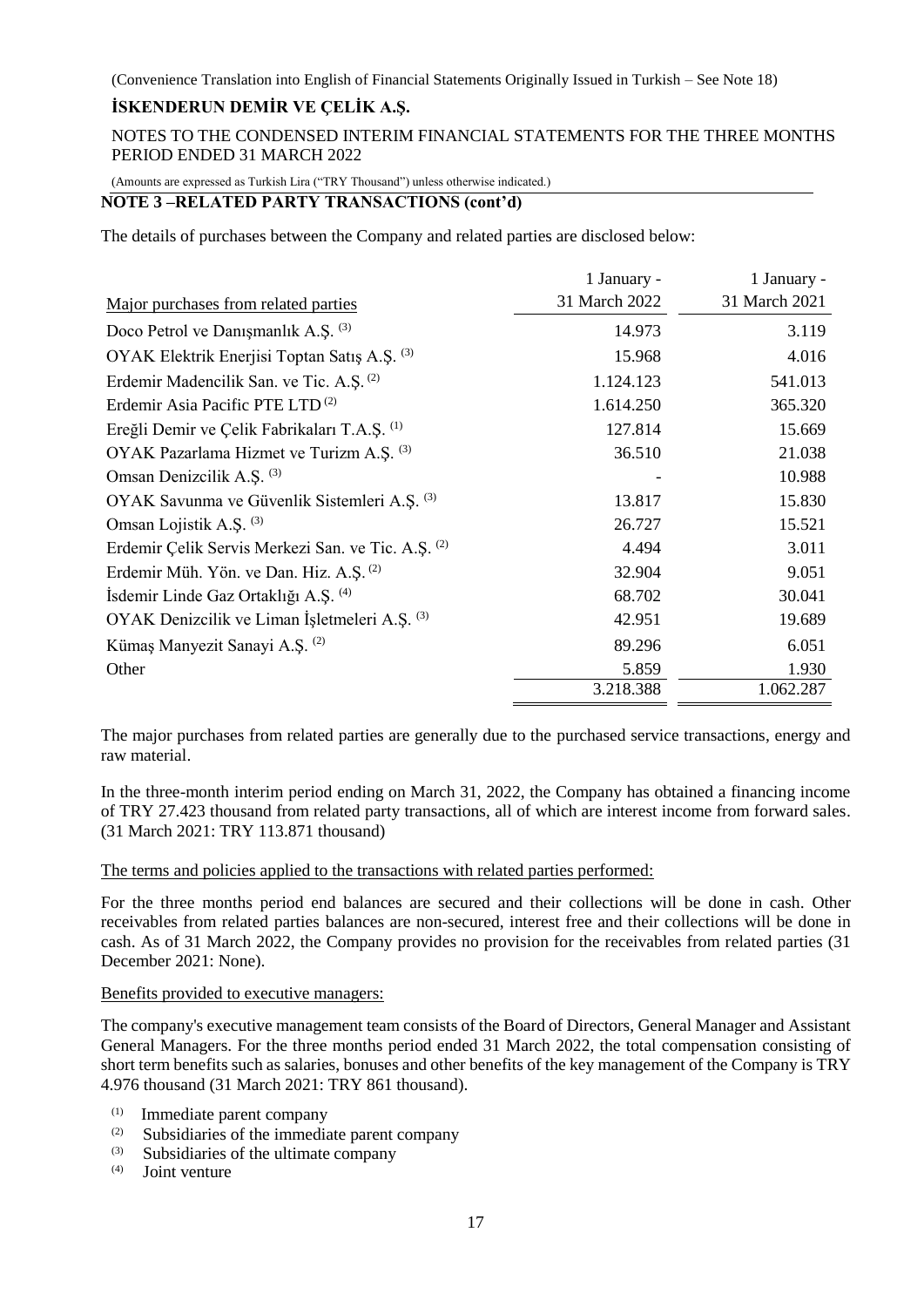NOTES TO THE CONDENSED INTERIM FINANCIAL STATEMENTS FOR THE THREE MONTHS PERIOD ENDED 31 MARCH 2022

(Amounts are expressed as Turkish Lira ("TRY Thousand") unless otherwise indicated.)

# **NOTE 4 – INVENTORIES**

The details of the Company's inventories for the reporting period are as follows:

|                                             | 31 March<br>2022 | 31 December<br>2021 |
|---------------------------------------------|------------------|---------------------|
| Raw materials                               | 5.897.483        | 4.564.939           |
| Work in progress                            | 3.231.520        | 3.568.046           |
| Finished goods                              | 2.513.392        | 1.527.976           |
| Spare parts                                 | 1.394.934        | 1.260.562           |
| Goods in transit                            | 3.539.123        | 2.681.929           |
| Other inventories                           | 871.702          | 692.917             |
| Allowance for impairment on inventories (-) | (414.066)        | (377.367)           |
|                                             | 17.034.088       | 13.919.002          |

The movement of the allowance for impairment on inventories:

|                               | 1 January -   | 1 January -   |
|-------------------------------|---------------|---------------|
|                               | 31 March 2022 | 31 March 2021 |
| Opening balance               | 377.367       | 211.305       |
| Provision released (-)        | (318)         | (606)         |
| <b>Translation difference</b> | 37.017        | 28.290        |
| Closing balance               | 414.066       | 238.989       |

The Company has provided an allowance for the impairment on the inventories of finished goods, work in progress and raw materials within the scope of aging reports in the cases when their net realizable values are lower than their costs or for slow moving inventories. The provision released has been recognized under cost of sales (Note 13).

# **NOTE 5 – INVESTMENTS ACCOUNTED FOR USING EQUITY METHOD**

The detail of the investments accounted for using equity method is follows:

|                                  | Right to     | 31 March |              | Right to 31 December | <b>Business</b>     |
|----------------------------------|--------------|----------|--------------|----------------------|---------------------|
| Joint Venture                    | vote ratio % | 2022     | vote ratio % | 2021                 | segment             |
| İsdemir Linde Gaz Ortaklığı A.Ş. | 50           | 404.225  | 50           |                      | Industrial Gas      |
|                                  |              |          |              | 370.292              | Production and Sale |

Company's share on net assets of investments accounted for using equity method is as follows:

| 31 March<br>2022 | 31 December<br>2021 |
|------------------|---------------------|
| 854.398          | 778.957             |
| 45.948           | 38.373              |
| 808.450          | 740.584             |
| 404.225          | 370.292             |
|                  |                     |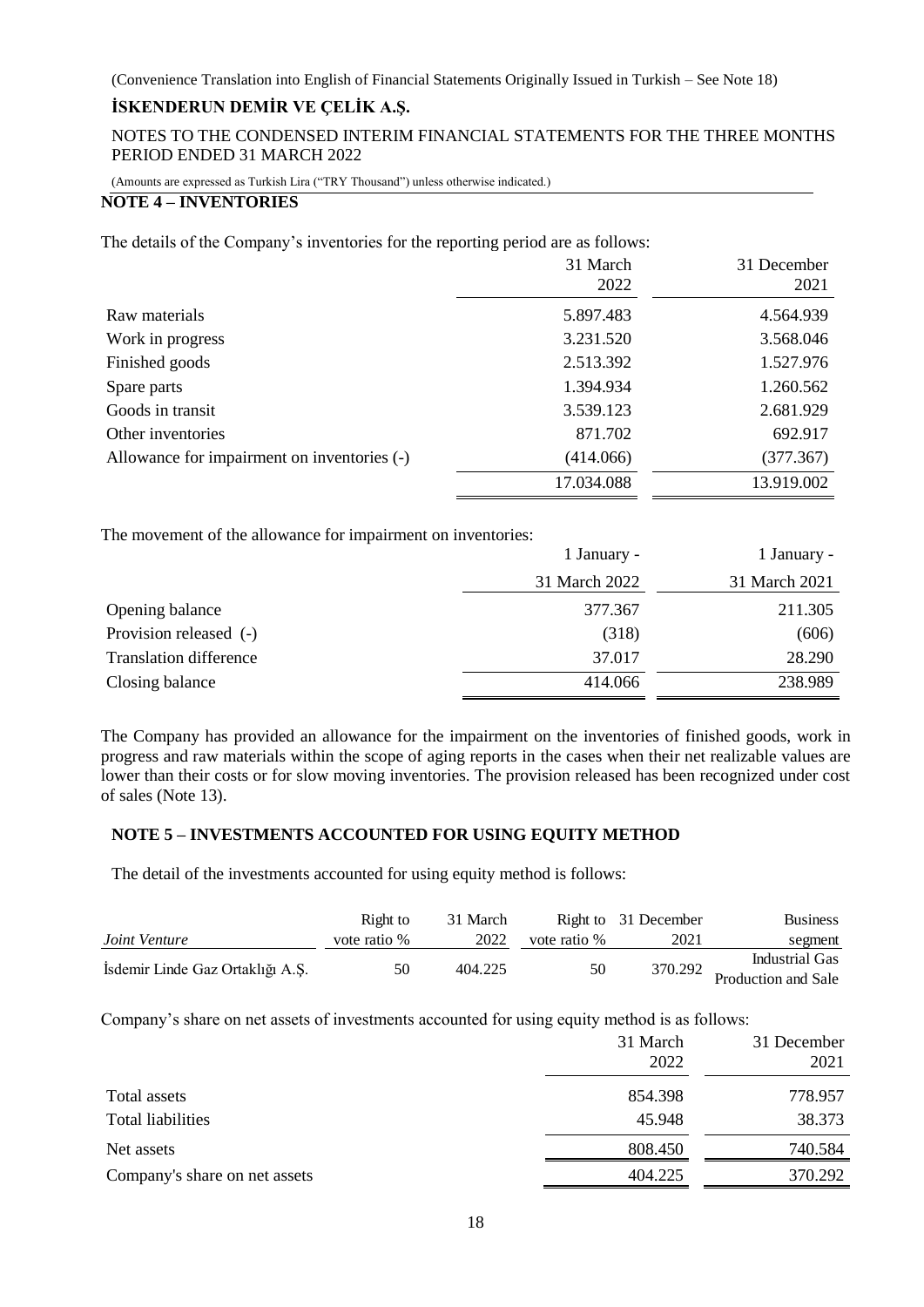NOTES TO THE CONDENSED INTERIM FINANCIAL STATEMENTS FOR THE THREE MONTHS PERIOD ENDED 31 MARCH 2022

(Amounts are expressed as Turkish Lira ("TRY Thousand") unless otherwise indicated.)

#### **NOTE 5 – INVESTMENTS ACCOUNTED FOR USING EQUITY METHOD (cont'd)**

|               | 31 March<br>2022 | 31 December<br>2021 |
|---------------|------------------|---------------------|
| Share capital | 140.000          | 140.000             |
|               |                  |                     |

İsdemir Linde Gaz Ortaklığı A.Ş. has the right of to deduct TRY 142.727 thousand (31 December 2021: TRY 132.460 thousand) from corporate tax of the investment deduction where profit will occur in the upcoming years pursuant to the Resolution No 2012/3305 on Government Aids in Investments and the Cabinet Decision issued in the Official gazette on 22 February 2017. The deferred tax asset of TRY 10.267 thousand of additional investment deduction (its effect in the profit or loss statement of Company is TRY 5.134 thousand) is included in the financial statements prepared as of reporting date.

Company's share on profit of investments accounted for using equity method is as follows:

|                                  | 1 January -   | 1 January -   |
|----------------------------------|---------------|---------------|
|                                  | 31 March 2022 | 31 March 2021 |
| Revenue                          | 79.989        | 33.535        |
| <b>Operating Profit</b>          | 14.352        | 7.635         |
| Net profit (loss) for the period | (4.573)       | (8.446)       |
| Company's share on net profit    | (2.287)       | (4.223)       |
|                                  |               |               |

# **NOTE 6 – TANGIBLE AND INTANGIBLE ASSETS**

The movement of tangible assets for the reporting period is as follows:

|                                                          | 31 March     | 31 March     |
|----------------------------------------------------------|--------------|--------------|
|                                                          | 2022         | 2021         |
| Opening balance as of 1 January                          |              |              |
| Cost                                                     | 66.051.606   | 34.530.027   |
| Accumulated depreciation                                 | (38.684.657) | (20.600.763) |
| Net book value                                           | 27.366.949   | 13.929.264   |
| Net book value at the beginning of the period            | 27.366.949   | 13.929.264   |
| Additions $(*)$                                          | 633.579      | 387.225      |
| Disposals $(-)$                                          | (467)        | (1.425)      |
| Cost disposals                                           | (4.803)      | (6.430)      |
| Accumulated depreciation disposals                       | 4.336        | 5.005        |
| Transfers                                                | (537)        |              |
| Currency translation difference                          | 2.699.058    | 1.893.615    |
| Cost currency translation difference                     | 6.515.819    | 4.685.984    |
| Accumulated depreciation currency translation difference | (3.816.761)  | (2.792.369)  |
| Currenct period depreciation (-)                         | (381.421)    | (205.418)    |
| Net book value at the end of the period                  | 30.317.161   | 16.003.261   |
| Closing balance as of                                    |              |              |
| Cost                                                     | 73.195.664   | 39.596.806   |
| Accumulated depreciation                                 | (42.878.503) | (23.593.545) |
| Net book value                                           | 30.317.161   | 16.003.261   |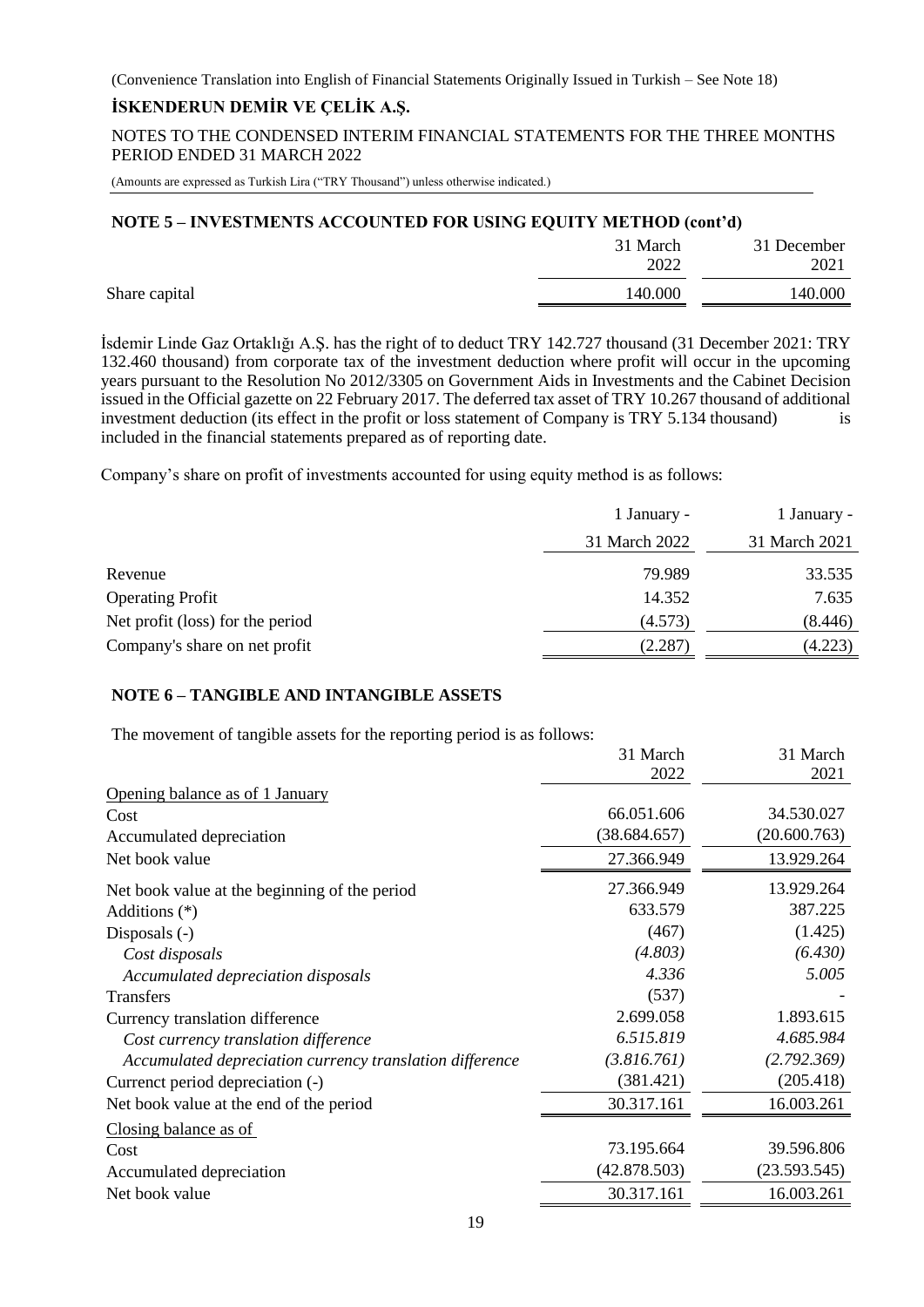# **İSKENDERUN DEMİR VE ÇELİK A.Ş.**

NOTES TO THE CONDENSED INTERIM FINANCIAL STATEMENTS FOR THE THREE MONTHS PERIOD ENDED 31 MARCH 2022

(Amounts are expressed as Turkish Lira ("TRY Thousand") unless otherwise indicated.)

# **NOTE 6 – TANGIBLE AND INTANGIBLE ASSETS (cont'd)**

(\*) The amount of capitalized borrowing cost is TRY 10.176 thousand for the current period (31 March 2021: TRY 16.306 thousand).

As of reporting period, the Company has no collaterals or pledges upon its tangible assets (31 March 2021: None).

The movement of intangible assets for the reporting period is as follows:

|                                                          | 31 March<br>2022 | 31 March<br>2021 |
|----------------------------------------------------------|------------------|------------------|
| Opening balance as of 1 January                          |                  |                  |
| Cost                                                     | 1.078.849        | 578.179          |
| Accumulated amortisation                                 | (529.279)        | (274.736)        |
| Net book value                                           | 549.570          | 303.443          |
| Net book value at the beginning of the period            | 549.570          | 303.443          |
| <b>Additions</b>                                         | 297              | 1.914            |
| Transfers                                                | 537              |                  |
| Currency translation difference                          | 53.520           | 40.428           |
| Cost currency translation difference                     | 105.922          | 77.873           |
| Accumulated depreciation currency translation difference | (52.402)         | (37.445)         |
| Currenct period amortisation (-)                         | (8.672)          | (4.290)          |
| Net book value at the end of the period                  | 595.252          | 341.495          |
| Closing balance as of                                    |                  |                  |
| Cost                                                     | 1.185.605        | 657.966          |
| Accumulated amortisation                                 | (590.353)        | (316.471)        |
| Net book value                                           | 595.252          | 341.495          |

As of reporting period, the Company has no collaterals or pledges upon its intangible assets (31 March 2021: None).

The breakdown of depreciation and amortisation expenses related to tangible, intangible and right of use to TRY 7.733 Thousand (31 March 2021: TRY 3.620 Thousand) assets are as follows:

|                                            | 31 March<br>2022 | 31 March<br>2021 |
|--------------------------------------------|------------------|------------------|
| Associated with cost of production         | 373.542          | 200.675          |
| General administrative expenses            | 4.174            | 1.848            |
| Marketing, sales and distribution expenses | 14.069           | 7.887            |
| <b>Other Operating Expenses</b>            | 6.041            | 2.918            |
|                                            | 397.826          | 213.328          |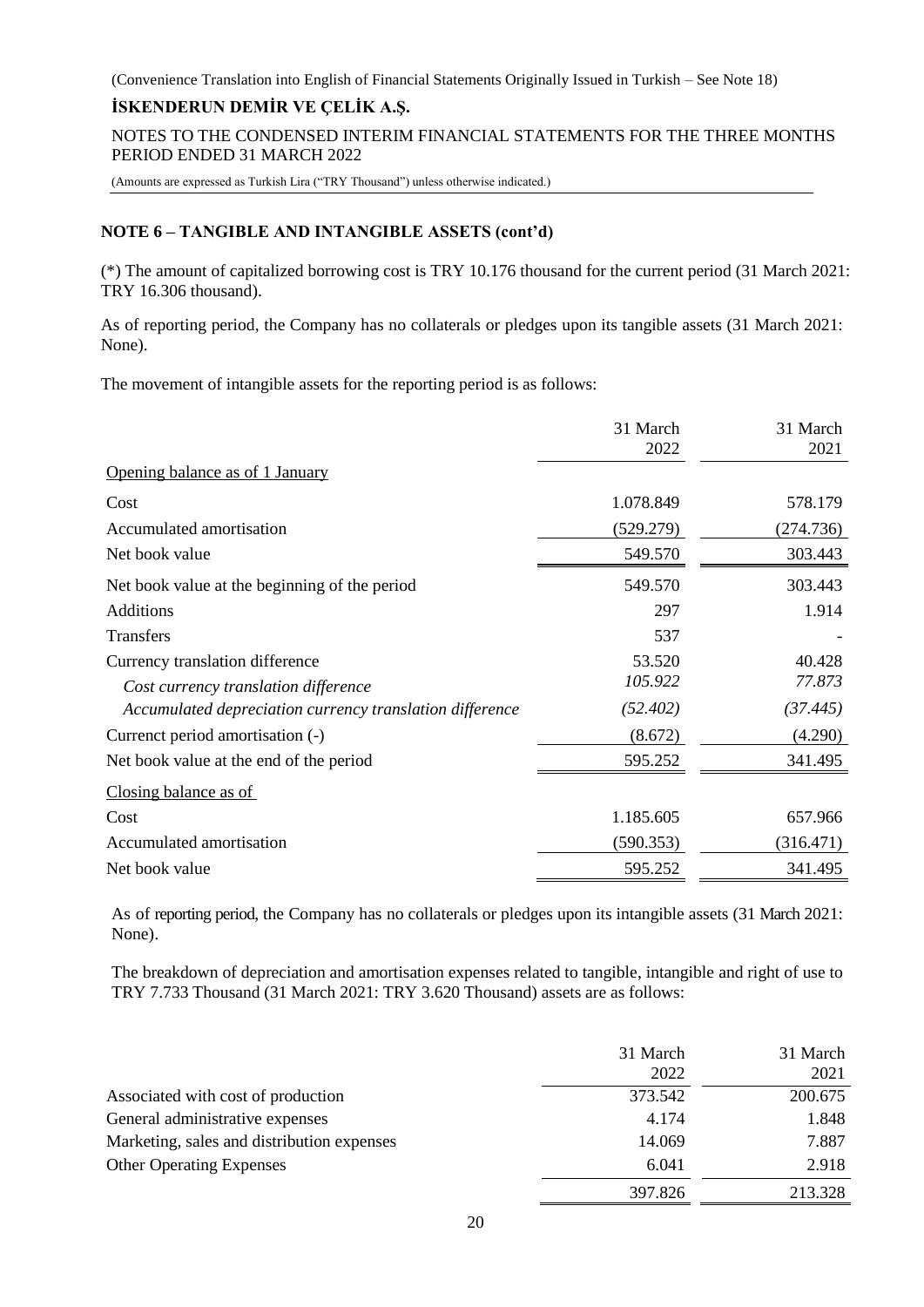NOTES TO THE CONDENSED INTERIM FINANCIAL STATEMENTS FOR THE THREE MONTHS PERIOD ENDED 31 MARCH 2022

(Amounts are expressed as Turkish Lira ("TRY Thousand") unless otherwise indicated.)

# **NOTE 7 – BORROWINGS**

Breakdown of borrowings is as follows:

|                                                         | 31 March<br>2022 | 31 December<br>2021 |
|---------------------------------------------------------|------------------|---------------------|
|                                                         |                  |                     |
| Short term bank borrowings                              | 6.256.381        | 2.022.735           |
| Short term portion of long term bank borrowings         | 410.942          | 741.499             |
| Long term bank borrowings                               | 2.226.114        | 2.016.952           |
| Total bank borrowings                                   | 8.893.437        | 4.781.186           |
| Current portion of long term lease payables             | 39.897           | 39.542              |
| Cost of current portion of long term lease payables (-) | (779)            | (1.891)             |
| Long term lease payables                                | 946.476          | 945.836             |
| Cost of long term lease payables (-)                    | (704.649)        | (711.852)           |
| Total leases borrowings                                 | 280.945          | 271.635             |
| Total borrowings                                        | 9.174.382        | 5.052.821           |

As of 31 March 2022, the breakdown of the Company's loans with their original currency and their weighted average interest rates is presented as follows:

| Interest    | Type of           | Weight Average Rate | <b>Short Term</b> | Long Term |               |
|-------------|-------------------|---------------------|-------------------|-----------|---------------|
| <b>Type</b> | Currency          | of Interest $(\% )$ | Portion           | Portion   | 31 March 2022 |
| Fixed       | <b>US Dollars</b> | 1.47                | 3.879.487         |           | 3.879.487     |
| Floating    | <b>US Dollars</b> | Libor $+2,01$       | 11.230            | 1.520.650 | 1.531.880     |
| No interest | TRY               |                     | 23.575            |           | 23.575        |
| Floating    | <b>EURO</b>       | Euribor+0,87        | 326.409           | 705.464   | 1.031.873     |
| Fixed       | TRY               | 2,11                | 2.426.622         |           | 2.426.622     |
|             |                   |                     | 6.667.323         | 2.226.114 | 8.893.437     |

As of 31 December 2021, the breakdown of the Company's loans with their original currency and their weighted average interest rates is presented as follows:

| Interest    | Type of           | Weight Average Rate | <b>Short Term</b> | Long Term |                  |
|-------------|-------------------|---------------------|-------------------|-----------|------------------|
| Type        | Currency          | of Interest $(\% )$ | Portion           | Portion   | 31 December 2021 |
| Fixed       | <b>US Dollars</b> | 1.29                | 2.469.539         |           | 2.469.539        |
| Floating    | <b>US Dollars</b> | $Libor+2,12$        | 3.265             | 1.253.168 | 1.256.433        |
| No interest | TRY               |                     | 18.615            |           | 18.615           |
| Floating    | <b>EURO</b>       | Euribor+ $1,01$     | 272.815           | 763.784   | 1.036.599        |
|             |                   |                     | 2.764.234         | 2.016.952 | 4.781.186        |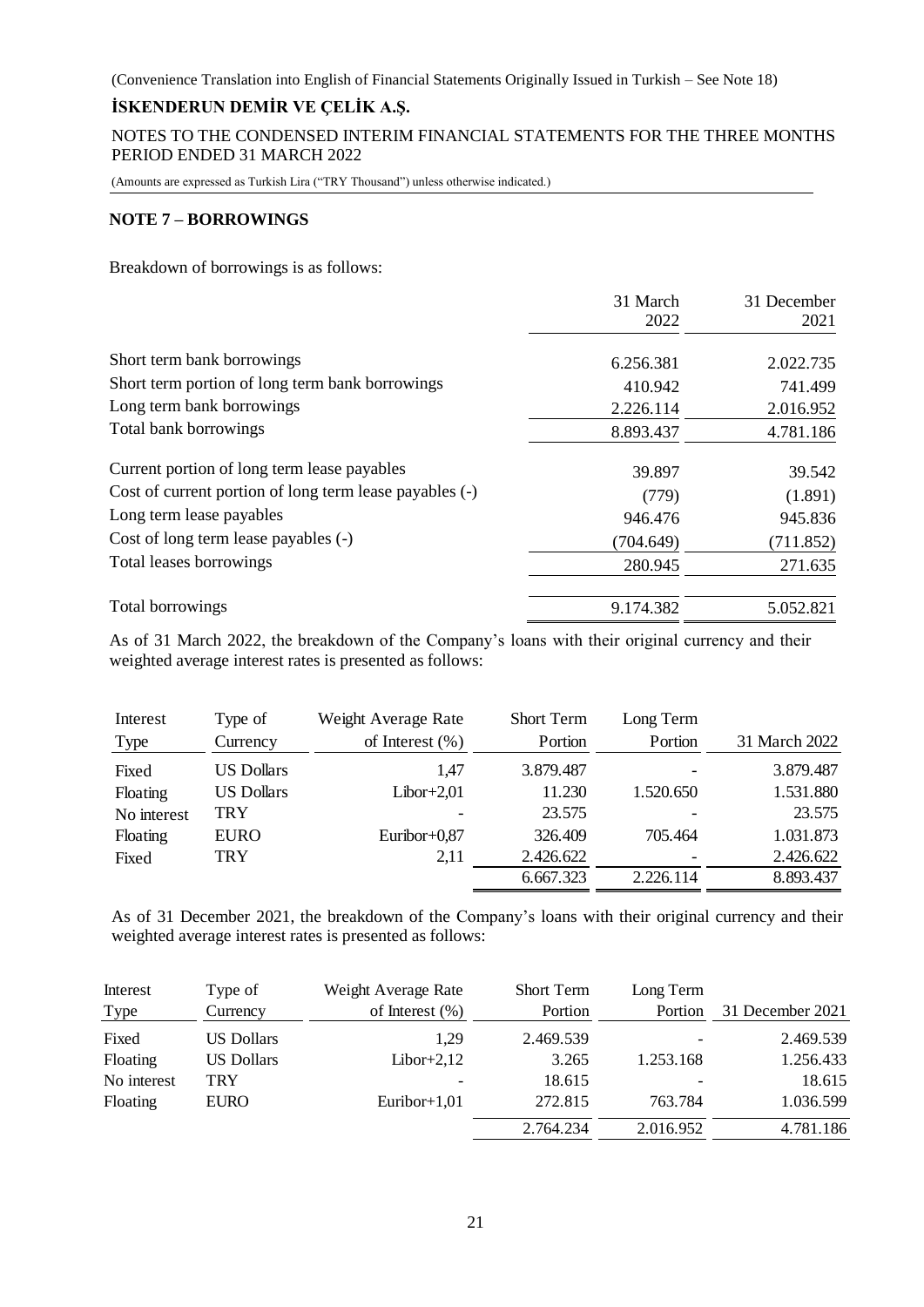NOTES TO THE CONDENSED INTERIM FINANCIAL STATEMENTS FOR THE THREE MONTHS PERIOD ENDED 31 MARCH 2022

(Amounts are expressed as Turkish Lira ("TRY Thousand") unless otherwise indicated.)

#### **NOTE 7 – BORROWINGS (cont'd)**

The breakdown of loan repayment is as follows:

|                    | 31 March 2022 |             |                    | 31 December 2021 |             |             |  |
|--------------------|---------------|-------------|--------------------|------------------|-------------|-------------|--|
|                    | Financial     | Lease       | Total<br>Financial |                  | Lease       | Total       |  |
|                    | liabilities   | liabilities | liabilities        | liabilities      | liabilities | liabilities |  |
| Within 1 year      | 6.667.323     | 39.118      | 6.706.441          | 2.764.234        | 37.651      | 2.801.885   |  |
| Between 1-2 years  | 119.460       | 35.411      | 154.871            | 191.768          | 34.180      | 225.948     |  |
| Between 2-3 years  | 911.351       | 29.104      | 940.455            | 786.131          | 28.667      | 814.798     |  |
| Between 3-4 years  | 177.669       | 23.995      | 201.664            | 138.300          | 23.211      | 161.511     |  |
| Between 4-5 years  | 155.721       | 20.853      | 176.574            | 176.912          | 20.173      | 197.085     |  |
| Five years or more | 861.913       | 132.464     | 994.377            | 723.841          | 127.753     | 851.594     |  |
|                    | 8.893.437     | 280.945     | 9.174.382          | 4.781.186        | 271.635     | 5.052.821   |  |

# **NOTE 8 – PROVISIONS**

The Company's short term provisions are as follows:

|                                                                 | 31 March<br>2022 | 31 December<br>2021 |
|-----------------------------------------------------------------|------------------|---------------------|
| Provision for lawsuits                                          | 81.811           | 68.859              |
| Penalty provision for employment shortage of disabled<br>person | 9.552            | 9.932               |
| Provision for land occupation                                   | 2.946            | 2.993               |
|                                                                 | 94.309           | 81.784              |

As of reporting period, lawsuits filed by and against the Company are as follows:

|                                    | 31 March<br>2022 | 31 December<br>2021 |  |
|------------------------------------|------------------|---------------------|--|
| Lawsuits filed by the Company      | 186.347          | 165.908             |  |
| Lawsuits filed against the Company | 5.771            | 5.171               |  |

The provisions for the lawsuits filed by the Company represents the doubtful trade receivables.

|                                             | 31 March<br>2022 | 31 December<br>2021 |  |
|---------------------------------------------|------------------|---------------------|--|
| Lawsuits filed against the Company          | 59.075           | 49.756              |  |
| Provision for lawsuits filed by the Company | 81.811           | 68.859              |  |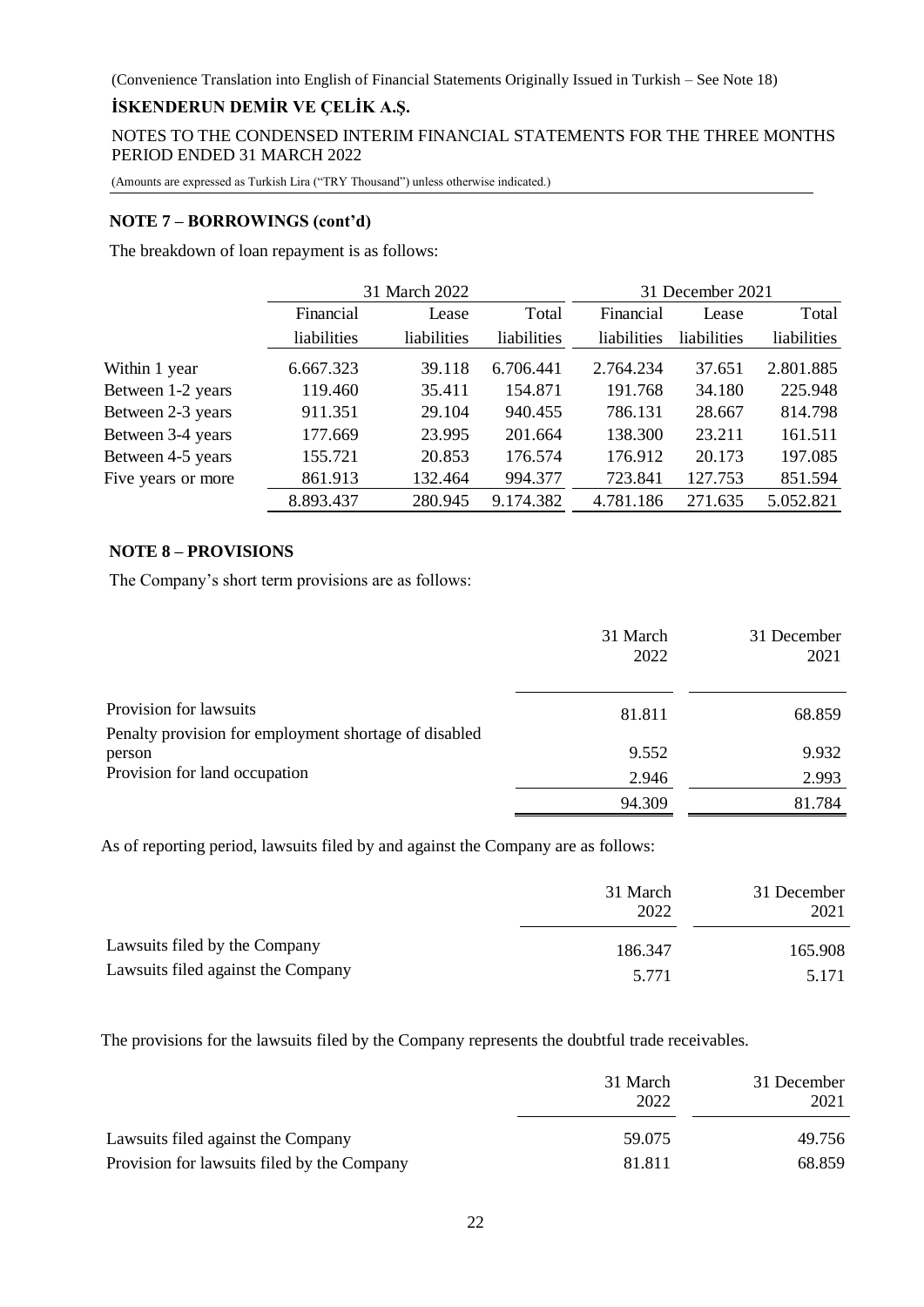# **İSKENDERUN DEMİR VE ÇELİK A.Ş.**

# NOTES TO THE CONDENSED INTERIM FINANCIAL STATEMENTS FOR THE THREE MONTHS PERIOD ENDED 31 MARCH 2022

(Amounts are expressed as Turkish Lira ("TRY Thousand") unless otherwise indicated.)

# **NOTE 8 – PROVISIONS (cont'd)**

The movement of the short term provisions is as follows:

|                                                                                                  | January<br>2022 | Change for the<br>period | Payments | Provision<br>released | Translation<br>difference | 31 March<br>2022 |
|--------------------------------------------------------------------------------------------------|-----------------|--------------------------|----------|-----------------------|---------------------------|------------------|
| Provision for lawsuits                                                                           | 68.859          | 11.481                   | 290)     | (305)                 | 2.066                     | 81.811           |
| Penalty provision for employment shortage of disabled personnel<br>Provision for land occupation | 9.932           |                          |          | (374)                 | (6)                       | 9.552            |
|                                                                                                  | 2.993           | 190                      |          | (245)                 |                           | 2.946            |
|                                                                                                  | 81.784          | 11.671                   | (290)    | (924)                 | 2.068                     | 94.309           |
|                                                                                                  |                 |                          |          |                       |                           |                  |

|                                                                 | January<br>2021 | Change for the<br>period | Payments                 | Provision<br>released | Translation<br>difference | 31 March<br>2021 |
|-----------------------------------------------------------------|-----------------|--------------------------|--------------------------|-----------------------|---------------------------|------------------|
| Provision for lawsuits                                          | 49.763          | 9.097                    | (296)                    | (65)                  | . 586                     | 60.085           |
| Penalty provision for employment shortage of disabled personnel | 9.938           | 206                      |                          |                       |                           | 10.151           |
| Provision for land occupation                                   | 2.542           | 165                      | $\overline{\phantom{a}}$ | (235)                 |                           | 2.480            |
|                                                                 | 62.243          | 9.468                    | (296)                    | (300)                 | l.601                     | 72.716           |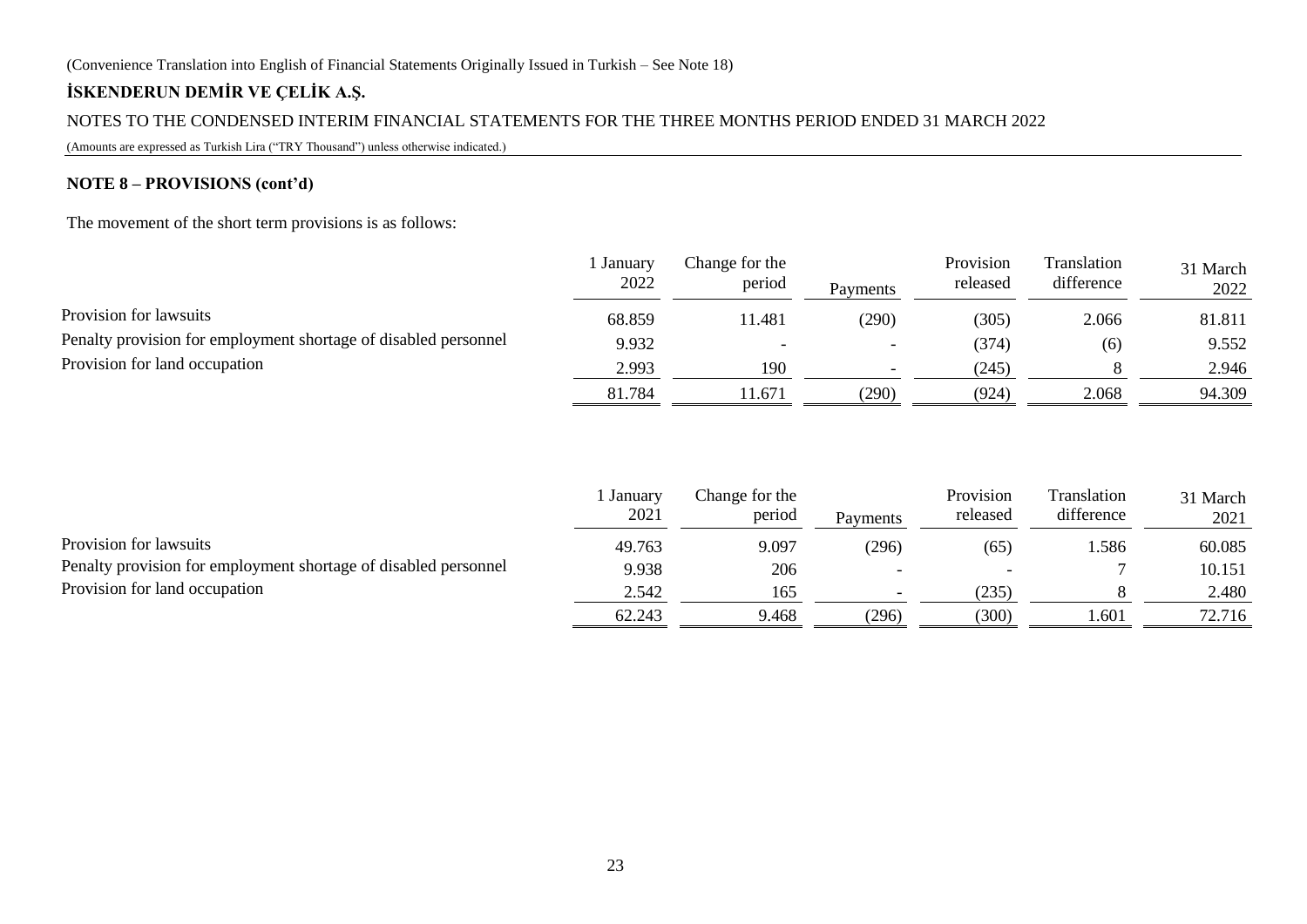# **İSKENDERUN DEMİR VE ÇELİK A.Ş.**

NOTES TO THE CONDENSED INTERIM FINANCIAL STATEMENTS FOR THE THREE MONTHS PERIOD ENDED 31 MARCH 2022

(Amounts are expressed as Turkish Lira ("TRY Thousand") unless otherwise indicated.)

#### **NOTE 8 – PROVISIONS (cont'd)**

#### **The Decision of the Constitutional Court for Electricity and Air Gas Consumption Tax**

The claims filed every month for refunding of taxes paid and deduction thereof from Electric and Coal Gas Tax collected by the Municipality on the Electric and Coal Gas consumption quantity produced by the Company in the facilities and used for industrial production of the Company were concluded in the court of first instance and the Council of State against the company. Thereafter, the Company used its right on 15 January 2015 to apply the Constitutional Court individually. As a result of the General Assembly Resolution of the Supreme Court the Company, which was issued on 25 October 2018 and published in the Official Gazette on 25 December 2018, was notified and stated that the property rights of the Company were violated, and retrial was decided 22 trials for the applicable claims to eliminate the consequences of the violation of the property rights.

Similarly, it was decided by the Supreme Court that it was combined within the scope of our individual application and that the Company's right to property was violated in 25 cases that were concluded, and that the trials in the relevant lawsuits were taken to eliminate the consequences of the violation of the right to property.

47 lawsuits, which were decided to retrial by the Constitutional Court, were reappeared in the Hatay Tax Court, and it was decided by the Local Court to accept cases in favor of the Company. In addition, based upon the decisions awarded in 9 cases by Constitutional Court, Hatay 1st Tax Court and overturned 12 cases after the Council of State, District Courts of Appeals, accepted 68 cases in favor of the Company. Total number of the cases brought by the Company is 80. 68 out of 80 cases have been awarded in favor of the Company, 12 out of 80 cases are still pending before Constitutional Court. 45 of these 68 files have been finalized in favor of the Company. The total number of lawsuits filed by the company in this regard is 80, and the Constitutional Court's review for 12 files is still ongoing.

# **NOTE 9 – EMPLOYEE BENEFITS**

Short term payables of the employee termination benefits of the Company is as follows:

|                                  | 31 March | 31 December |
|----------------------------------|----------|-------------|
|                                  | 2022     | 2021        |
| Due to personnel                 | 48.140   | 81.359      |
| Social security premiums payable | 37.524   | 18.263      |
|                                  | 85.664   | 99.622      |
|                                  |          |             |

Long term provision of the employee termination benefits of the Company is as follows:

|                                              | 31 March<br>2022 | 31 December<br>2021 |
|----------------------------------------------|------------------|---------------------|
| Provisions for employee termination benefits | 530.079          | 505.562             |
| Provisions for seniority incentive premium   | 96.191           | 90.872              |
| Provision for unpaid vacations               | 60.485           | 51.363              |
|                                              | 686.755          | 647.797             |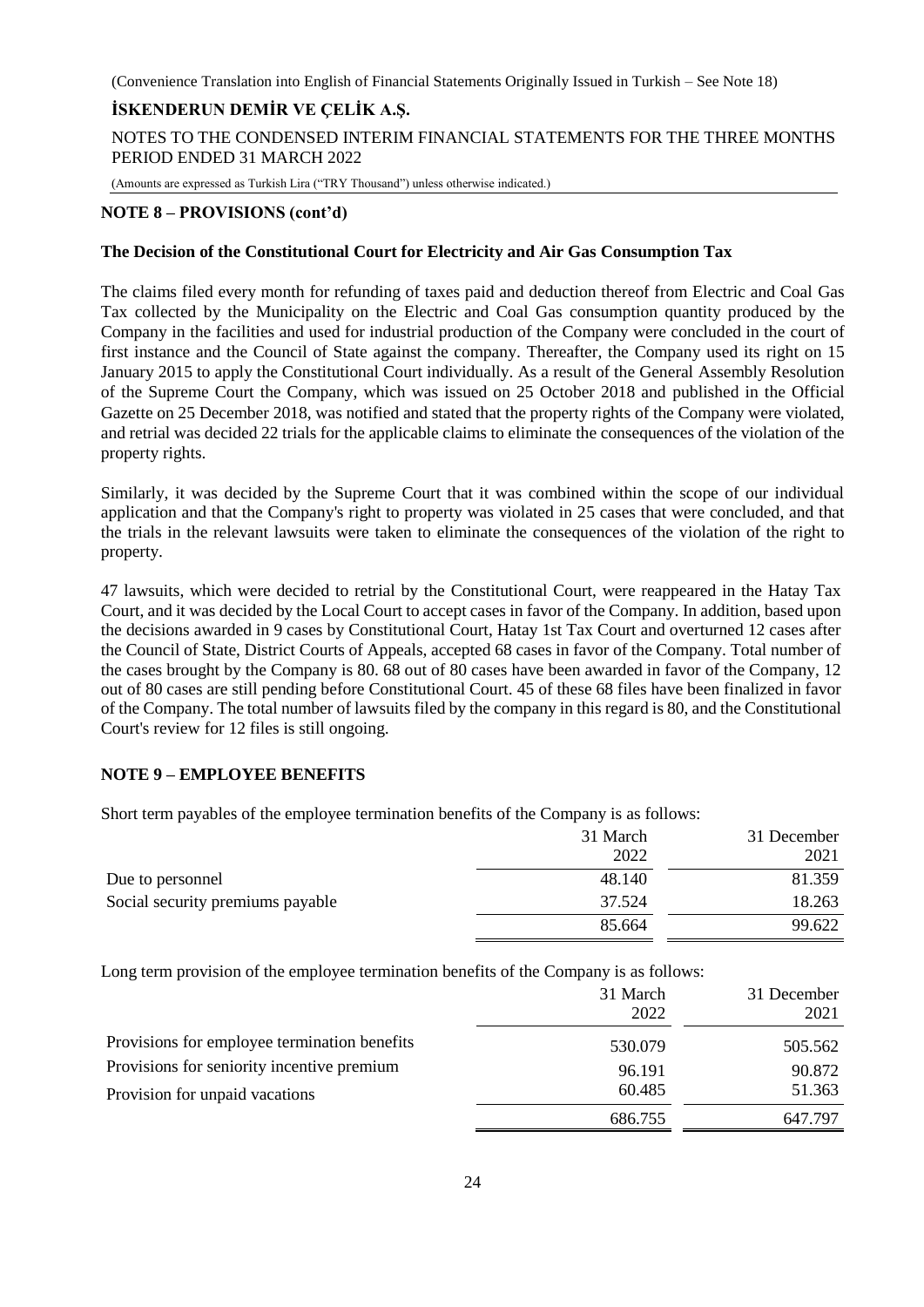# **İSKENDERUN DEMİR VE ÇELİK A.Ş.**

NOTES TO THE CONDENSED INTERIM FINANCIAL STATEMENTS FOR THE THREE MONTHS PERIOD ENDED 31 MARCH 2022

(Amounts are expressed as Turkish Lira ("TRY Thousand") unless otherwise indicated.)

# **NOTE 9 – EMPLOYEE BENEFITS (cont'd)**

According to the Turkish Labor Law, the company is obliged to pay severance pay to every employee who has completed at least one year of service and retired after 25 years of working life, who has been dismissed, called for military service or died.

As of 31 March 2022, the employee termination benefit has been updated to a maximum of TRY 10.848,59 (31 December 2021: TRY 8.284,51).

The employee termination benefit legally is not subject to any funding requirement.

The employee termination benefit has been calculated by estimating the present value of the future probable obligation of the Company arising from the retirement of employees. TAS 19 ("Employee Benefits") requires actuarial valuation methods to be developed to estimate the Company's obligation under defined benefit plans. The obligation as of 31 March 2022 has been calculated by an independent actuary and projected unit credit method is used in the calculation. Actuarial assumptions, used in calculating the present value of liabilities are compared with the previous period, is the same.

Discount rates are determined considering the expected duration of the retirement obligations and the currency in which the obligations will be paid. In calculations as of 31 March 2022, a fixed discount rate is used. Long term inflation estimates are made using an approach consistent with discount rate estimates and long term inflation rate fixed over years is used.

The anticipated rate of resignation which do not result in the payment of employee benefits is also considered in the calculation. The anticipated rate of resignation is assumed to be related with the past experience, therefore past experiences of employees are analyzed and considered in the calculation. In the actuarial calculation as of reporting period, the anticipated rate of resignation is considered to be inversely proportional to the past experience. The anticipated rate of resignation is between 2%-0% for the employees with past experience between 0-15 years or over.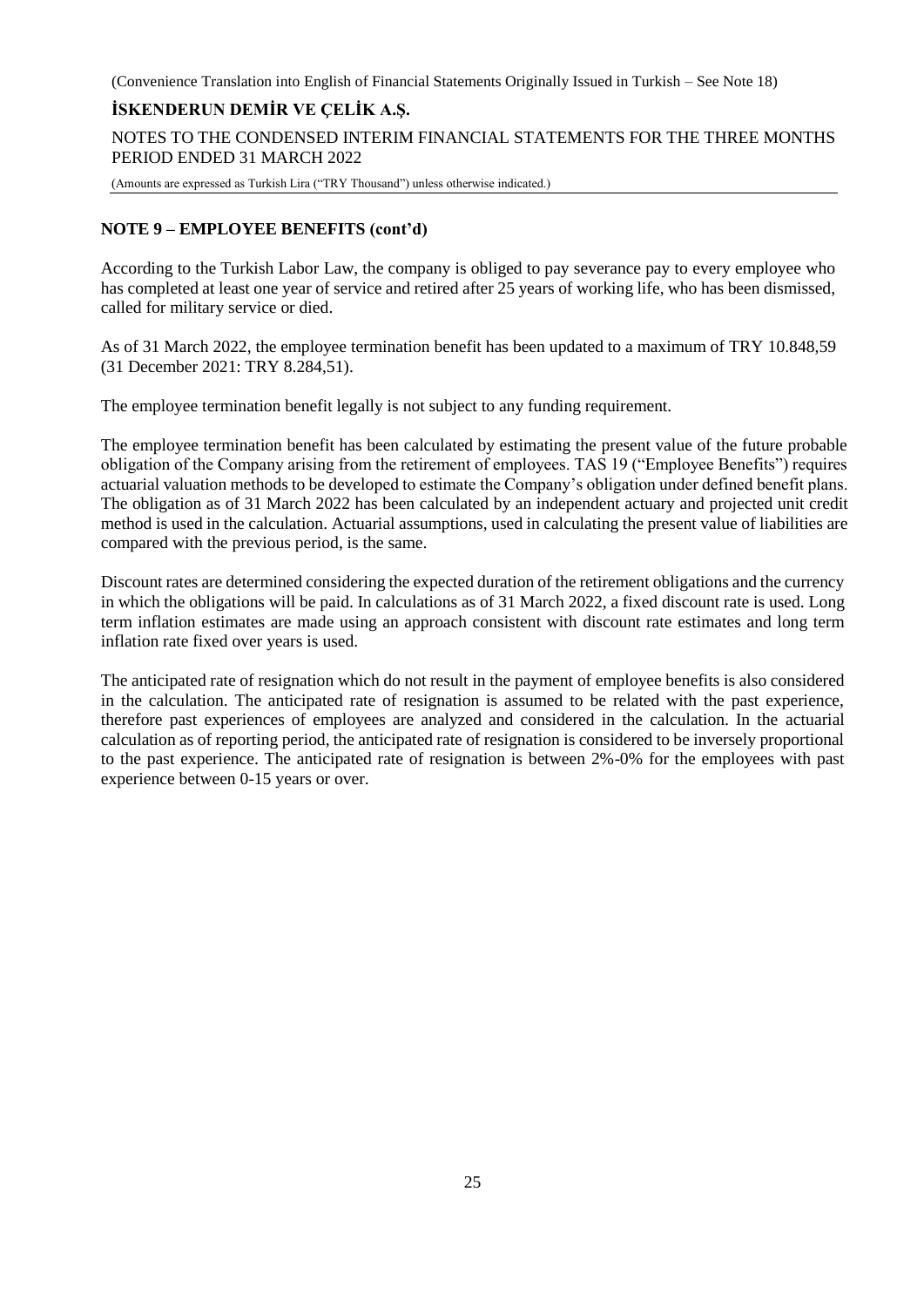# **İSKENDERUN DEMİR VE ÇELİK A.Ş.**

NOTES TO THE CONDENSED INTERIM FINANCIAL STATEMENTS FOR THE THREE MONTHS PERIOD ENDED 31 MARCH 2022

(Amounts are expressed as Turkish Lira ("TRY Thousand") unless otherwise indicated.)

#### **NOTE 9 – EMPLOYEE BENEFITS (cont'd)**

The movement of the provision for employee termination benefits is as follows:

|                               | 1 January -<br>31 March 2022 | 1 January -<br>31 March 2021 |
|-------------------------------|------------------------------|------------------------------|
| Opening balance               | 505.562                      | 313.567                      |
| Service cost                  | 8.657                        | 4.960                        |
| Interest cost                 | 22.673                       | 9.320                        |
| Termination benefits paid     | (7.104)                      | (7.492)                      |
| <b>Translation difference</b> | 291                          | 206                          |
| Closing balance               | 530.079                      | 320.561                      |

According to the current labor agreement, employees completing their 10th, 15th and 20th service years receive seniority incentive premium payments.

The movement of the provision for seniority incentive premium is as follows:

|                               | 1 January -   | 1 January -   |
|-------------------------------|---------------|---------------|
|                               | 31 March 2022 | 31 March 2021 |
| Opening balance               | 90.872        | 50.568        |
| Service cost                  | 2.159         | 1.202         |
| Interest cost                 | 3.092         | 1.535         |
| <b>Translation difference</b> | 68            | 105           |
| Closing balance               | 96.191        | 53.410        |
|                               |               |               |

The movement of the provision for unused vacation is as follows:

|                                     | 1 January -   | 1 January -   |
|-------------------------------------|---------------|---------------|
|                                     | 31 March 2022 | 31 March 2021 |
| Opening balance                     | 51.363        | 39.021        |
| Provision for the period            | 10.149        | 3.625         |
| Vacation paid during the period (-) | (779)         | (627)         |
| Provisions released (-)             |               | (3.654)       |
| <b>Translation difference</b>       | (248)         | 61            |
| Closing balance                     | 60.485        | 38.426        |
|                                     |               |               |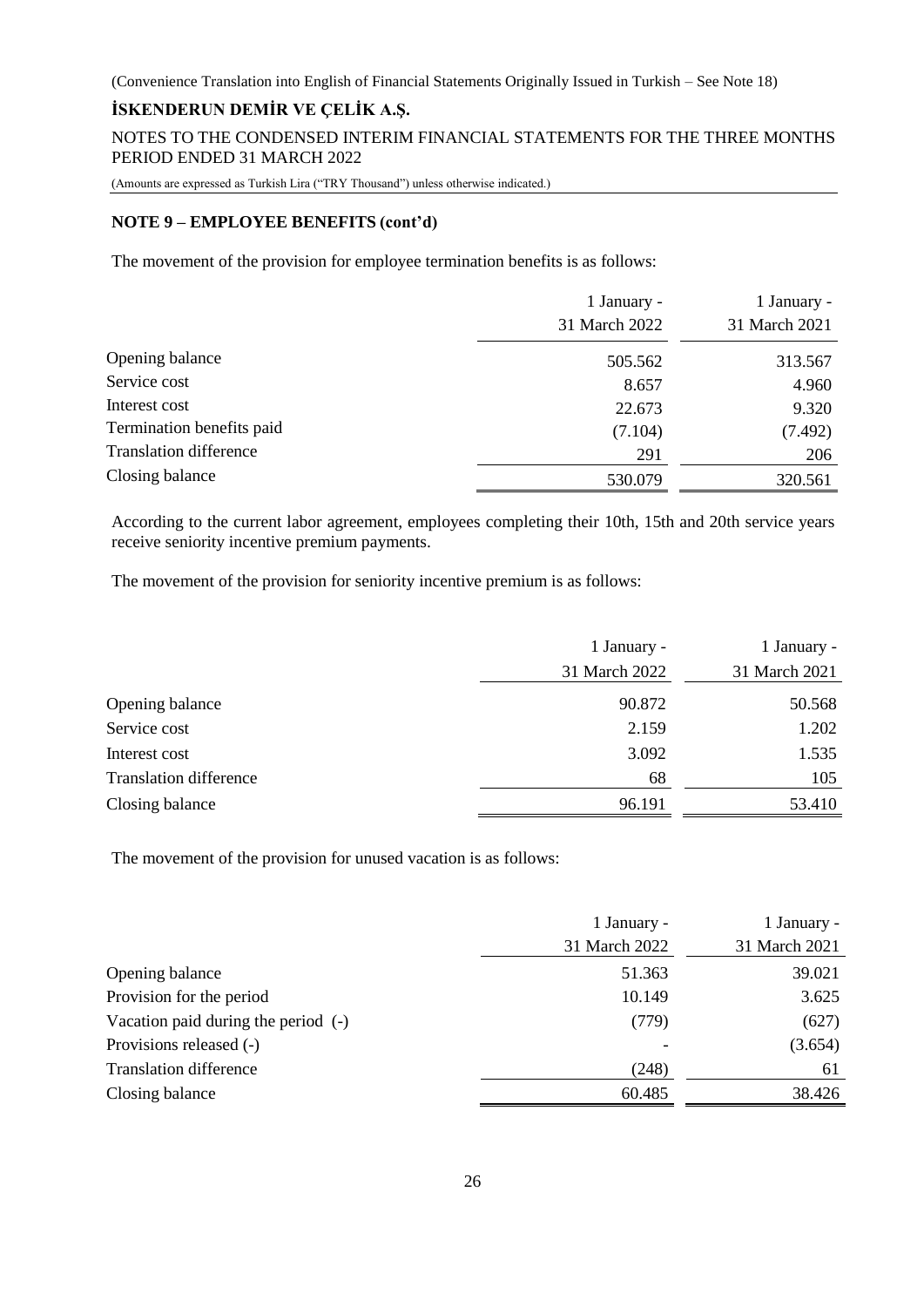# **İSKENDERUN DEMİR VE ÇELİK A.Ş.**

NOTES TO THE CONDENSED INTERIM FINANCIAL STATEMENTS FOR THE THREE MONTHS PERIOD ENDED 31 MARCH 2022

(Amounts are expressed as Turkish Lira ("TRY Thousand") unless otherwise indicated.)

# **NOTE 10 – COMMITMENTS**

The guarantees received reporting period by the Company are as follows:

|                                | 31 March<br>2022 | 31 December<br>2021 |
|--------------------------------|------------------|---------------------|
| Letters of guarantees received | 3.228.371        | 2.503.967           |
|                                | 3.228.371        | 2.503.967           |

The Collaterals, Pledges and Mortgages (CPM) given by the Company are as follows:

|                                                            | 31 March | 31 December |
|------------------------------------------------------------|----------|-------------|
|                                                            | 2022     | 2021        |
| A. Total CPM given for the Company's own legal entity      | 66.992   | 64.495      |
| B. Total CPM given in favour of subsidiaries consolidated  |          |             |
| on line-by-line basis                                      |          |             |
| C. Total CPM given in favour of other                      |          |             |
| 3rd parties for ordinary                                   |          |             |
| trading operations                                         |          |             |
| D. Other CPM given                                         |          |             |
| i. Total CPM given in favour of parent entity              |          |             |
| ii. Total CPM given in favour of other Group companies     |          |             |
| out of the scope of clause B and C                         |          |             |
| iii. Total CPM given in favour of other 3rd parties out of |          |             |
| the scope of clause C                                      |          |             |
|                                                            | 66.992   | 64.495      |

As of reporting period, the ratio of the other CPM given by the Company to shareholders equity is 0% (31 December 2021: 0%).

The breakdown of the collatarel given by the Company in TL equivalent to original currency is as follows:

|             | 31 March<br>2022 | 31 December<br>2021 |
|-------------|------------------|---------------------|
| <b>TRY</b>  | 34.421           | 34.321              |
| <b>EURO</b> | 32.571           | 30.174              |
|             | 66.992           | 64.495              |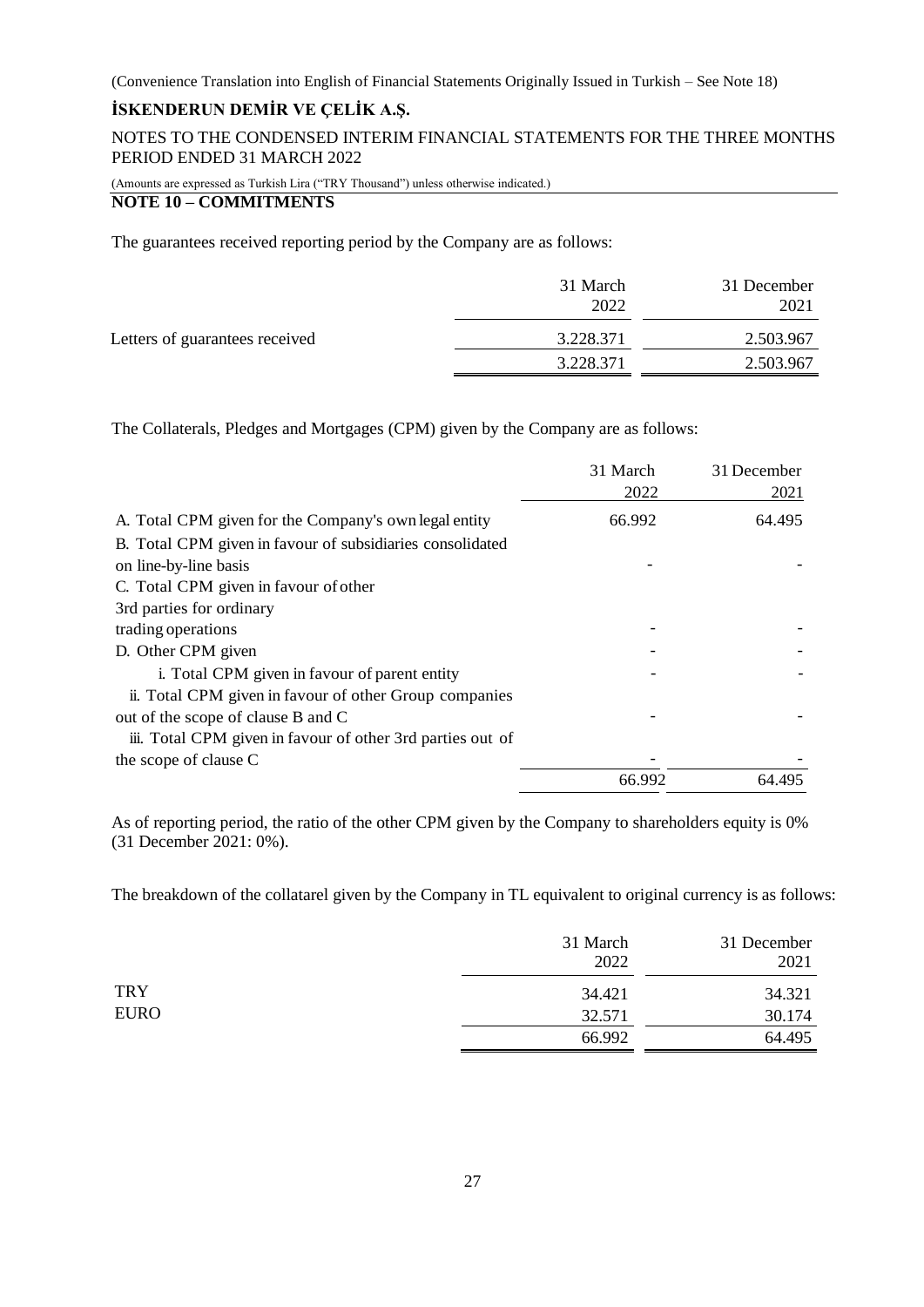# **İSKENDERUN DEMİR VE ÇELİK A.Ş.**

NOTES TO THE CONDENSED INTERIM FINANCIAL STATEMENTS FOR THE THREE MONTHS PERIOD ENDED 31 MARCH 2022

(Amounts are expressed as Turkish Lira ("TRY Thousand") unless otherwise indicated.)

# **NOTE 11 – TAX ASSETS AND LIABILITIES**

The period income tax liabilities by the Company are as follows:

|                                      | 31 March      | 31 December   |
|--------------------------------------|---------------|---------------|
|                                      | 2022          | 2021          |
| Corporate tax payable:               |               |               |
| Corporation tax for the year of 2021 | 4.615.442     |               |
| Current corporate tax provision      | 1.496.230     | 4.615.442     |
| Prepaid taxes and funds (-)          | (4.615.486)   | (2.747.318)   |
|                                      | 1.496.186     | 1.868.124     |
|                                      |               |               |
|                                      | 1 January -   | 1 January -   |
|                                      | 31 March 2022 | 31 March 2021 |
| Taxation:                            |               |               |
| Current corporate tax expense        | 1.418.528     | 461.759       |
| Deferred tax expense                 | (134.718)     | 175.813       |
|                                      | 1.283.810     | 637.572       |

#### Corporate Tax

The Company is subject to corporation tax applicable in Turkey. The necessary provisions are allocated in the financial statements for the estimated liabilities based on the Company's results for the year.

Corporate tax is applied on taxable corporate income, which is calculated from the statutory accounting profit by adding non-deductible expenses, and by deducting dividends received from resident companies, other exempt income and other deductions (retained losses if any, used investment allowance if required).

The effective corporate tax rate is 22% as of reporting date (2021: 25%).

Pursuant to the Provisional Article of the Law on Corporate Income Tax added with the Article 11 of the Law No. 7316, published in the Official Gazette dated April 22, 2021 and numbered 31462, the corporate tax rate for corporate earnings to be obtained during the tax years 2022 has been the determined as %23. With the amendment added to Article 32 of the Corporate Income Tax Law, this rate will be applied with a discount of 1 point to the earnings from production activities and exports.

The total amount of corporate tax payments made by the Company in 2022 three months period is TRY 1.868.168 thousand. (31 March 2021: TRY 356.823 thousand.)

In Turkey, advance tax returns are filed on a quarterly basis. The temporary tax of 2022 has been calculated over the corporate earnings using the rate 22%, during the temporary taxation period. (31 December 2021: 25%).

Except for the changes in the corporate tax rate, the 75% exemption applied to the earnings generated from the sale of intangibles is reduced to 50% and the deferred tax rate to be applied based on the temporary differences arising on the revaluation of the related assets, 10% instead of 5%.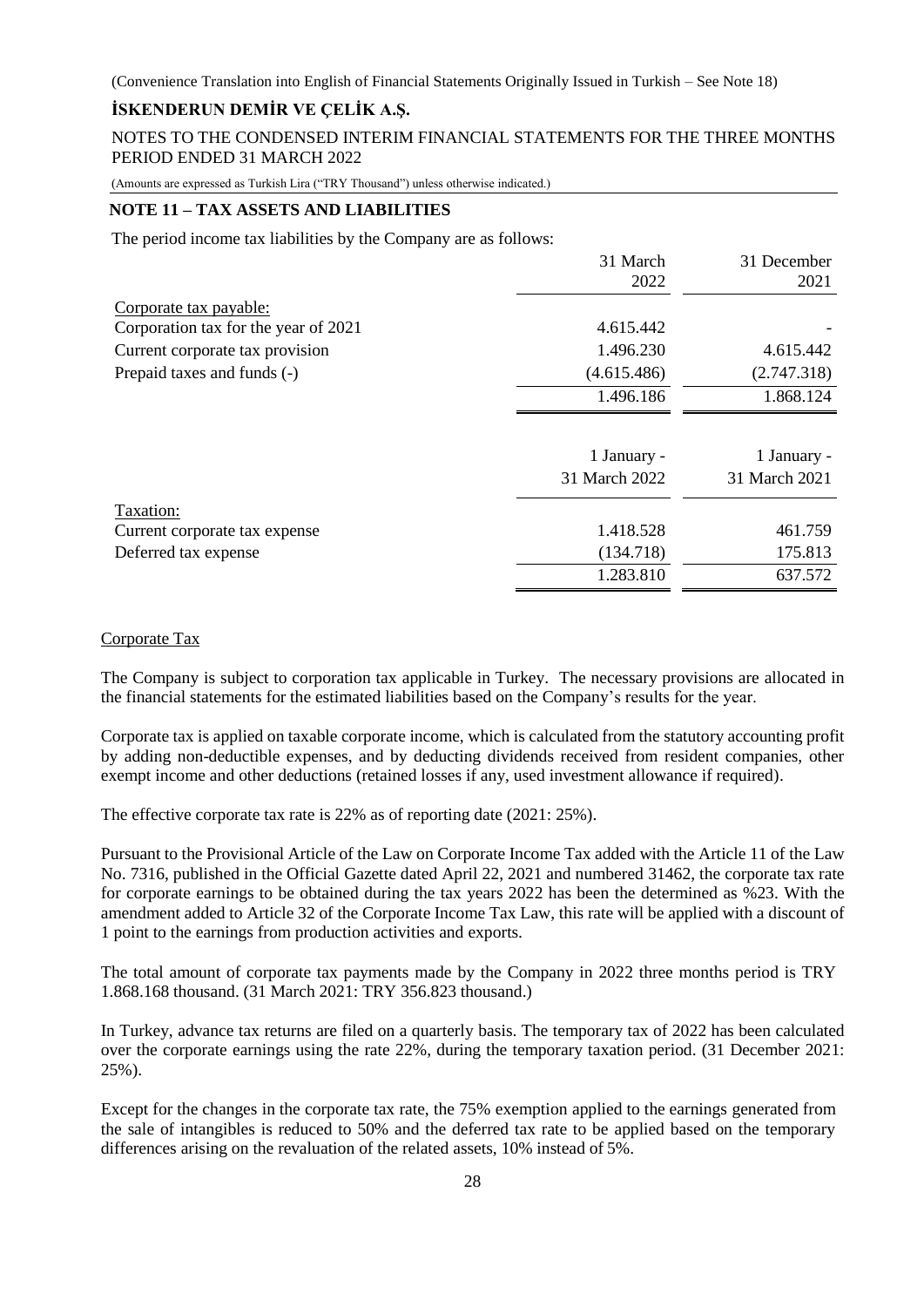# **İSKENDERUN DEMİR VE ÇELİK A.Ş.**

NOTES TO THE CONDENSED INTERIM FINANCIAL STATEMENTS FOR THE THREE MONTHS PERIOD ENDED 31 MARCH 2022

(Amounts are expressed as Turkish Lira ("TRY Thousand") unless otherwise indicated.)

# **NOTE 11 – TAX ASSETS AND LIABILITIES (cont'd)**

#### Deferred tax

The Company recognizes deferred tax assets and liabilities based upon the temporary differences arising between its statutory financial statements and its financial statements prepared in accordance with the TFRS. These differences usually result in the recognition of some income and expenses statutory in different reporting periods in the financial statements prepared according to TFRS.

The tax rate used in the calculation of deferred tax assets and liabilities (excluding land) Pursuant to the temporary article added to the Corporate Tax Law; for the taxation period of 2022 23% for corporate earnings, 20% for 2023 and the following years. Originating from land deferred tax on temporary timing differences is calculated with 10% rate (31 December 2021: %10).

Deferred tax assets and liabilities by the Company are as follows:

|                                                     | 31 March    | 31 December |
|-----------------------------------------------------|-------------|-------------|
|                                                     | 2022        | 2021        |
| Deferred tax assets:                                |             |             |
| Provisions for employee benefits                    | 138.944     | 130.994     |
| Leasinp payables                                    | 56.189      | 54.327      |
| Provision for lawsuits                              | 18.022      | 15.198      |
| Adjustment of receivable rediscount                 | 4.931       | 4.949       |
| Other                                               | 29.146      | 33.044      |
|                                                     | 247.232     | 238.512     |
| Deferred tax liabilities:                           |             |             |
| Tangible and intangible fixed assets                | (4.973.937) | (4.504.212) |
| Right of use assets                                 | (127.274)   | (117.305)   |
| Amortized cost adjustment on loans                  | (11.725)    | (12.328)    |
| Fair values of the derivative financial instruments |             | (11.394)    |
| Inventories                                         | (595.032)   | (699.803)   |
|                                                     | (5.707.968) | (5.345.042) |
| Presentation of deferred tax assets/(liabilities):  | (5.460.736) | (5.106.530) |

The temporary differences disclosed above besides the deferred tax asset and liabilities, have been prepared on the basis of the gross values and show the net deferred tax position.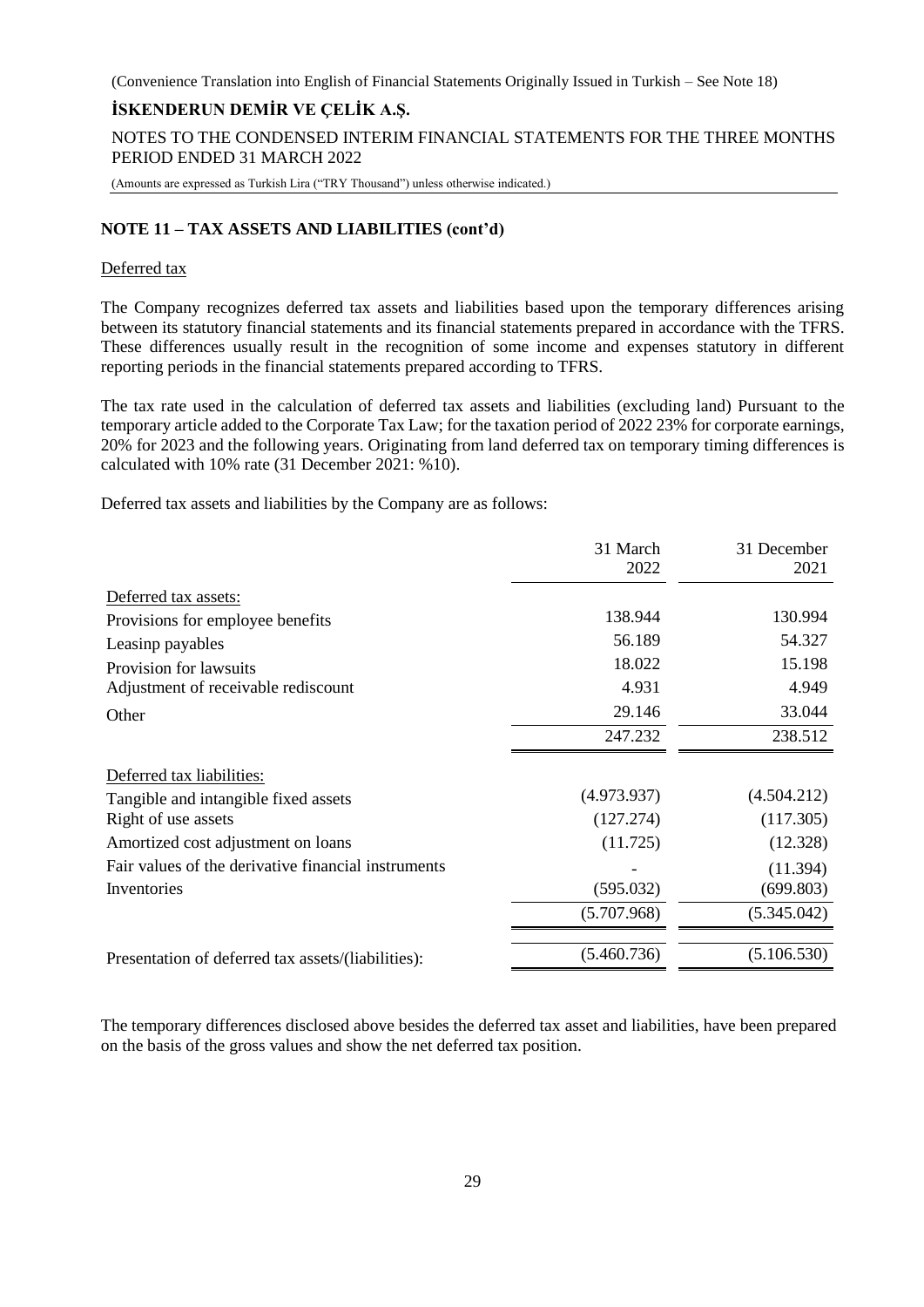# **İSKENDERUN DEMİR VE ÇELİK A.Ş.**

NOTES TO THE CONDENSED INTERIM FINANCIAL STATEMENTS FOR THE THREE MONTHS PERIOD ENDED 31 MARCH 2022

(Amounts are expressed as Turkish Lira ("TRY Thousand") unless otherwise indicated.)

#### **NOTE 11 – TAX ASSETS AND LIABILITIES (cont'd)**

#### Deferred tax (cont'd)

The breakdown of deferred tax asset / (liability) is as follows:

|                                              | 1 January -   | 1 January -   |
|----------------------------------------------|---------------|---------------|
|                                              | 31 March 2022 | 31 March 2021 |
| Opening balance                              | (5.106.530)   | (2.158.103)   |
| Deferred tax expense                         | 134.718       | (175.813)     |
| The amount in comprehensive income/(expense) | 4.568         |               |
| <b>Translation difference</b>                | (493.492)     | (312.679)     |
| Closing balance                              | (5.460.736)   | (2.646.595)   |
|                                              |               |               |

Reconciliation of tax provision is as follows:

|                                                              | 1 January -   | 1 January -   |
|--------------------------------------------------------------|---------------|---------------|
|                                                              | 31 March 2022 | 31 March 2021 |
| Profit before tax                                            | 3.945.092     | 1.694.054     |
| Statutory tax rate                                           | 22%           | 20%           |
| Calculated tax acc. to effective tax rate                    | (867.920)     | (338.811)     |
| Reconciliation between the tax provision and calculated tax: |               |               |
| - Non-deductible expenses                                    | (135)         | (644)         |
| - Non-taxable income                                         | 77            | 1.278         |
| - Effect of currency translation (*)                         | (415.832)     | (299.395)     |
| Tax expense in reported in the statement of income           | (1.283.810)   | (637.572)     |

(\*) The difference between the Company's functional currency and the currency in basis of tax base cause to translation difference.

# **NOTE 12** – **EQUITY**

The capital structure reporting period by the Company is as follows:

|                                          |                   | 31 March  |       | 31 December |
|------------------------------------------|-------------------|-----------|-------|-------------|
|                                          | $\frac{(0,0)}{2}$ | 2022      | (% )  | 2021        |
| <b>Shareholders</b>                      |                   |           |       |             |
| Ereğli Demir ve Çelik Fabrikaları T.A.Ş. | 94,87             | 2.751.326 | 94,87 | 2.751.326   |
| Quoted in Stock Exchange                 | 5,13              | 148.674   | 5,13  | 148.674     |
| Historical capital                       |                   | 2.900.000 |       | 2.900.000   |
| Effect of inflation                      |                   | 164       |       | 164         |
| Restated capital                         |                   | 2.900.164 |       | 2.900.164   |
|                                          |                   |           |       |             |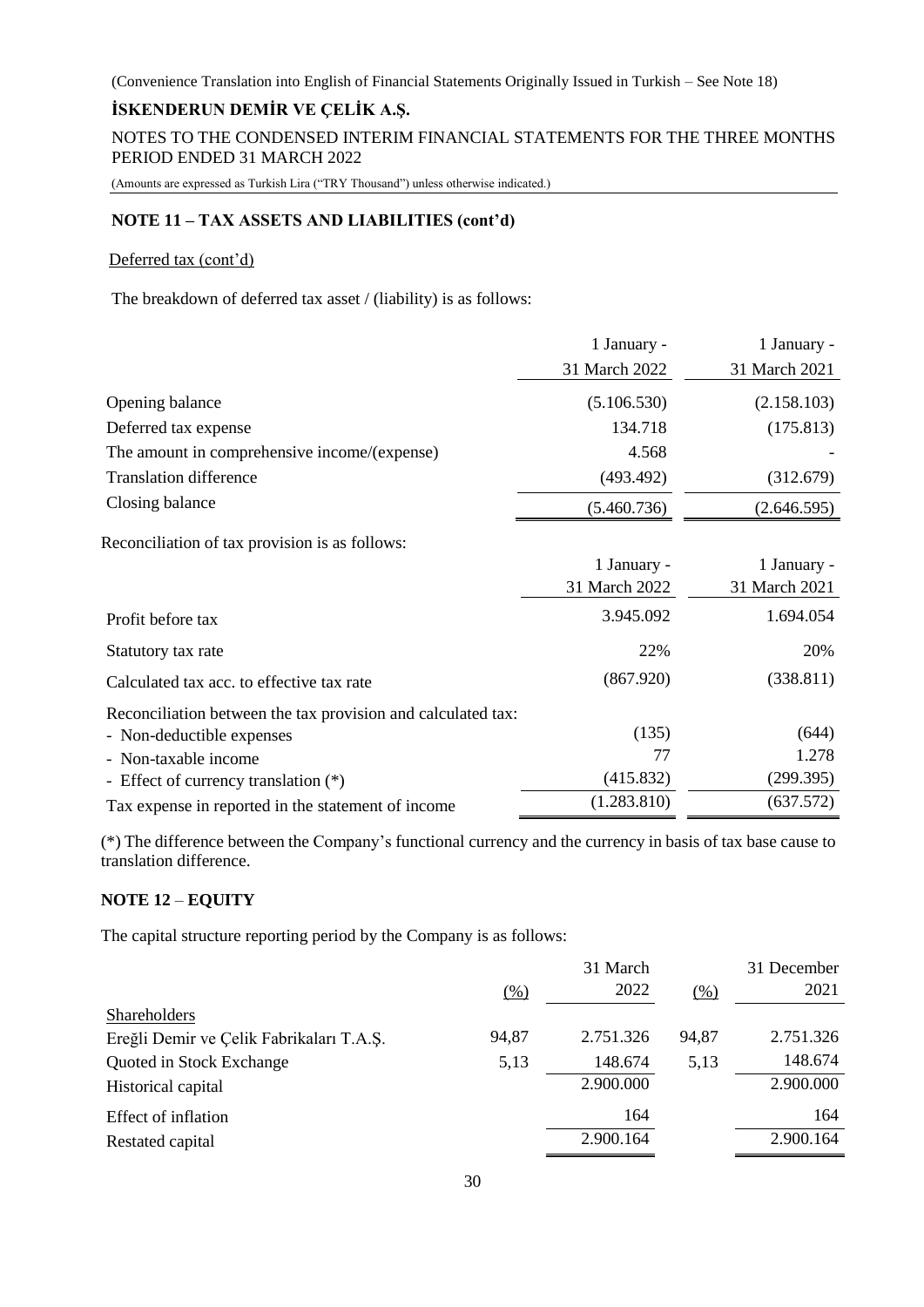# **İSKENDERUN DEMİR VE ÇELİK A.Ş.**

NOTES TO THE CONDENSED INTERIM FINANCIAL STATEMENTS FOR THE THREE MONTHS PERIOD ENDED 31 MARCH 2022

(Amounts are expressed as Turkish Lira ("TRY Thousand") unless otherwise indicated.)

#### **NOTE 13 – SALES AND COST OF SALES**

The Company derives its revenue from the transfer of goods at a point in time in the following major product lines. As of reporting date, the amount of performance obligations in the ongoing contracts of the Company will be eligible for recognition in the future is TRY 801.929 thousand. The Company planning to recognize related revenue amount as a revenue in a year.

The breakdown of sales revenue for the reporting period is as follows:

|                                            | 1 January -   | 1 January -   |
|--------------------------------------------|---------------|---------------|
|                                            | 31 March 2022 | 31 March 2021 |
| <b>Sales Revenue</b>                       |               |               |
| Domestic sales                             | 13.038.610    | 4.895.763     |
| Export sales                               | 2.204.256     | 526.405       |
| Other revenues $(*)$                       | 316.627       | 133.748       |
| Interest income from sales with maturities | 33.315        | 6.981         |
| Sales returns (-)                          | (1.604)       | (272)         |
|                                            | 15.591.204    | 5.562.625     |
| Cost of sales $(-)$                        | (11.135.167)  | (3.622.064)   |
| Gross profit                               | 4.456.037     | 1.940.561     |

(\*) The total amount of by product exports in other revenues is TRY 165.870 thousand (31 March 2021: TRY 61.958 thousand).

The breakdown of cost of goods sales for the reporting period is as follows:

|                                                | 1 January -   | 1 January -   |
|------------------------------------------------|---------------|---------------|
|                                                | 31 March 2022 | 31 March 2021 |
| Raw material usage                             | (9.494.440)   | (2.931.965)   |
| Personnel costs                                | (287.106)     | (148.914)     |
| Energy costs                                   | (591.081)     | (118.325)     |
| Depreciation and amortization expenses         | (356.626)     | (177.517)     |
| Factory overheads                              | (93.086)      | (45.654)      |
| Other cost of goods sold                       | (141.598)     | (152.480)     |
| Non-operating costs $(*)$                      | (3.594)       |               |
| Freight costs for sales delivered to customers | (111.390)     | (29.502)      |
| Reversal of inventory write-downs (Note 4)     | 318           | 606           |
| Other                                          | (56.564)      | (18.313)      |
|                                                | (11.135.167)  | (3.622.064)   |

(\*) (3,594) thousand TRY non-working part expense, due to planned and/or unexpected stoppages at the Company's production facilities, is not associated with the product cost and is directly included in the cost of sales. (31 March 2021: None).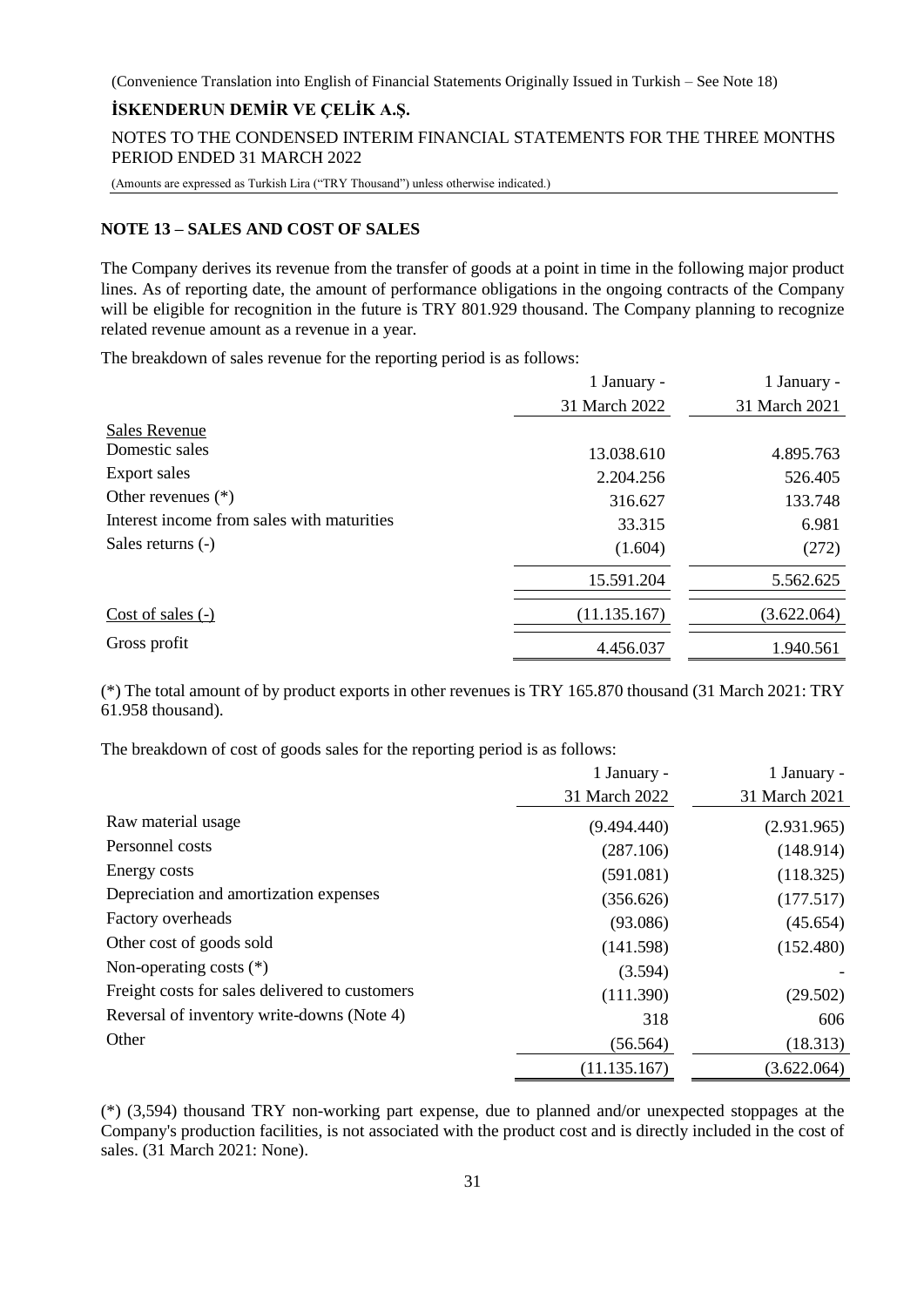# **İSKENDERUN DEMİR VE ÇELİK A.Ş.**

NOTES TO THE CONDENSED INTERIM FINANCIAL STATEMENTS FOR THE THREE MONTHS PERIOD ENDED 31 MARCH 2022

(Amounts are expressed as Turkish Lira ("TRY Thousand") unless otherwise indicated.)

# **NOTE 14 – OPERATING EXPENSES ACCORDING TO THEIR NATURE AND OTHER OPERATING INCOME / (EXPENSES)**

The breakdown of marketing expenses according to their nature for the reporting period is as follows:

|                                  | 1 January -   | 1 January -   |
|----------------------------------|---------------|---------------|
|                                  | 31 March 2022 | 31 March 2021 |
| Personnel expenses (-)           | (12.099)      | (7.009)       |
| Depreciation and amortization(-) | (14.069)      | (7.887)       |
| Tax, duty and charges (-)        | (72)          | (204)         |
| Service expenses (-)             | (39.011)      | (17.770)      |
|                                  | (65.251)      | (32.870)      |

The breakdown of general administrative expenses according to their nature for the reporting period is as follows:

|                                            | 1 January -   | 1 January -   |
|--------------------------------------------|---------------|---------------|
|                                            | 31 March 2022 | 31 March 2021 |
| Personnel expenses (-)                     | (28.195)      | (12.905)      |
| Depreciation and amortization expenses(-)  | (2.482)       | (1.146)       |
| Amortization expense of right of use (-)   | (1.692)       | (702)         |
| Provision for doubtful receivables (-) net |               | (47)          |
| Tax, duty and charges (-)                  | (884)         | (2.883)       |
| Service expenses (-)                       | (53.168)      | (22.881)      |
|                                            | (86.421)      | (40.564)      |

The breakdown of other operating income for the reporting period is as follows:

|                                        | 1 January -   | 1 January -   |
|----------------------------------------|---------------|---------------|
| Other operating income                 | 31 March 2022 | 31 March 2021 |
| Discount income                        | 78            | 47            |
| Provisions released                    | 679           | 65            |
| Service income                         | 3.743         | 1.982         |
| Maintenance repair and rent income     | 4.418         | 3.657         |
| Lawsuit income                         | 42            | 11            |
| Indemnity and penalty detention income | 1.978         | 1.485         |
| Warehouse income                       | 2.382         | 298           |
| Customers delay interest income        | 161           | 165           |
| Other income and gains                 | 9.921         | 5.266         |
|                                        | 23.402        | 12.976        |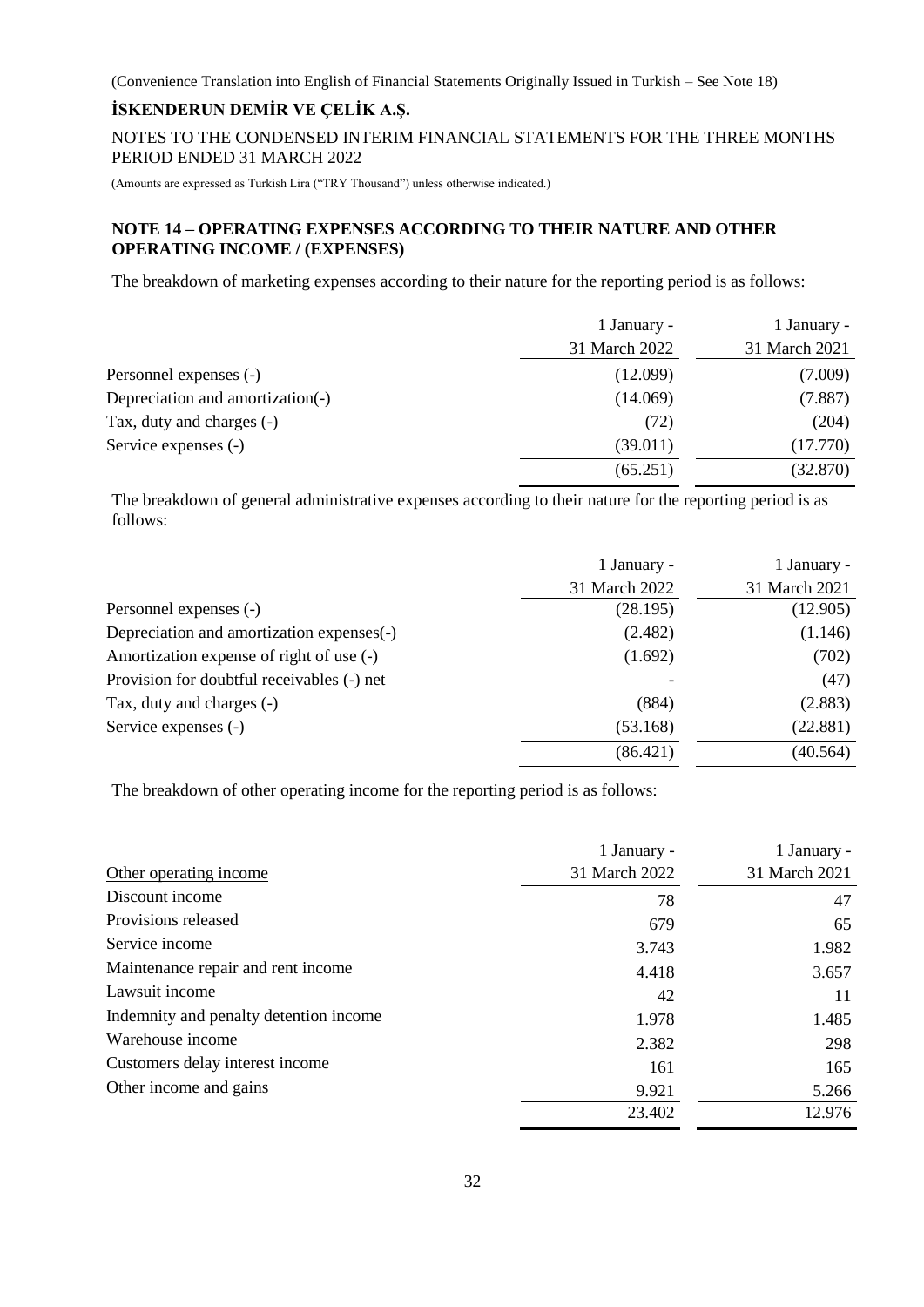# **İSKENDERUN DEMİR VE ÇELİK A.Ş.**

NOTES TO THE CONDENSED INTERIM FINANCIAL STATEMENTS FOR THE THREE MONTHS PERIOD ENDED 31 MARCH 2022

(Amounts are expressed as Turkish Lira ("TRY Thousand") unless otherwise indicated.)

# **NOTE 14 – OPERATING EXPENSES ACCORDING TO THEIR NATURE AND OTHER OPERATING INCOME / (EXPENSES) (cont'd)**

The breakdown of other operating expenses for the reporting period is as follows:

|                                                      | 1 January -   | 1 January -   |
|------------------------------------------------------|---------------|---------------|
| Other operating expenses (-)                         | 31 March 2022 | 31 March 2021 |
| Provision expenses                                   | (11.481)      | (9.303)       |
| Donation expenses                                    | (9.218)       | (1.095)       |
| Amortisation expenses of right of use                | (6.041)       | (2.918)       |
| Foreign exchange expenses from trade receivables and |               |               |
| payables                                             | (8.793)       | (21.550)      |
| Penalty expenses                                     | (75)          | (102)         |
| Service expenses                                     | (1.536)       | (544)         |
| Lawsuit compensation expenses                        | (568)         | (2.184)       |
| Other expenses and losses                            | (13.581)      | (4.753)       |
|                                                      | (51.293)      | (42.449)      |

# **NOTE 15 – FINANCE INCOME AND EXPENSES**

The breakdown of financial income for the reporting period is as follows:

|                                                                     | 1 January -   | 1 January -   |
|---------------------------------------------------------------------|---------------|---------------|
| Finance income                                                      | 31 March 2022 | 31 March 2021 |
| Interest income on bank deposits                                    | 321.052       | 1.048         |
| Interest income on related party                                    |               | 108.132       |
| Fair value differences of derivative financial instruments<br>(net) | 19.984        |               |
| Other financial income                                              |               | 18.482        |
|                                                                     | 341.036       | 127.662       |

The breakdown of financial expenses for the reporting period is as follows:

|                                    | 1 January -   | 1 January -   |
|------------------------------------|---------------|---------------|
| Finance expenses (-)               | 31 March 2022 | 31 March 2021 |
| Interest expenses on borrowings    | (123.683)     | (7.719)       |
| Foreign exchange loss (net)        | (508.103)     | (238.815)     |
| Interest cost of employee benefits | (25.765)      | (10.855)      |
| Interest expenses on leases        | (9.575)       | (7.950)       |
| Other financial expenses           | (2.545)       | (231)         |
|                                    | (669.671)     | (265.570)     |

During the period, the interest expenses of TRY 10.176 thousand have been capitalized as part of the Company's property, plant and equipment (31 March 2021: TRY 16.306 thousand).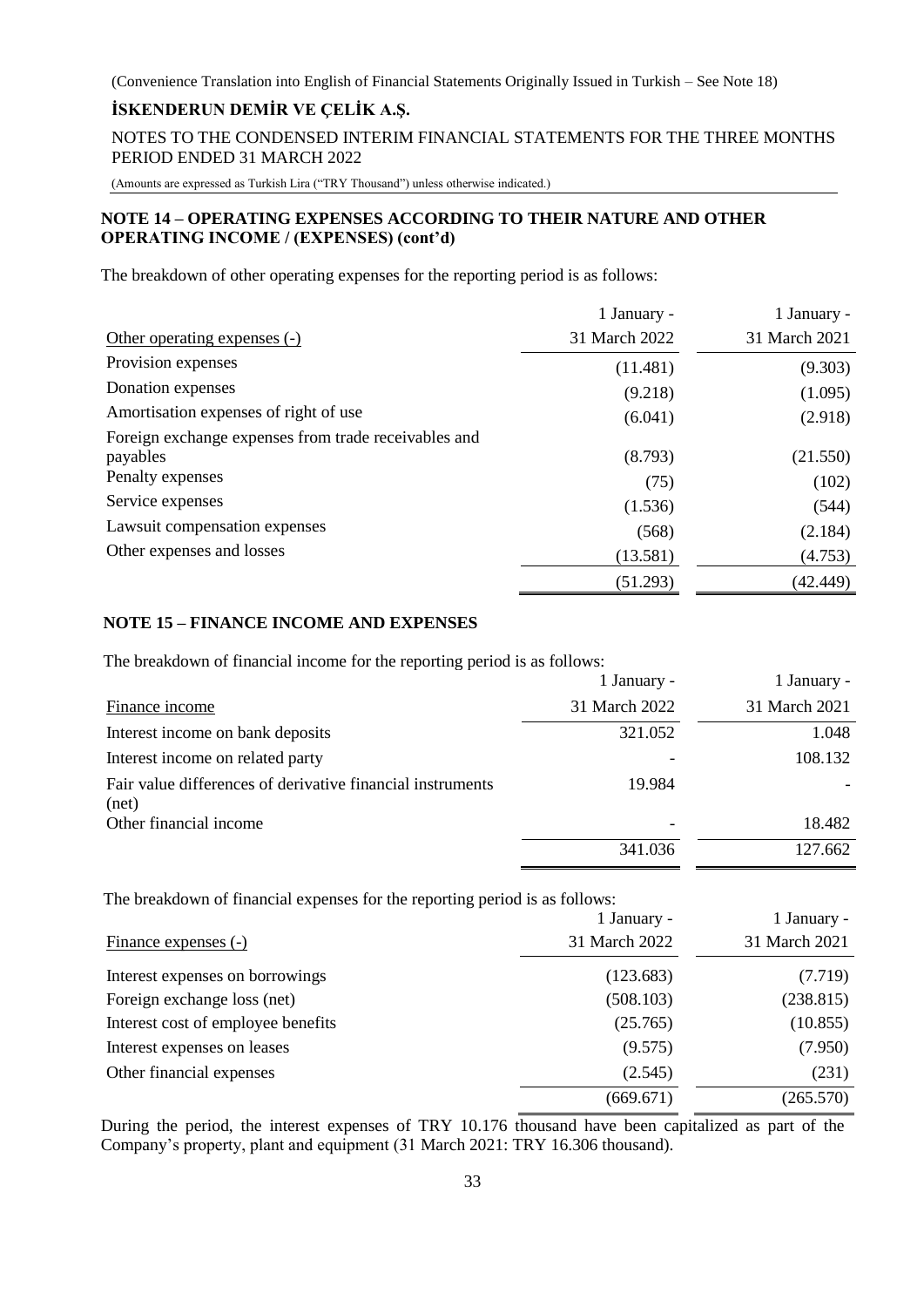# **İSKENDERUN DEMİR VE ÇELİK A.Ş.**

NOTES TO THE CONDENSED INTERIM FINANCIAL STATEMENTS FOR THE THREE MONTHS PERIOD ENDED 31 MARCH 2022

(Amounts are expressed as Turkish Lira ("TRY Thousand") unless otherwise indicated.)

# **NOTE 16 – NATURE AND LEVEL OF RISKS DERIVED FROM FINANCIAL INSTRUMENTS**

#### **Additional information about financial instruments**

# Foreign currency risk management

As of reporting period, the foreign currency position of the Company in terms of original currency is calculated as it as follows:

|                                                                                   | 31 March 2022            |                          |             |           |
|-----------------------------------------------------------------------------------|--------------------------|--------------------------|-------------|-----------|
|                                                                                   | <b>TRY</b>               | <b>TRY</b>               | <b>EURO</b> | Jap.Yen   |
|                                                                                   | (Total in                | (Original                | (Original   | (Original |
|                                                                                   | currency)                | currency)                | currency)   | currency) |
| 1. Trade Receivables                                                              | 86.209                   | 44.570                   | 2.557       |           |
| 2a. Monetary financial assets                                                     | 1.319.258                | 1.260.444                | 3.611       | 21        |
| 2b. Non-monetary financial assets                                                 | $\overline{\phantom{a}}$ |                          |             |           |
| 3. Other                                                                          | 51.428                   | 38.015                   | 824         |           |
| 4. Current assets $(1+2+3)$                                                       | 1.456.895                | 1.343.029                | 6.992       | 21        |
| 5. Trade receivables                                                              |                          |                          |             |           |
| 6a. Monetary financial assets                                                     | 6.297                    | 6.297                    |             |           |
| 6b. Non-monetary financial assets                                                 |                          |                          |             |           |
| 7. Other                                                                          | 800.311                  | 504.697                  | 18.152      |           |
| 8. Non-current assets $(5+6+7)$                                                   | 806.608                  | 510.994                  | 18.152      |           |
| 9. Total assets $(4+8)$                                                           | 2.263.503                | 1.854.023                | 25.144      | 21        |
| 10. Trade payables                                                                | 1.500.387                | 1.310.741                | 11.621      | 490       |
| 11. Financial liabilities                                                         | 2.815.724                | 2.489.315                | 20.007      |           |
| 12a. Other monetary financial liabilities                                         | 2.396.723                | 2.342.118                | 3.347       |           |
| 12b. Other non-monetary financial liabilities                                     |                          |                          |             |           |
| 13. Current liabilities (10+11+12)                                                | 6.712.834                | 6.142.174                | 34.975      | 490       |
| 14. Trade payables                                                                |                          |                          |             |           |
| 15. Financial liabilities                                                         | 947.292                  | 241.827                  | 43.241      |           |
| 16a. Other monetary financial liabilities                                         | 686.755                  | 686.755                  |             |           |
| 16b. Other non-monetary financial liabilities                                     |                          |                          |             |           |
| 17. Non-current liabilities (14+15+16)                                            | 1.634.047                | 928.582                  | 43.241      |           |
| 18. Total liabilities (13+17)                                                     | 8.346.881                | 7.070.756                | 78.216      | 490       |
| 19. Net asset/liability position of off-balance sheet derivative financial        |                          |                          |             |           |
| instruments (19a-19b)                                                             | (148.628)                |                          | (9.110)     |           |
| 19a. Off-balance sheet foreign currency derivative financial assets               |                          |                          |             |           |
| 19b. Off-balance sheet foreign currency derivative financial liabilities          | 148.628                  | $\overline{\phantom{a}}$ | 9.110       |           |
| 20. Net foreign currency asset/liability position (9-18+19)                       | (6.232.006)              | (5.216.733)              | (62.182)    | (469)     |
| 21. Net foreign currency asset / liability position                               |                          |                          |             |           |
| of monetary items (1+2a+5+6a-10-11-12a-14-15-16a)                                 | (6.935.117)              | (5.759.445)              | (72.048)    | (469)     |
| 22. Fair value of derivative financial instruments used in foreign currency hedge | 391                      |                          | 24          |           |
| 23. Hedged foreign currency assets                                                | 148.628                  | $\overline{\phantom{a}}$ | 9.110       |           |
| 24. Hedged foreign currency liabilities                                           |                          |                          |             |           |
| 25. Exports                                                                       | 2.370.126                |                          |             |           |
| 26. Imports                                                                       | 8.307.287                |                          |             |           |
|                                                                                   |                          |                          |             |           |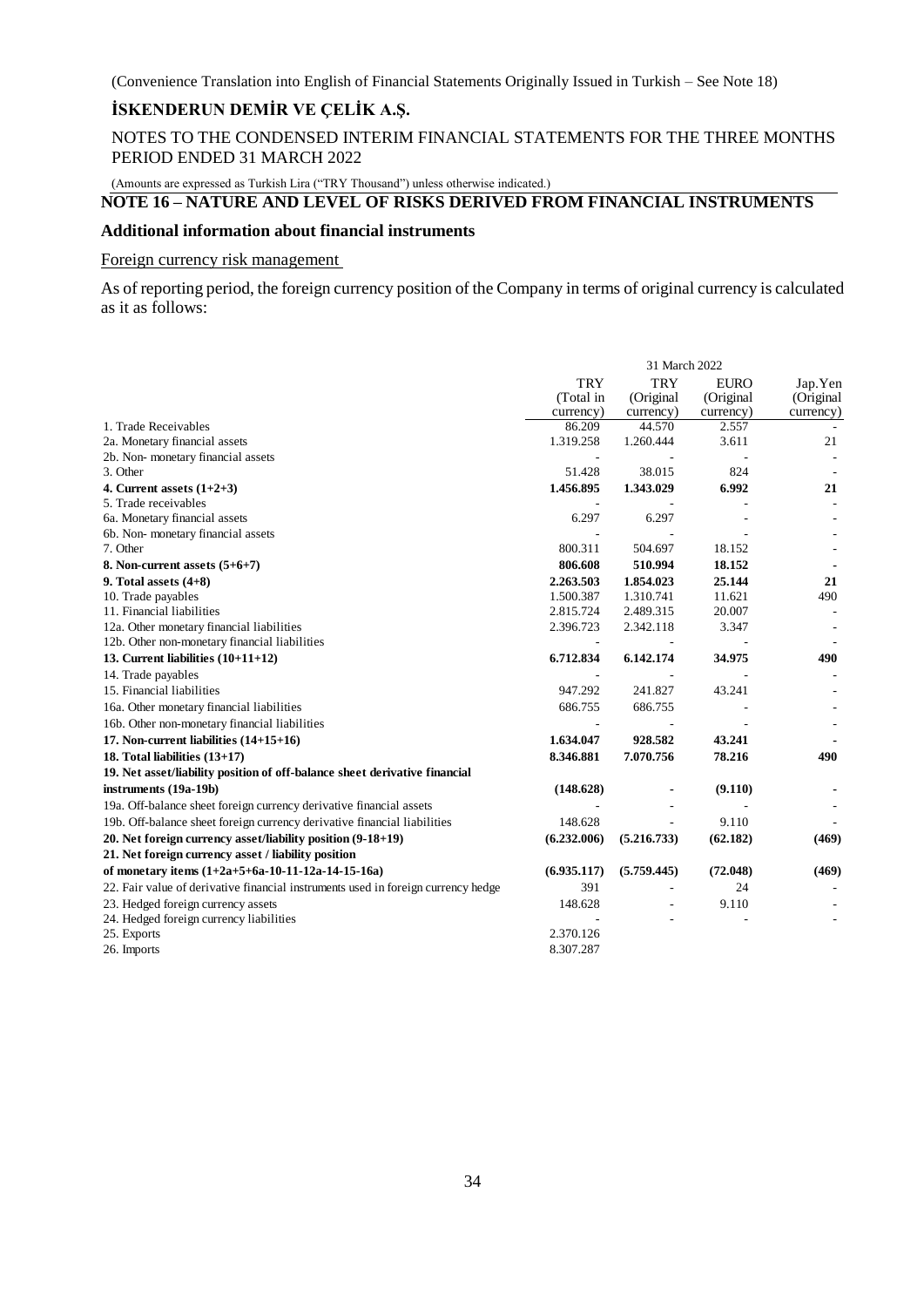NOTES TO THE CONDENSED INTERIM FINANCIAL STATEMENTS FOR THE THREE MONTHS PERIOD ENDED 31 MARCH 2022

(Amounts are expressed as Turkish Lira ("TRY Thousand") unless otherwise indicated.)

# **NOTE 16 – NATURE AND LEVEL OF RISKS DERIVED FROM FINANCIAL INSTRUMENTS (cont'd)**

#### **Additional information about financial instruments (cont'd)**

Foreign currency risk management (cont'd)

|                                                                                                                                     | 31 December 2021 |                |             |           |  |
|-------------------------------------------------------------------------------------------------------------------------------------|------------------|----------------|-------------|-----------|--|
|                                                                                                                                     | <b>TRY</b>       | <b>TRY</b>     | <b>EURO</b> | Jap.Yen   |  |
|                                                                                                                                     | (Total in        | (Original      | (Original   | (Original |  |
|                                                                                                                                     | currency)        | currency)      | currency)   | currency) |  |
| 1. Trade Receivables                                                                                                                | 371.766          | 36.314         | 22.235      |           |  |
| 2a. Monetary financial assets                                                                                                       | 6.007.940        | 4.756.126      | 82.975      | 21        |  |
| 2b. Non-monetary financial assets                                                                                                   |                  |                |             |           |  |
| 3. Other                                                                                                                            | 53.405           | 39.875         | 897         |           |  |
| 4. Current assets $(1+2+3)$                                                                                                         | 6.433.111        | 4.832.315      | 106.107     | 21        |  |
| 5. Trade receivables                                                                                                                |                  |                |             |           |  |
| 6a. Monetary financial assets                                                                                                       | 6.262            | 6.262          |             |           |  |
| 6b. Non-monetary financial assets                                                                                                   |                  |                |             |           |  |
| 7. Other                                                                                                                            | 573.035          | 501.880        | 4.716       |           |  |
| 8. Non-current assets $(5+6+7)$                                                                                                     | 579.297          | 508.142        | 4.716       |           |  |
| 9. Total assets $(4+8)$                                                                                                             | 7.012.408        | 5.340.457      | 110.823     | 21        |  |
| 10. Trade payables                                                                                                                  | 1.046.855        | 822.708        | 14.650      | 23.514    |  |
| 11. Financial liabilities                                                                                                           | 329.081          | 56.267         | 18.051      |           |  |
| 12a. Other monetary financial liabilities                                                                                           | 2.392.331        | 2.386.297      | 399         |           |  |
| 12b. Other non-monetary financial liabilities                                                                                       | $\sim$           |                |             |           |  |
| 13. Current liabilities $(10+11+12)$                                                                                                | 3.768.267        | 3.265.272      | 33.100      | 23.514    |  |
| 14. Trade payables                                                                                                                  |                  |                |             |           |  |
| 15. Financial liabilities                                                                                                           | 997.768          | 233.984        | 50.535      |           |  |
| 16a. Other monetary financial liabilities                                                                                           | 647.797          | 647.797        |             |           |  |
| 16b. Other non-monetary financial liabilities                                                                                       |                  |                |             |           |  |
| 17. Non-current liabilities $(14+15+16)$                                                                                            | 1.645.565        | 881.781        | 50.535      |           |  |
| 18. Total liabilities (13+17)                                                                                                       | 5.413.832        | 4.147.053      | 83.635      | 23.514    |  |
| 19. Net asset/liability position of off-balance sheet derivative                                                                    |                  |                |             |           |  |
| financial instruments (19a-19b)                                                                                                     | (739.780)        |                | (48.947)    |           |  |
| 19a. Off-balance sheet foreign currency derivative financial assets<br>19b. Off-balance sheet foreign currency derivative financial |                  |                |             |           |  |
| liabilities                                                                                                                         | 739.780          |                | 48.947      |           |  |
| 20. Net foreign currency asset/liability position (9-18+19)                                                                         | 858.796          | 1.193.404      | (21.759)    | (23.493)  |  |
| 21. Net foreign currency asset / liability position                                                                                 |                  |                |             |           |  |
| of monetary items (1+2a+5+6a-10-11-12a-14-15-16a)                                                                                   | 972.136          | 651.649        | 21.575      | (23.493)  |  |
| 22. Fair value of derivative financial instruments used in foreign                                                                  |                  |                |             |           |  |
| currency hedge                                                                                                                      | 36.897           |                | 2.441       |           |  |
| 23. Hedged foreign currency assets                                                                                                  | 739.780          | ä,             | 48.947      |           |  |
| 24. Hedged foreign currency liabilities                                                                                             |                  | $\overline{a}$ |             |           |  |
| 25. Exports                                                                                                                         | 7.338.121        |                |             |           |  |
| 26. Imports                                                                                                                         | 18.852.985       |                |             |           |  |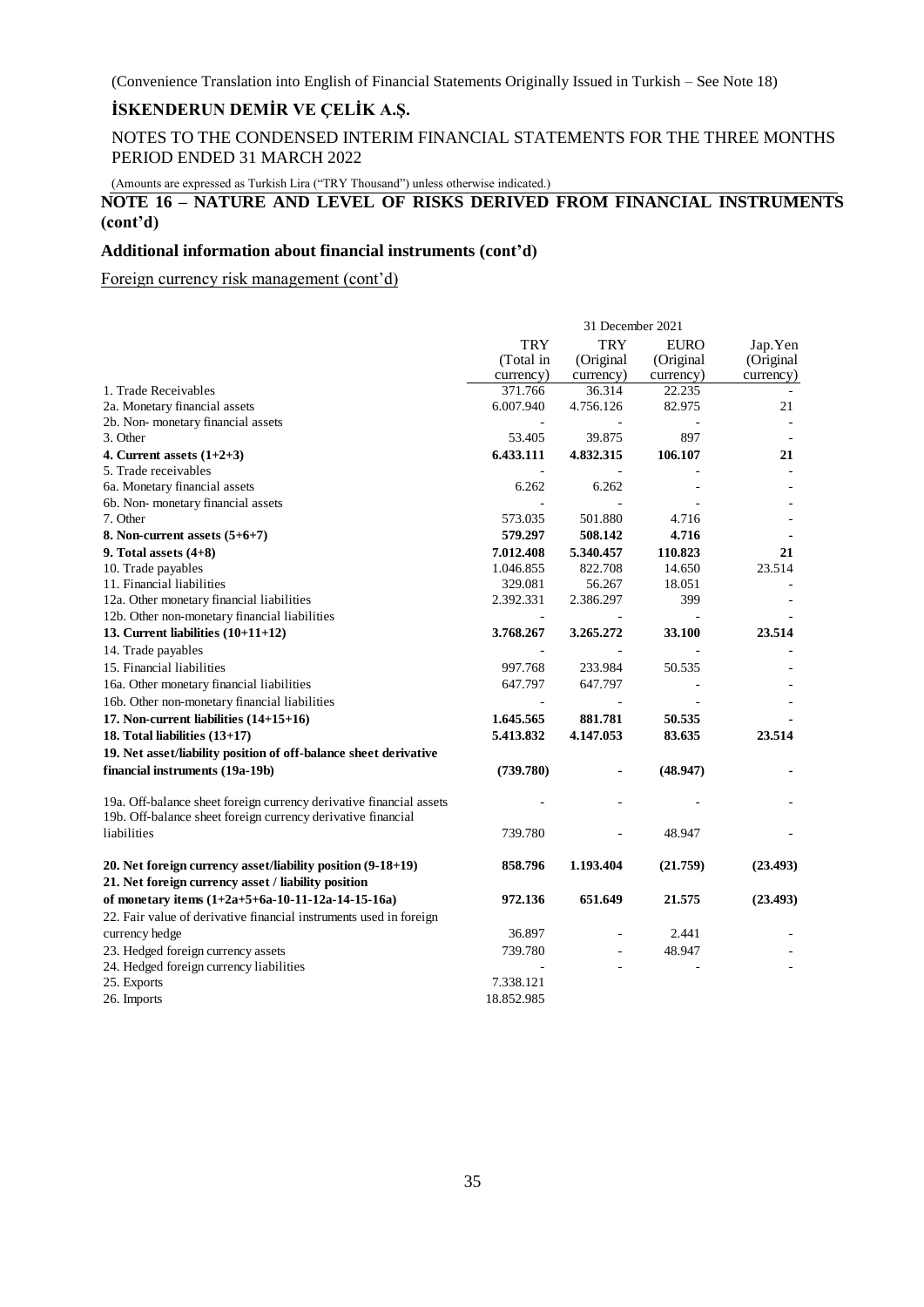# **İSKENDERUN DEMİR VE ÇELİK A.Ş.**

NOTES TO THE CONDENSED INTERIM FINANCIAL STATEMENTS FOR THE THREE MONTHS PERIOD ENDED 31 MARCH 2022

(Amounts are expressed as Turkish Lira ("TRY Thousand") unless otherwise indicated.)

# **NOTE 16 – NATURE AND LEVEL OF RISKS DERIVED FROM FINANCIAL INSTRUMENTS (cont'd)**

#### **Additional information about financial instruments (cont'd)**

Foreign currency risk management (cont'd)

The following table shows the Company's sensitivity to a  $10\%$  ( $+/-$ ) change in the TRY, EURO and JPY 10% is the sensitivity rate used when reporting foreign currency risk internally to key management personnel and represents management's assessment of the possible change in foreign exchange rates.

For assets with foreign currency balances in the summary statement of financial position as of 31 March 2022: 14.6371 TRY = US \$ 1, 16.2855 TRY = Euro 1; 0.1199 TRY = JPY 1 for liabilities: 14.6635 TRY = US \$ 1, 16.3148 TRY = Euro 1, 0.1207 TRY = JPY 1 converted at rates (31 December 2021: For assets; 13.3290 TRY = US \$ 1, 15.0867 TRY = Euro 1; 0.1155 TRY = JPY, 1 For Liabilities; 13,3530 TRY = US \$ 1, 15,1139  $TRY = Euro 1, 0.1163 TRY = JPY 1$ .

|                                           | Profit/(loss) after capitalization on tangible     |                  |  |
|-------------------------------------------|----------------------------------------------------|------------------|--|
|                                           | assets and before tax and non-controlling interest |                  |  |
|                                           | Appreciation of                                    | Depreciation of  |  |
| 31 March 2022                             | foreign currency                                   | foreign currency |  |
| 1- TRY net asset/liability                | (521.673)                                          | 521.673          |  |
| 2- Hedged portion from TRY risk (-)       |                                                    |                  |  |
| 3- Effect of capitalization (-)           |                                                    |                  |  |
| 4- TRY net effect $(1+2+3)$               | (521.673)                                          | 521.673          |  |
| 5- Euro net asset/liability               | (86.660)                                           | 86.660           |  |
| 6- Hedged portion from Euro risk (-)      | (14.863)                                           | 14.863           |  |
| 7- Effect of capitalization (-)           |                                                    |                  |  |
| 8- Euro net effect $(5+6+7)$              | (101.523)                                          | 101.523          |  |
| 9- Jap. Yen net asset/liability           | (5)                                                | 5                |  |
| 10- Hedged portion from Jap. Yen risk (-) |                                                    |                  |  |
| 11- Effect of capitalization (-)          |                                                    |                  |  |
| 12- Jap. Yen net effect $(9+10+11)$       | (5)                                                | 5                |  |
| <b>TOTAL</b> $(4+8+12)$                   | (623.201)                                          | 623.201          |  |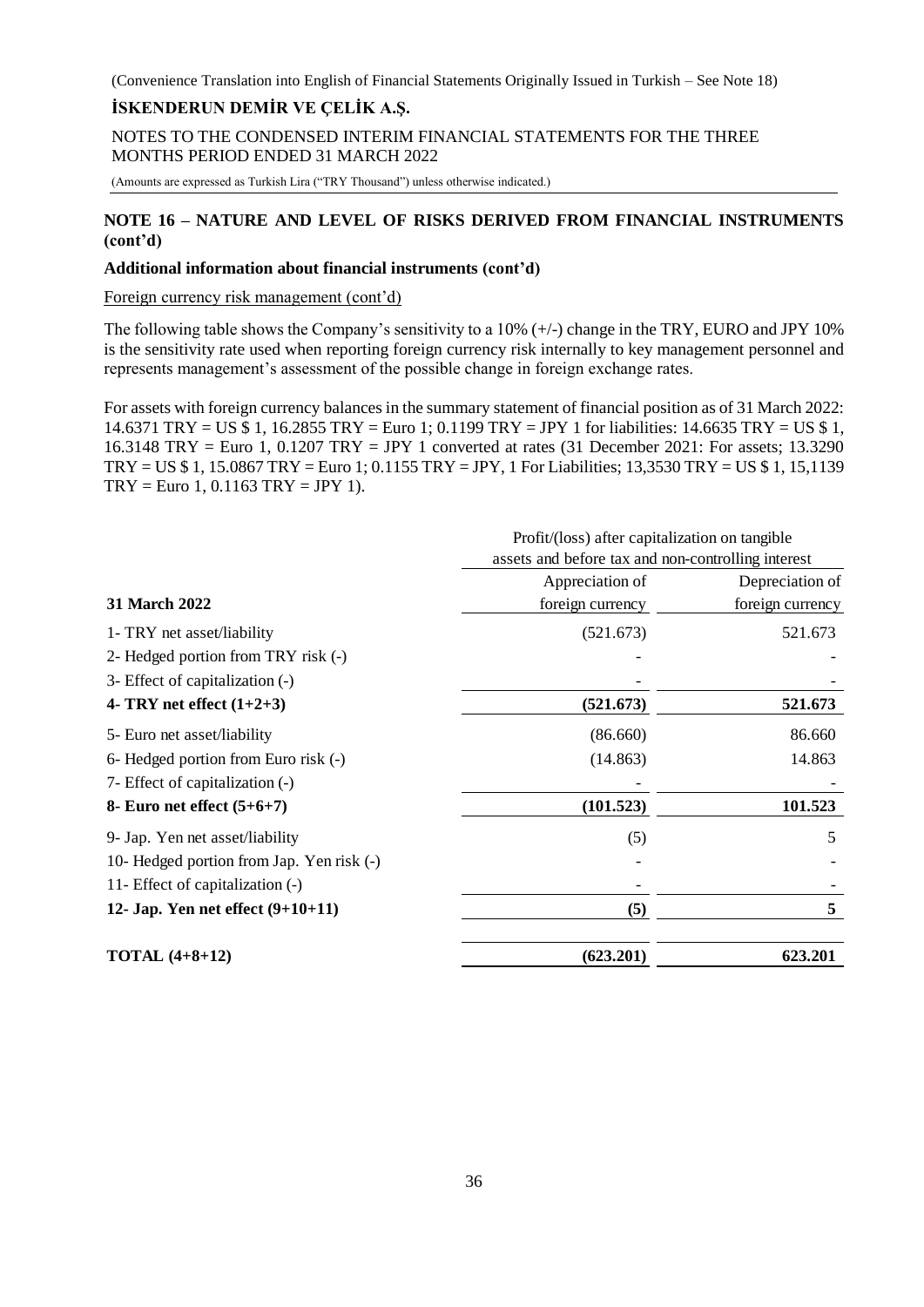# **İSKENDERUN DEMİR VE ÇELİK A.Ş.**

NOTES TO THE CONDENSED INTERIM FINANCIAL STATEMENTS FOR THE THREE MONTHS PERIOD ENDED 31 MARCH 2022

(Amounts are expressed as Turkish Lira ("TRY Thousand") unless otherwise indicated.)

# **NOTE 16 – NATURE AND LEVEL OF RISKS DERIVED FROM FINANCIAL INSTRUMENTS (cont'd)**

# **Additional information about financial instruments (cont'd)**

Foreign currency risk management (cont'd)

|                                                                                                      | Profit/(loss) after capitalization on tangible<br>assets and before tax and non-controlling interest |                                     |  |
|------------------------------------------------------------------------------------------------------|------------------------------------------------------------------------------------------------------|-------------------------------------|--|
| 31 December 2021                                                                                     | Appreciation of<br>foreign currency                                                                  | Depreciation of<br>foreign currency |  |
| 1- TRY net asset/liability<br>2- Hedged portion from TRY risk (-)<br>3- Effect of capitalization (-) | 119.340                                                                                              | (119.340)                           |  |
| 4- TRY net effect $(1+2+3)$                                                                          | 119.340                                                                                              | (119.340)                           |  |
| 5- Euro net asset/liability<br>6- Hedged portion from Euro risk (-)                                  | 40.790<br>(73.978)                                                                                   | (40.790)<br>73.978                  |  |
| 7- Effect of capitalization (-)<br>8- Euro net effect $(5+6+7)$                                      | (33.188)                                                                                             | 33.188                              |  |
| 9- Jap. Yen net asset/liability<br>10- Hedged portion from Jap. Yen risk (-)                         | (272)                                                                                                | 272                                 |  |
| 11- Effect of capitalization (-)<br>12- Jap. Yen net effect $(9+10+11)$                              | (272)                                                                                                | 272                                 |  |
| <b>TOTAL</b> $(4+8+12)$                                                                              | 85.880                                                                                               | (85.880)                            |  |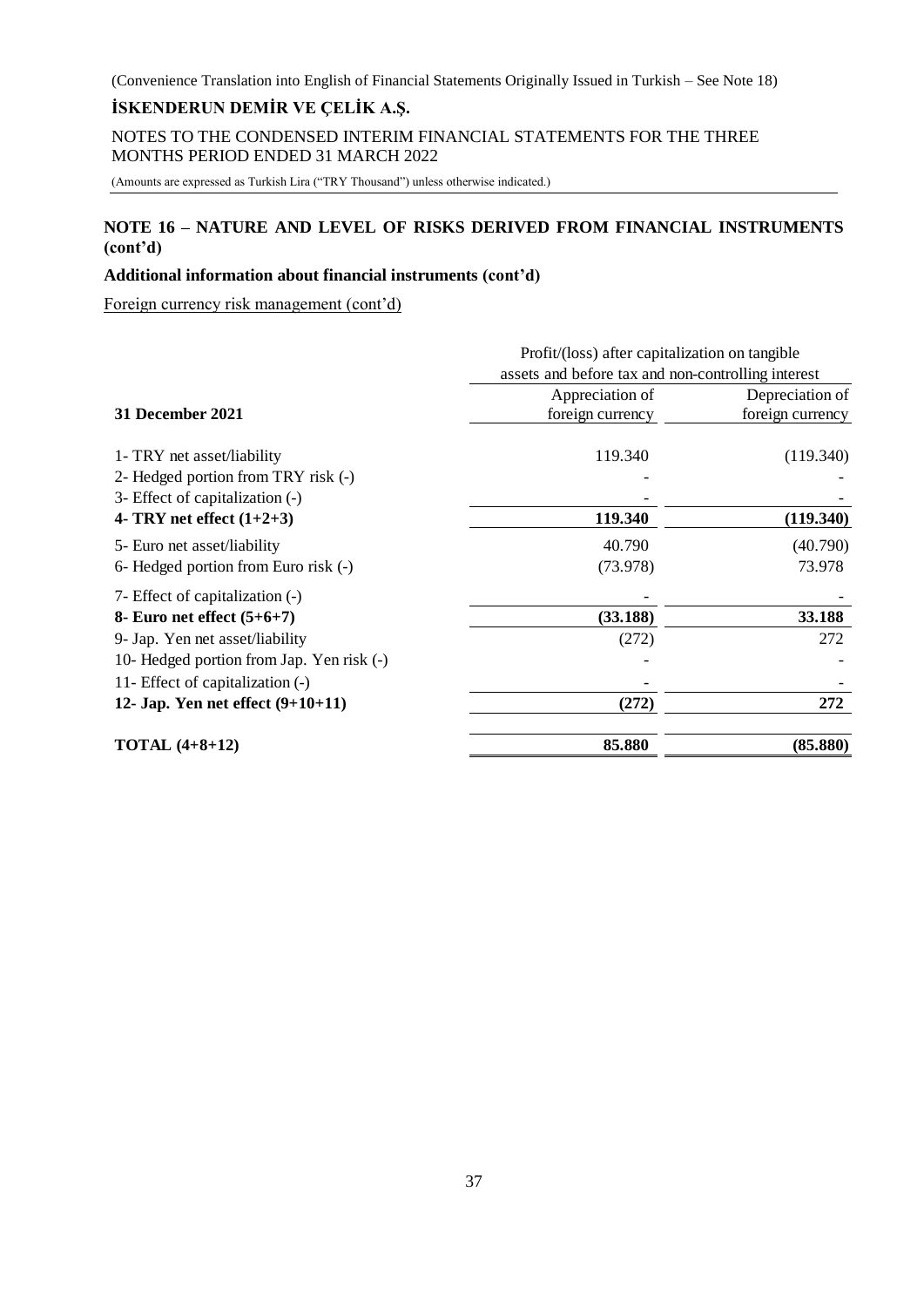NOTES TO THE CONDENSED INTERIM FINANCIAL STATEMENTS FOR THE THREE MONTHS PERIOD ENDED 31 MARCH 2022

(Amounts are expressed as Turkish Lira ("TRY Thousand") unless otherwise indicated.)

# **NOTE 16 – NATURE AND LEVEL OF RISKS DERIVED FROM FINANCIAL INSTRUMENTS (cont'd)**

#### **Additional information about financial instruments (cont'd)**

Categories of the financial instruments and their fair values

|                                          |                       | Derivative                   |             |           |
|------------------------------------------|-----------------------|------------------------------|-------------|-----------|
|                                          | Financial             | financial                    | Derivative  |           |
|                                          | assets/liabilities at | instruments                  | financial   |           |
|                                          | amortized cost        | through other                | instruments |           |
|                                          |                       | liabilities at comprehensive | through     | Carrying  |
|                                          | amortized cost        | income                       | profit/loss | value     |
| 31 March 2022<br><b>Financial Assets</b> |                       |                              |             |           |
| Cash and cash equivalents                | 5.733.934             |                              |             | 5.733.934 |
| Trade receivables                        | 3.154.553             |                              |             | 3.154.553 |
| <b>Financial investments</b>             |                       |                              | 397         | 397       |
| Other financial assets                   | 46.519                |                              |             | 46.519    |
| Derivative financial instruments         |                       | 3.280                        | 391         | 3.671     |
| <b>Financial Liabilities</b>             |                       |                              |             |           |
| <b>Financial liabilities</b>             | 9.174.382             |                              |             | 9.174.382 |
| Trade payables                           | 4.316.173             |                              |             | 4.316.173 |
| Other liabilities                        | 880.285               |                              |             | 880.285   |
| Derivative financial instruments         |                       | 10.180                       |             | 10.180    |
| 31 December 2021                         |                       |                              |             |           |
| <b>Financial Assets</b>                  |                       |                              |             |           |
| Cash and cash equivalents                | 8.824.568             |                              |             | 8.824.568 |
| Trade receivables                        | 2.766.145             |                              |             | 2.766.145 |
| <b>Financial investments</b>             |                       |                              | 361         | 361       |
| Other financial assets                   | 66.618                |                              |             | 66.618    |
| Derivative financial instruments         |                       | 13.939                       | 40.847      | 54.786    |
| <b>Financial Liabilities</b>             |                       |                              |             |           |
| <b>Financial liabilities</b>             | 5.052.821             |                              |             | 5.052.821 |
| Trade payables                           | 3.141.247             |                              |             | 3.141.247 |
| Other liabilities                        | 604.034               |                              |             | 604.034   |
| Derivative financial instruments         |                       |                              | 3.093       | 3.093     |

The Company Management states that the fair values of financial assets and liabilities reflect their book values. thinks.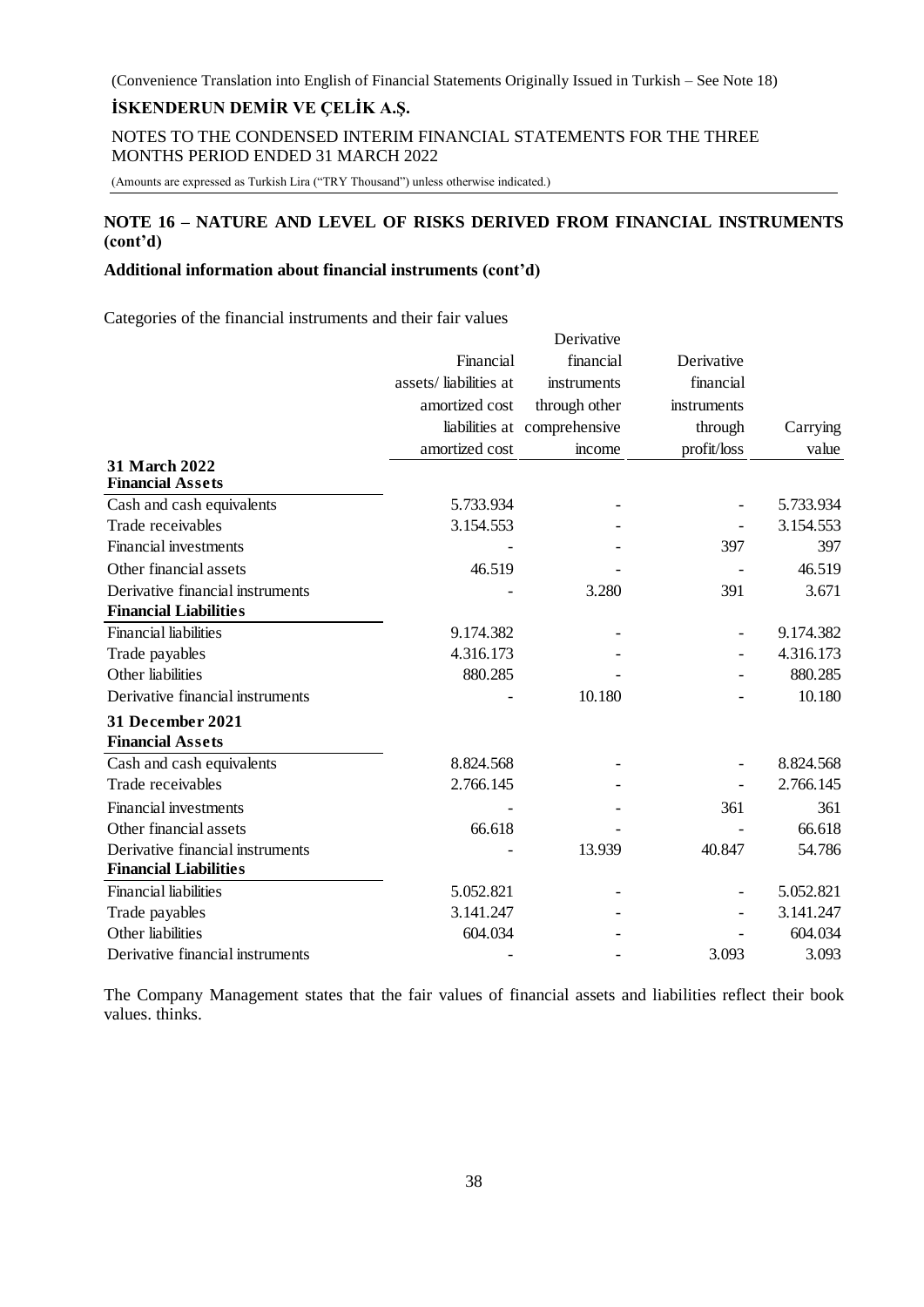# **İSKENDERUN DEMİR VE ÇELİK A.Ş.**

NOTES TO THE CONDENSED INTERIM FINANCIAL STATEMENTS FOR THE THREE MONTHS PERIOD ENDED 31 MARCH 2022

(Amounts are expressed as Turkish Lira ("TRY Thousand") unless otherwise indicated.)

# **NOTE 16 – NATURE AND LEVEL OF RISKS DERIVED FROM FINANCIAL INSTRUMENTS (cont'd)**

# **Additional information about financial instruments (cont'd)**

Categories of the financial instruments and their fair values (con't) **31 March 2022**

|                                                                                              |                   | Fair value level as of<br>reporting date |          |         |
|----------------------------------------------------------------------------------------------|-------------------|------------------------------------------|----------|---------|
| Financial asset and liabilities at fair value                                                |                   |                                          |          |         |
|                                                                                              | <b>Book Value</b> | Level 1                                  | Level 2  | Level 3 |
| Financial assets and liabilities at fair value through                                       |                   |                                          |          |         |
| profit/loss                                                                                  |                   |                                          |          |         |
| Derivative financial assets                                                                  | 391               |                                          | 391      |         |
| Derivative financial liabilities                                                             |                   |                                          |          |         |
| Financial assets and liabilities at fair value through                                       |                   |                                          |          |         |
| other comprehensive income/expense                                                           |                   |                                          |          |         |
| Derivative financial assets                                                                  | 3.280             |                                          | 3.280    |         |
| Derivative financial liabilities                                                             | (10.180)          |                                          | (10.180) |         |
| Total                                                                                        | (6.509)           | $\overline{\phantom{a}}$                 | (6.509)  |         |
| 31 December 2021                                                                             |                   |                                          |          |         |
|                                                                                              |                   | Fair value level as of                   |          |         |
| <b>Financial asset and liabilities at fair value</b>                                         |                   | reporting date                           |          |         |
|                                                                                              | <b>Book Value</b> | Level 1                                  | Level 2  | Level 3 |
| Financial assets and liabilities at fair value through                                       |                   |                                          |          |         |
| profit/loss                                                                                  |                   |                                          |          |         |
| Derivative financial assets                                                                  | 40.847            |                                          | 40.847   |         |
| Derivative financial liabilities                                                             | (3.093)           |                                          | (3.093)  |         |
| Financial assets and liabilities at fair value through<br>other comprehensive income/expense |                   |                                          |          |         |
| Derivative financial assets                                                                  | 13.939            |                                          | 13.939   |         |
| Derivative financial liabilities                                                             |                   |                                          |          |         |
| Total                                                                                        | 51.693            | $\blacksquare$                           | 51.693   |         |

*Level one:* Active market traded (unadjusted) for identical assets and liabilities valuation techniques using market price.

*Second level:* Valuation techniques, other than the market price of the relevant asset or liability specified in the first level includes the inputs used in determining the price observable directly or indirectly in the market. *Third level:* Valuation techniques that include inputs that are not based on market observable data used to determine the fair value of an asset or liability.

#### **NOTE 17 – SUBSEQUENT EVENTS**

Article 8 of the Communiqué on the Decision No. 32 on the Protection of the Value of the Turkish Currency states the transactions that can be determined in foreign currency or indexed to foreign currency. After the amendment published in the Official Gazette dated April 19, 2022, the persons residing in Turkey will agree among themselves; In movable sales contracts other than vehicle sales contracts, it is possible to decide the contract price and other payment obligations arising from these contracts in foreign currency or indexed to foreign currency, but it has become mandatory to fulfill and accept the contractual payment obligations in Turkish currency.